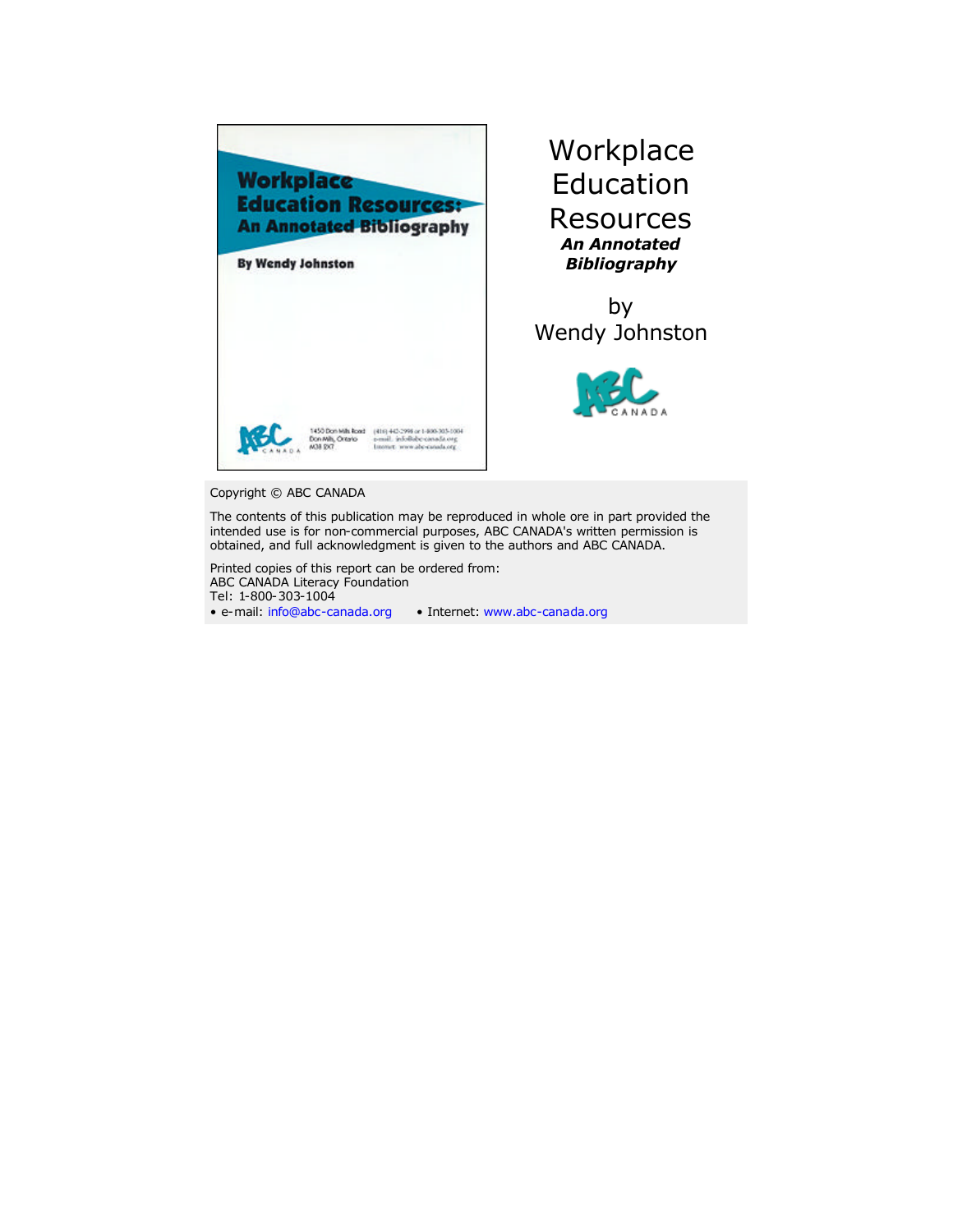# Workplace Education Resources: An Annotated Bibliography





**[Introduction](#page-2-0) [Perspectives:](#page-4-0) [General Information](#page-4-0) [Policy](#page-10-0) [Surveys & Critiques](#page-15-0) [Research](#page-24-0) [Critical Views](#page-29-0) [Partners:](#page-39-0) [Business](#page-39-0) [Labour](#page-43-0) [Partnerships](#page-51-0) [Practice:](#page-58-0) [Good Practice](#page-58-0) [Program Development](#page-62-0) [Needs Assessment](#page-65-0) [Evaluation](#page-70-0) [Curriculum Development](#page-73-0) [Resources:](#page-78-0) [Clear Language Resources](#page-78-0) [Other Bibliographies & Collections](#page-80-0)**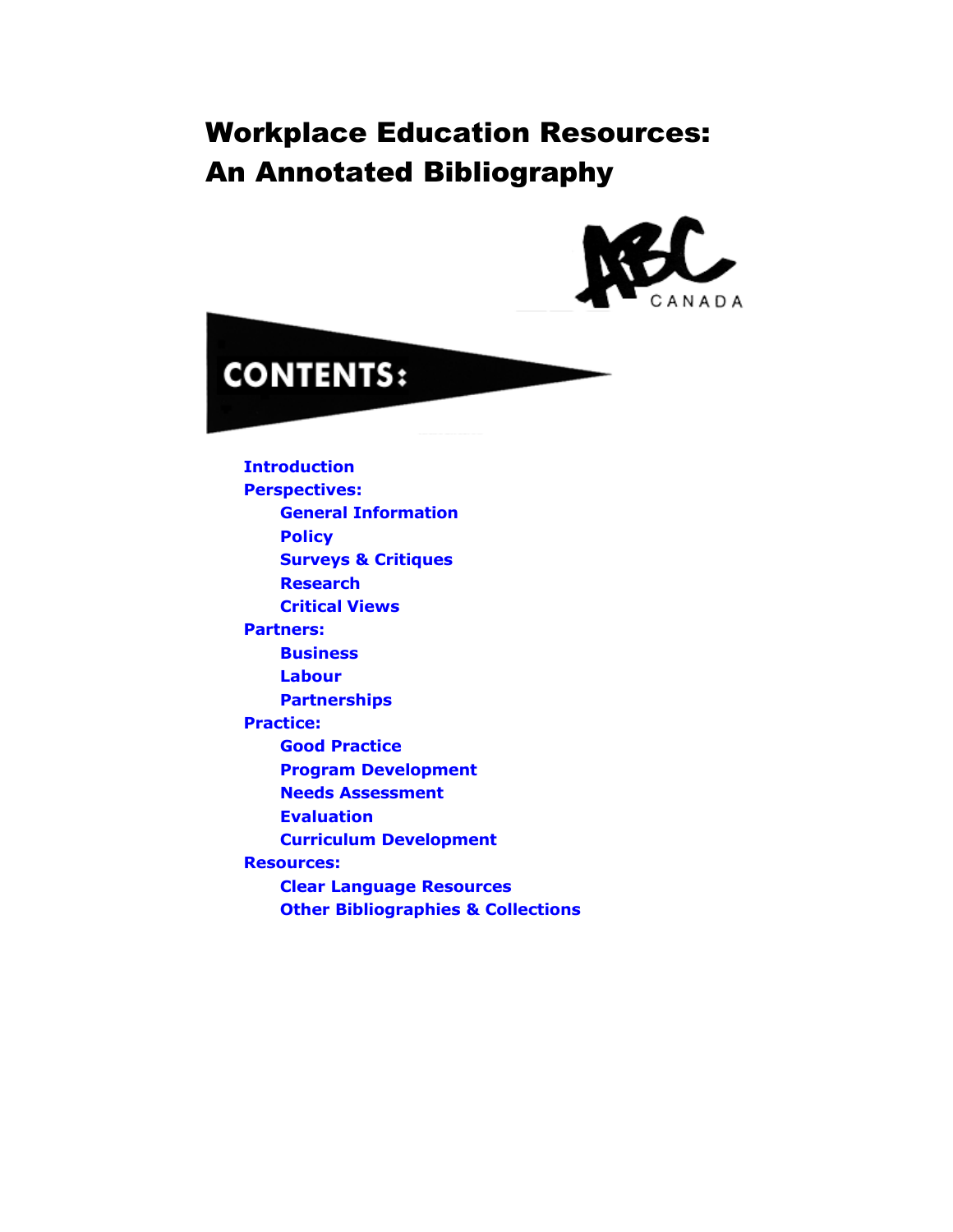<span id="page-2-0"></span>

ABC CANADA's Workplace Education Centre is pleased to be able to contribute this annotated bibliography to the workplace education field in Canada.

One of the Centre's mandates is to collect and disseminate information for the field. We do this in many ways, both formal and informal. Our newsletter Literacy at Work as well as our research papers and program development manuals are good examples of this function.

The workplace education field in Canada is about ten years old. Over the last decade, an amazing amount of work has been done in many areas to build the field's organizational capacity. The work done by different levels of government, business and labour, as well as workplace program developers and practitioners has laid the basis for an increasing level of sophistication in the discussions about issues in this field. These discussions have been largely characterized by a respect for, and appreciation of, the different experiences and concerns of different groups. In preparing this bibliography, we wanted to reflect that diversity. We also wanted to focus on Canadian materials, while not excluding resources from other countries. Canadian materials are marked with a maple leaf.

This bibliography is for workplace program developers and practitioners, policy planners, researchers and those who are interested in the important issues in the field.

The many people who are working in the field often do not have the resources or opportunity to write about their experiences, the lessons they have learned and what this means for the future. In Canada, there has been little academic research that is connected to the workplace field. But there have been other opportunities to discuss issues. Two indispensable anthologies have been produced:

- **1) Basic Skills for the Workplace**, edited by Maurice Taylor, Glenda Lewe and James Draper, and
- **2) Workplace Education: The Changing Landscape**, edited by Maurice Taylor.

These two volumes present a range of experiences and thinking about the field. The 1995 and 1997 Workplace Consultations, sponsored by the National Literacy Secretariat and ABC CANADA,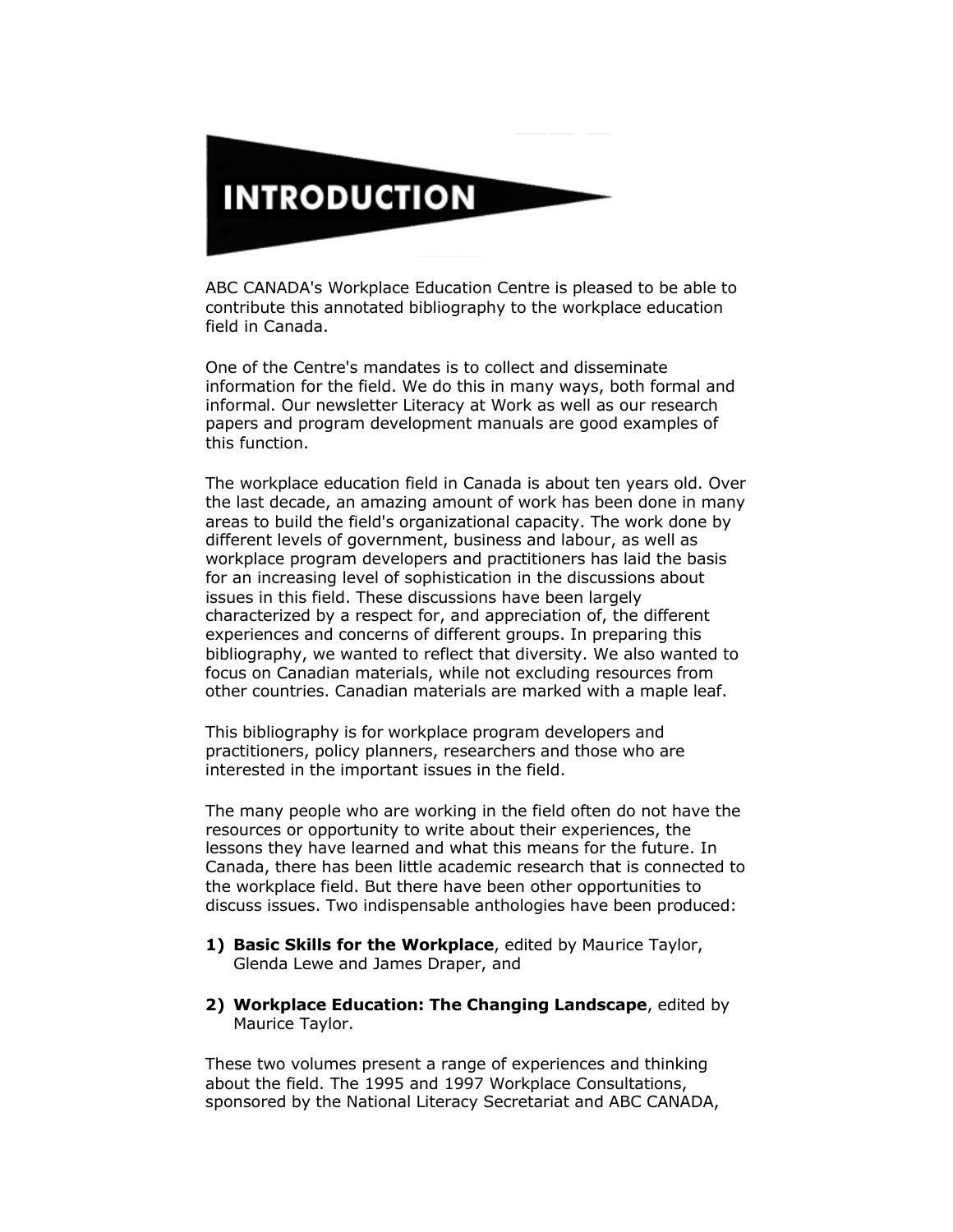have been another very useful forum for exchange, where invitees have an opportunity to discuss specific issues of relevance to the field.

#### *How to Find Information in this Bibliography*

This annotated bibliography is divided into four main sections:

| <b>Perspectives:</b>   | Partners:       | <b>Practice:</b>          | <b>Resources:</b>                     |
|------------------------|-----------------|---------------------------|---------------------------------------|
| General<br>Information | <b>Business</b> | Good Practice             | Clear Language<br>Resources           |
| Policy                 | Labour          | Program<br>Development    | Other Bibliographies<br>& Collections |
| Surveys &<br>Critiques | Partnerships    | Needs<br>Assessment       |                                       |
| Research               |                 | Evaluation                |                                       |
| <b>Critical Views</b>  |                 | Curriculum<br>Development |                                       |

At the beginning of each subsection is a brief description of some of the issues identified by the literature. Each subsection includes four to six annotated entries, with information about obtaining these items. As well, a list of materials for further reading is included, with an indication in brackets of where the item can be borrowed. The "See Also" notation means that related material can be found in other subsections of the bibliography.

ABC CANADA's collection of over 650 titles, including all the items in this bibliography, is housed at Alpha Ontario (See "Other Bibliographies & Collections" for information about borrowing these items). The Centre for Literacy in Quebec also lends materials and may have some of the items annotated in this Bibliography.

Your local workplace education providers may also have resource collections. We encourage you to consult Workplace Education in Canada: A *Listing of Providers* produced by the Workplace Education Centre for organizations in your area that may lend or sell related materials.

Although this is an English bibliography, every effort was made to indicate if an item is available in French.

Most of the annotations were done by Wendy Johnston, based on her experience over 10 years of involvement in the field. A few annotations were borrowed (with permission) from Julian Evetts and Peter Sawchuk, who have worked on other annotated bibliographies (See section on Other Bibliographies & Collections.)

A reference group assisted Wendy in the development of the bibliography. We extend our thanks to the following people for their extensive feedback and assistance:

Marjorie Davison; Lynda Fownes; Tamara Levine and Sue Turner.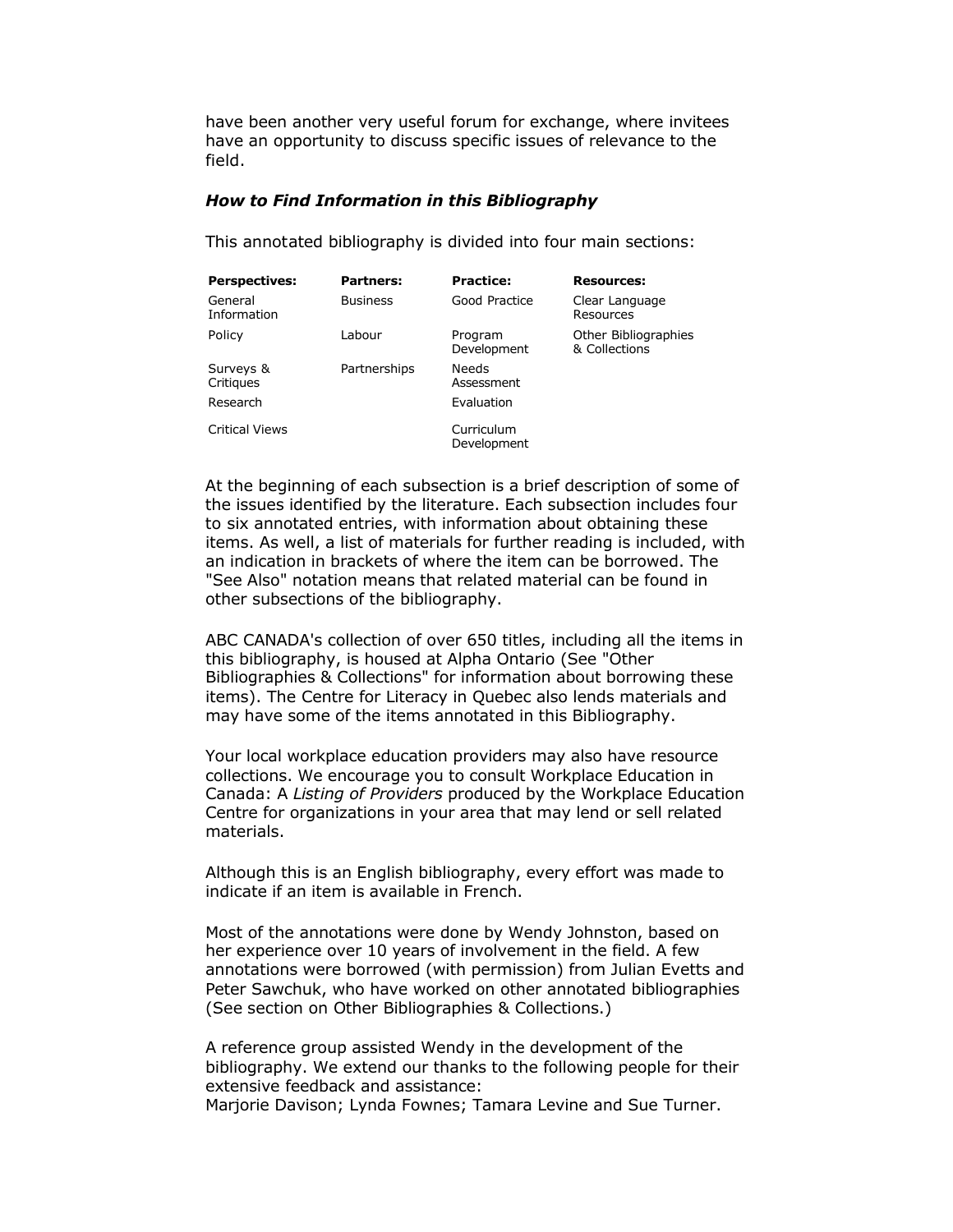# <span id="page-4-0"></span>**PERSPECTIVES**

### General Information:

**The workplace education field in Canada has its roots in the meeting of two different traditions: adult education and workplace training. The following materials illustrate the different contexts and concerns that meet in the workplace education field.**

#### *Putting the Pieces Together: Toward a Coherent Transition System for Canada's Labour Force*

Canadian labour Force Development Board Task Force on Transition into Employment 41 pages 1994

This significant document offers a comprehensive and balanced view of "employability" and employment. Their model of employability includes not only skills, attitudes and knowledge of the job seeker, but also the economy and labour market into which he or she must fit. *(Thanks to Julian Evetts for this annotation.)*

Category: General Information ISBN: 1-895813-31-X Available from: Canadian Labour Force Development Board 66 Slater Street, Suite 1204 Ottawa, Ontario K1P 5H1 Telephone: (613) 230-6264 FAX: (613) 230-7681 e-mail: [jsevigny@clfdb.ca](mailto:jsevigny@clfdb.ca) website: www.clfdb.ca (*Not valid Nov 2003*) Price: free, but limited copies are available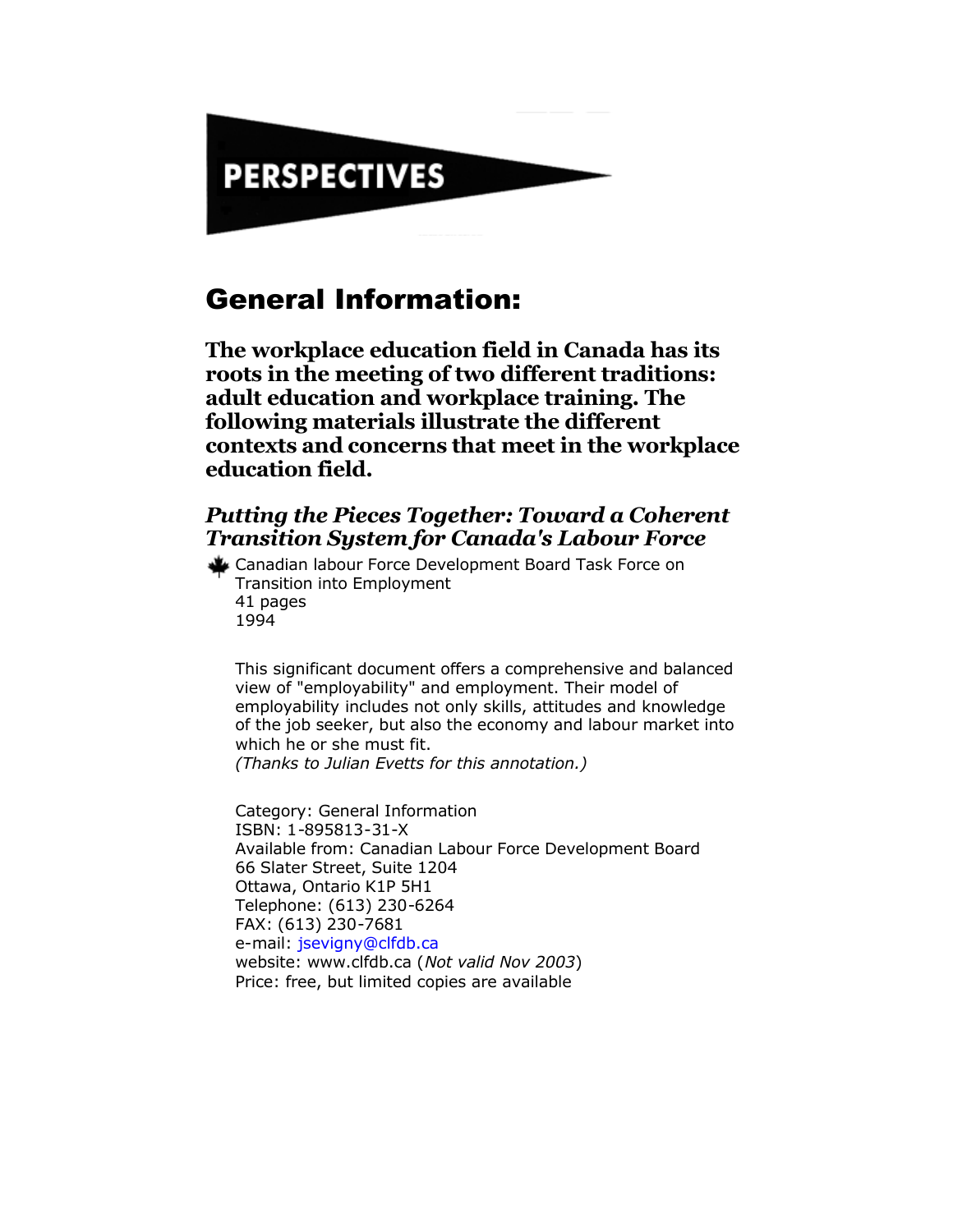#### *"Reflections on Education in the Workplace" in Basic Skills for the Workplace*

Draper, James A.

Taylor, Maurice; Lewe, Glenda; Draper, James A., editors 13 pages 1991

The author reflects on developments in the (then) new workplace education field from the point of view of lifelong learning. Making an argument for a holistic view, Draper says, "It is impossible to bring to work only the working part of one's self, ignoring one's other roles such as friend, parent, daughter, consumer and spouse." He challenges all those involved in workplace education to see themselves as "providers of learning opportunities," who appreciate the different components of learning including "the affective (feelings, attitudes and values), the cognitive (content and subjectmatter) and the psycho-motor (basic skills of communicating, including listening, reading and writing)." Addressing the broadening definition of basic skills, he encourages programs to include the learning process itself as a part of workplace programs. He examines the difference between education and training, as well as the political realities of power in the workplace. Other sections address philosophy, policy and . partnerships. He also engages in an extended discussion of the importance of research, pointing out that most programs already engage in research when they do needs assessments and evaluations.

Category: General Information Research ISBN: 0-921472-06-4 OUT OF PRINT Can be borrowed from Alpha Ontario. See "Other Bibliographies & Collections" for information about borrowing this item.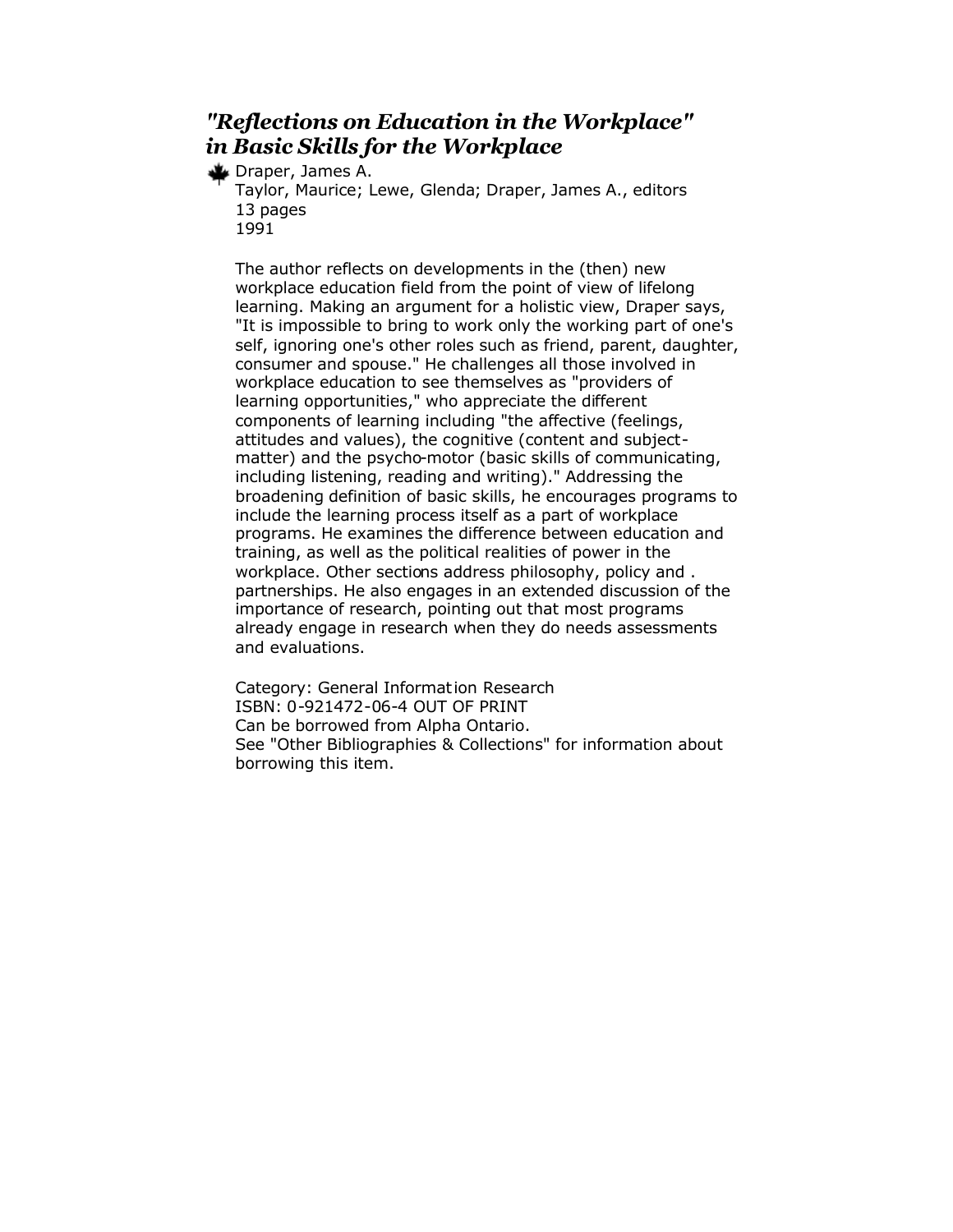#### *Workplace Literacy and Basic Skills*

#### Folinsbee, Sue

```
National Literacy Secretariat (NLS)
December 1990; updated December 1994
8 pages
1994
```
A straight forward, clearly organized overview of workplace basic skills. The NLS publication answers the following questions in a clear and readable way, without over-simplifying the issues:

- What are workplace literacy and basic skills?
- Workplace literacy and basic skills: Evolving terminology
- Why are workplace literacy and basic skills important?
- What are some key factors in setting up workplace education programs?
- Who delivers workplace education programs?
- Getting started: What should you do first?
- What are some different ways workplace basic skills needs can be addressed?
- Important things to do when setting up a workplace education program?
- What to avoid when setting up a workplace education program?

Category: General Information Program Development Available from: The National Literacy Secretariat Human Resources Development Canada Ottawa, Ontario K1A 1K5 Telephone: (819) 953-5280 FAX: (819) 953-8076 Available on-line from <http://www.nald.ca>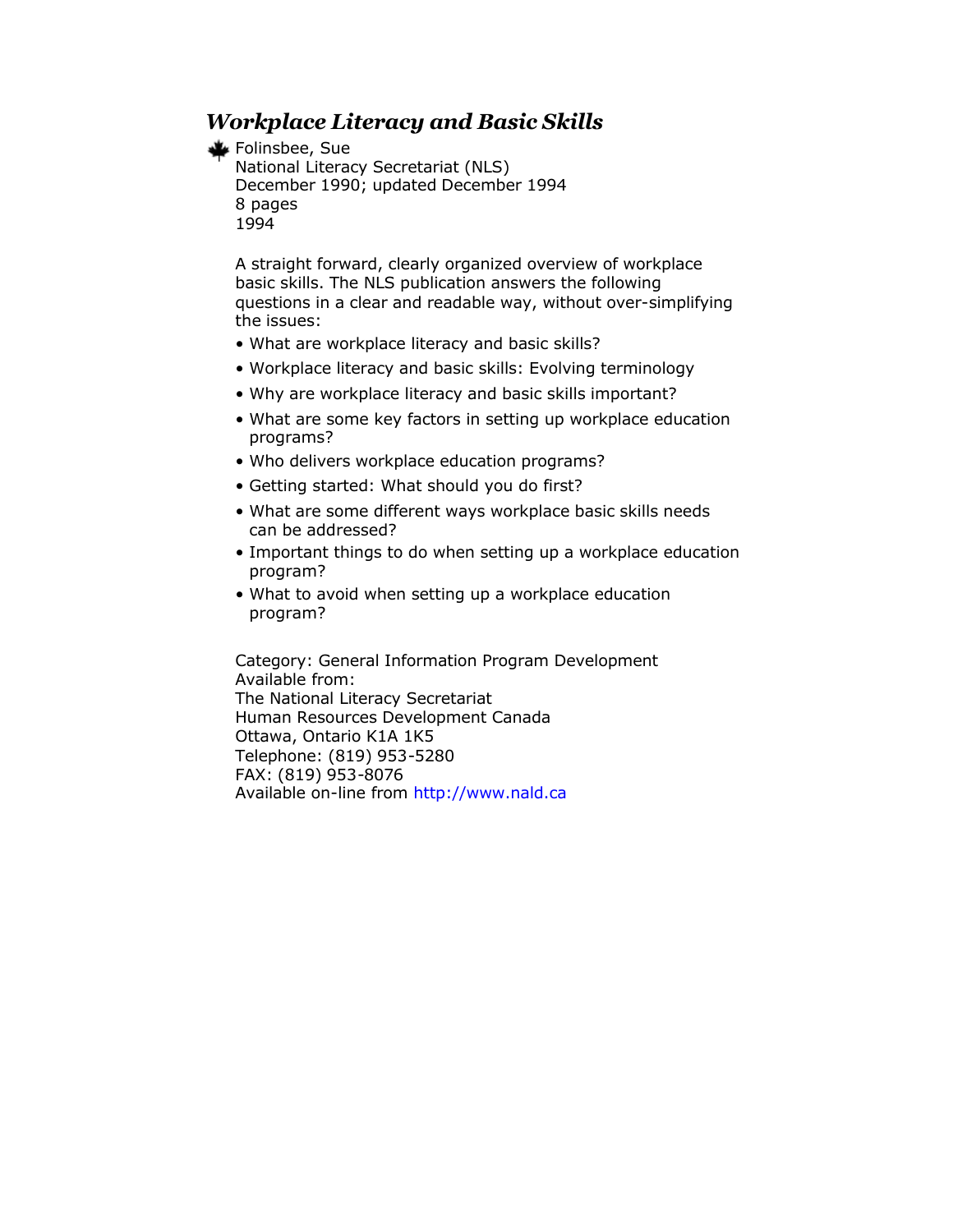#### *"Workplace Basics in the 1990s: Critical Issues and Promising Practices" in Workplace Learning*

Folinsbee, Sue Spikes, W. Franklin, editor 11 pages 1995

> This is one of eight articles addressing issues surrounding workplace learning programs. The focus of this article is collaborative workplace education – an approach that "involves workers in program planning and decision making" and which "works to marry individual and organizational needs." The author spends some time discussing how we conceptualize literacy, identifying four different definitions: "(1) a set of skills, such as reading and writing; (2) tasks, for example, taking minutes at a meeting; (3) social practices, which could include how teams communicate and make decisions, and; (4) critical reflection and empowerment through which people, individually and collectively, take action to address important issues." She also discusses the difficulties in using terms such as "literacy" or "basic skills." A brief history of workplace education in the U.S. and Canada draws out some of the important differences in the two national experiences and policies. The also briefly discusses both the functional context approach and its critics. The author discusses. five critical issues in the workplace field:

- Financial and Organizational Commitment to Training and **Education**
- In-depth and Comprehensive Evaluations of Workplace Program
- Balanced Emphasis on Worker Skills
- Challenge to the Deficit Model: Promoting a Positive, Healthy Approach
- Alternatives to the Quick Fix

Category: General Information Good Practice ISBN: 0-7879-9937-7 Available from: Jossey-Bass Inc. 350 Sansome Street San Francisco, California 94104-1342 Telephone: (415) 433-1767 website: <http://www.josseybass.com> Price: \$22.00 U.S.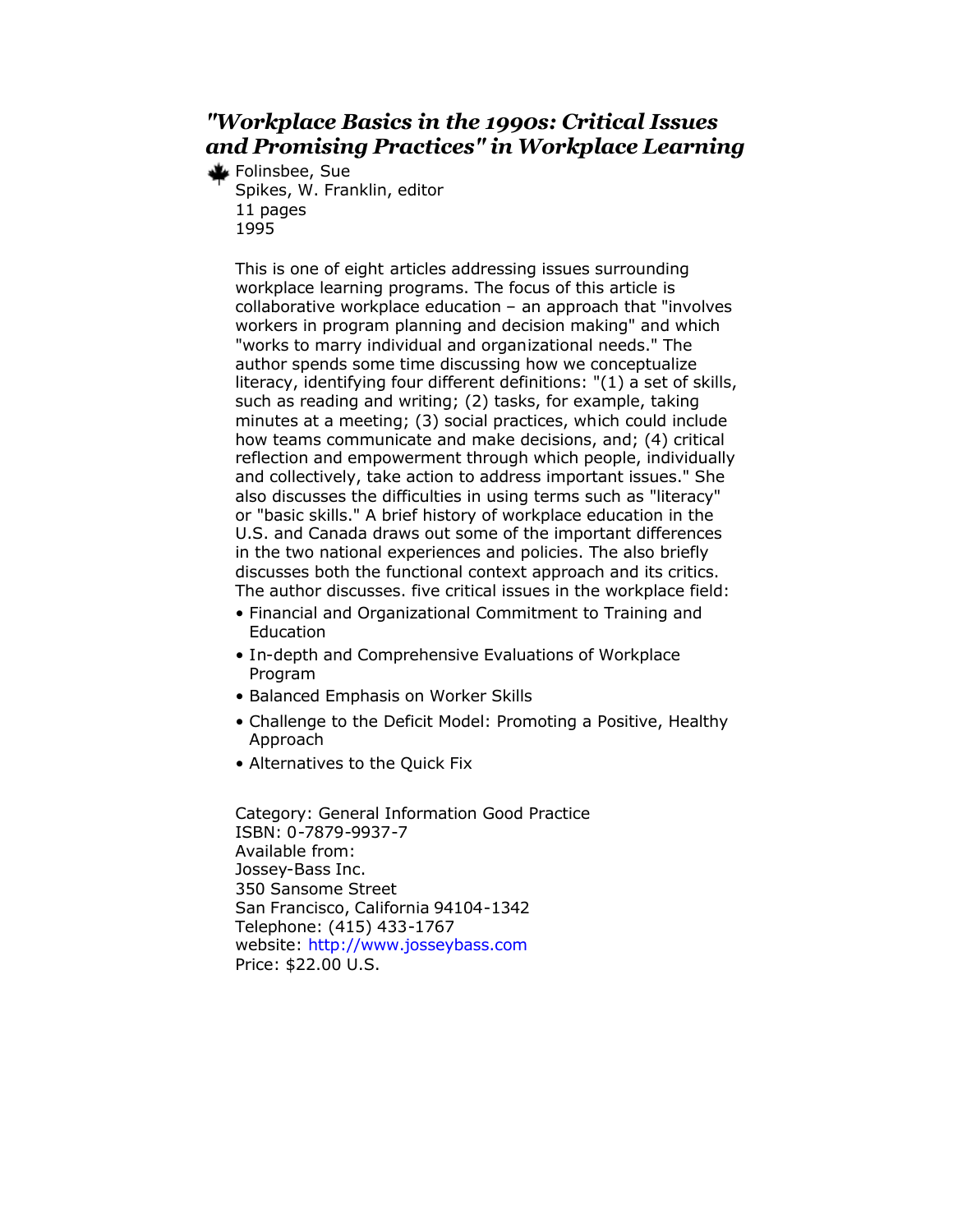#### *Basic Skills for the Workplace*

Taylor, Maurice C., Lewe, Glenda R., Draper, James A. editors 514 pages 1991

This is the earliest Canadian anthology on workplace education. It is divided into four sections:

- Understanding the Need for Workplace Literacy
- Identifying Workplace Training Needs
- Examples of Practice in Workplace Basic Skills Training
- Discovering Approaches for Program Development

Overall, the anthology represents the diversity of the Canadian field, including articles by labour and business authors, program developers and practitioners.

Category: General Information ISBN: 0-921472-06-4 OUT OF PRINT Can be borrowed from Alpha Ontario. See "Other Bibliographies & Collections" for information about borrowing this item.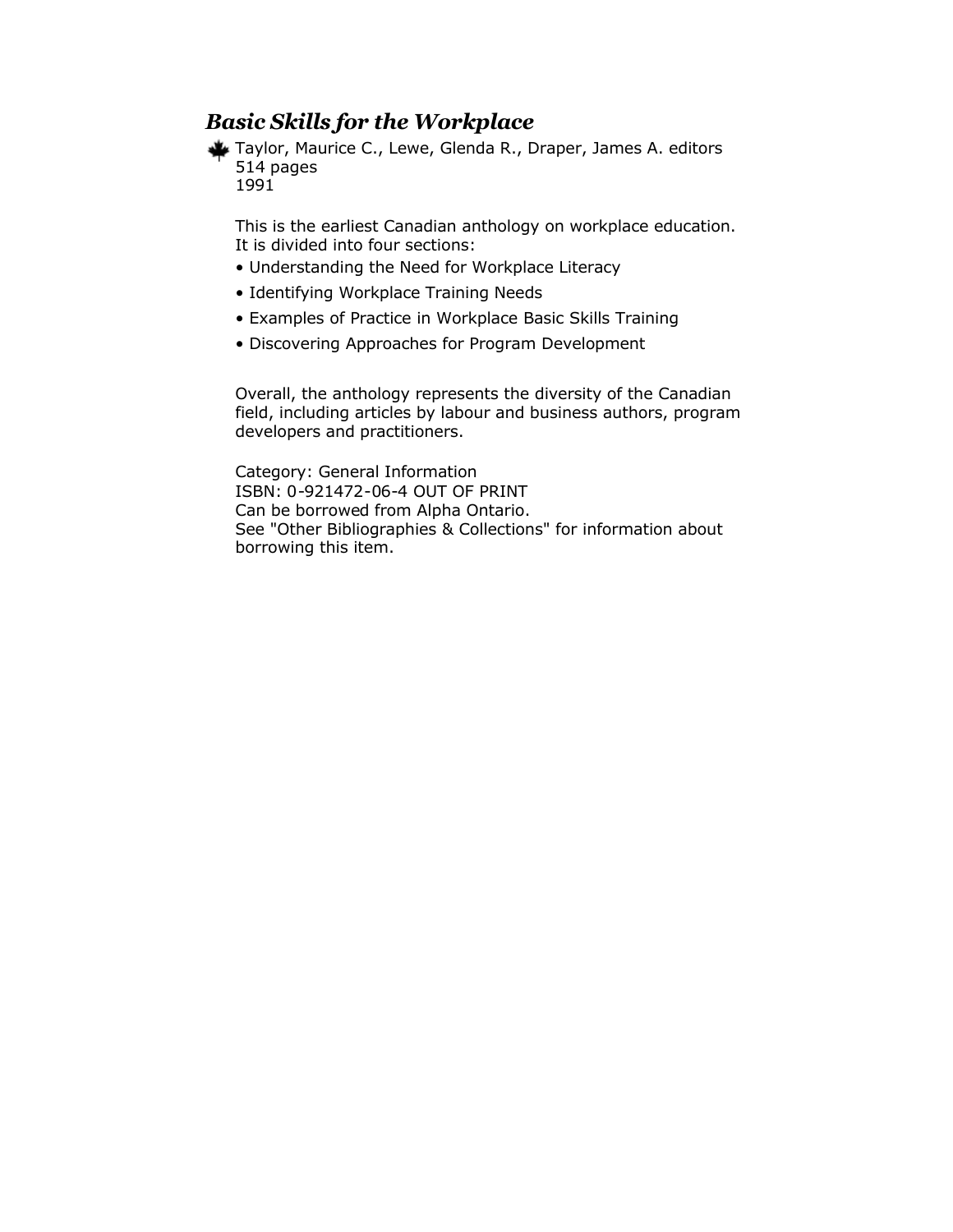#### *Workplace Education: The Changing Landscape*

Taylor, Maurice C., editor 412 pages 1997

> The most recent anthology on the Canadian workplace education field, this book illustrates the growing sophistication of the field. It is organized into four parts:

- Optimizing Partnerships and New Linkages
- Enhancing the Practice of Basic Skills
- Sustaining Current Programs in the Field
- Evaluating, Assessing and Conducting Research

As with the previous anthology, the diversity of the field in Canada is represented by authors from labour, business and education sectors.

Category: General Information ISBN:0-921472-28-5 Available from: Culture Concepts 6 Ashmount Crescent Toronto, Ontario M9R 1C9 Telephone (416) 245-8119 FAX: (416) 245-3383 e-mail: [cultureconcepts@sympatico.ca](mailto:cultureconcepts@sympatico.ca) website: <http://www.cultureconcepts.ca/> Price: \$35.00

### FURTHER READING:

#### *"Understanding the History and Definitions of Workplace Literacy" in Basic Skills for the Workplace*

Askov, Eunice & Aderman, Betty (OUT OF PRINT. See "Other Bibliographies & Collections" for information about borrowing this item.)

#### *Understanding Lessons Learned in Employee Basic Skills Efforts in the U.S.: No Quick Fix*

Jurmo, Paul (Alpha Ontario)

#### *Creating and Learning Culture: Work and Literacy in the Nineties*

National literacy Secretariat (National literacy Secretariat) The Fifth Discipline: The Art & Practice of the learning Organization: A Conversation with Peter Senge (Alpha Ontario)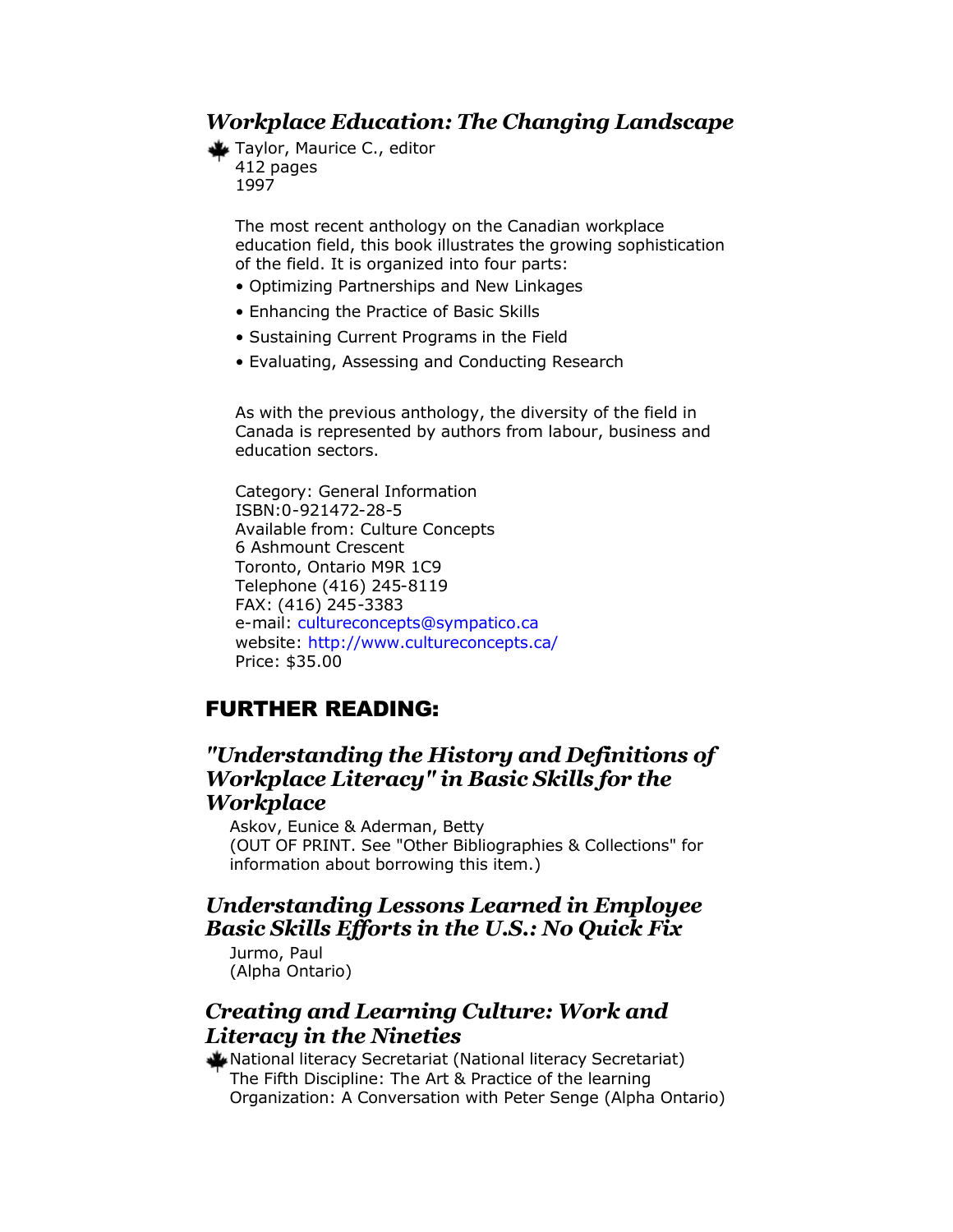#### <span id="page-10-0"></span>*Continuous Learning for Continuous Improvement or Basic Skills, Worker Empowerment and High Performance Work Organizations: Why You Can't Have One Without the Other*

Stein, Sondra (Alpha Ontario)

#### *Workplace Basic Skills Training*

Taylor, Maurice; Shohet, Linda & Macleod, Carole (Centre for literacy)

## Policy:

**Workplace basic skills have been a public policy issue in Canada for the last ten years. With the establishment of the National Literacy Secretariat in 1988, the field has grown to involve most provincial and territorial governments. The reports on the 1995 Policy Conversation and the 1997 Workplace Literacy Consultation are useful snapshots of the concerns in the field and their impact on policy. Two pieces from the U.S. are also included to contrast and to compare with the Canadian experience.** 

#### *Reinventing the NWLP*

Jurmo, Paul et al 13 pages 1994

The National Workplace Literacy Program (NWLP) is an initiative of the U.S. Department of Education. This document, written by a group of progressive workplace developers and educators, makes recommendations to strengthen the NWLP; based on their extensive experience in the field. The authors critique some of the underlying assumptions of the NWLP; including its emphasis on functional context learning. The authors suggest a new model which: "defines employee basic skills as more than mastering of literacy tasks developed by others, but as a broad range of knowledge, thinking and communication skills which workers need to participate actively in the continuous improvement of the organization and their own lives; encourages workers to develop an ongoing interest in learning for the future rather than just for their immediate jobs; ensures that workers see learning activities as meaningful rather than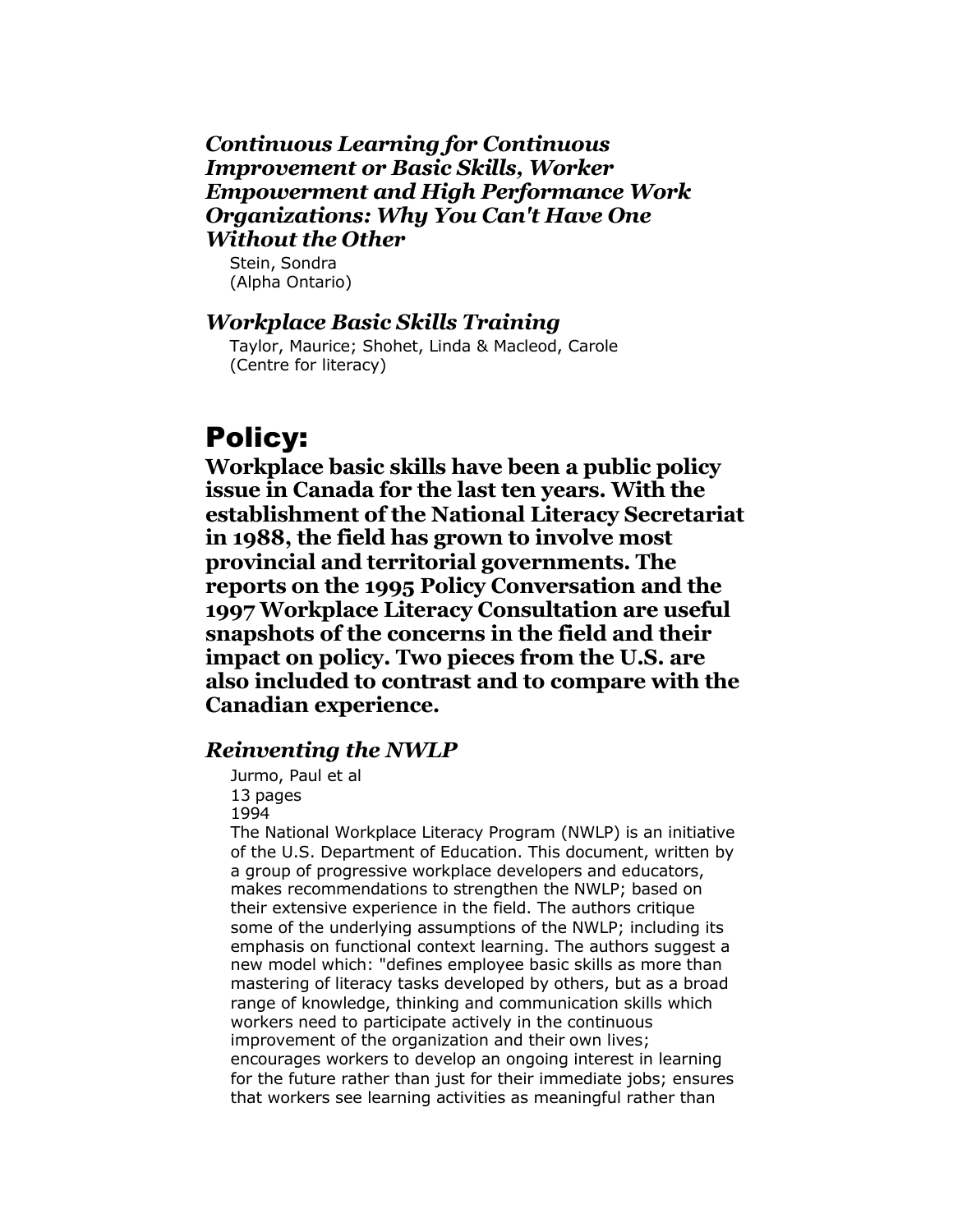imposed; links basic skills activities more effectively to other education, training and organizational development opportunities; ensures that organizations continue to provide basic skills supports after federal seed money ends; and provides multiple kinds of support to enable workers to develop the particular skills. and knowledge they need." Another theme of the paper is the need for American companies to move to a high performance model based on employee participation and the continuous improvement of the organization and workers' lives.

Category: Policy Good Practice Available from:Paul Jurmo Literacy Partnerships 14 Griffin Street East Brunswick, New Jersey, USA 08816 Telephone: (732) 254-2237 FAX: (732) 254-2070

#### *Highlights of Federal Government Training & Literacy Initiatives (1966-94)*

MacLeod, Carol ABC CANADA 22 pages 1994

> This is a synthesis of a more detailed research report commissioned by ABC CANADA on the evolution of federal policy on training and literacy. Noting that in the 1960s and 1970s "Canada fed on the skills of the rest of the world; immigration brought two million newcomers." The author goes on to discuss the extensive documentation of training carried out in the 1980s, "laying the foundation for the crisis-like atmosphere surrounding training that existed in the early 1990s." The 1990s, according to the report, have been characterized by a "recognition that government must playa facilitative role in stimulating private sector training, as opposed to being the primary source of training."

Category: Policy Research ISBN: OUT OF PRINT Can be borrowed from Alpha Ontario. See "Other Bibliographies & Collections" for information about borrowing this item.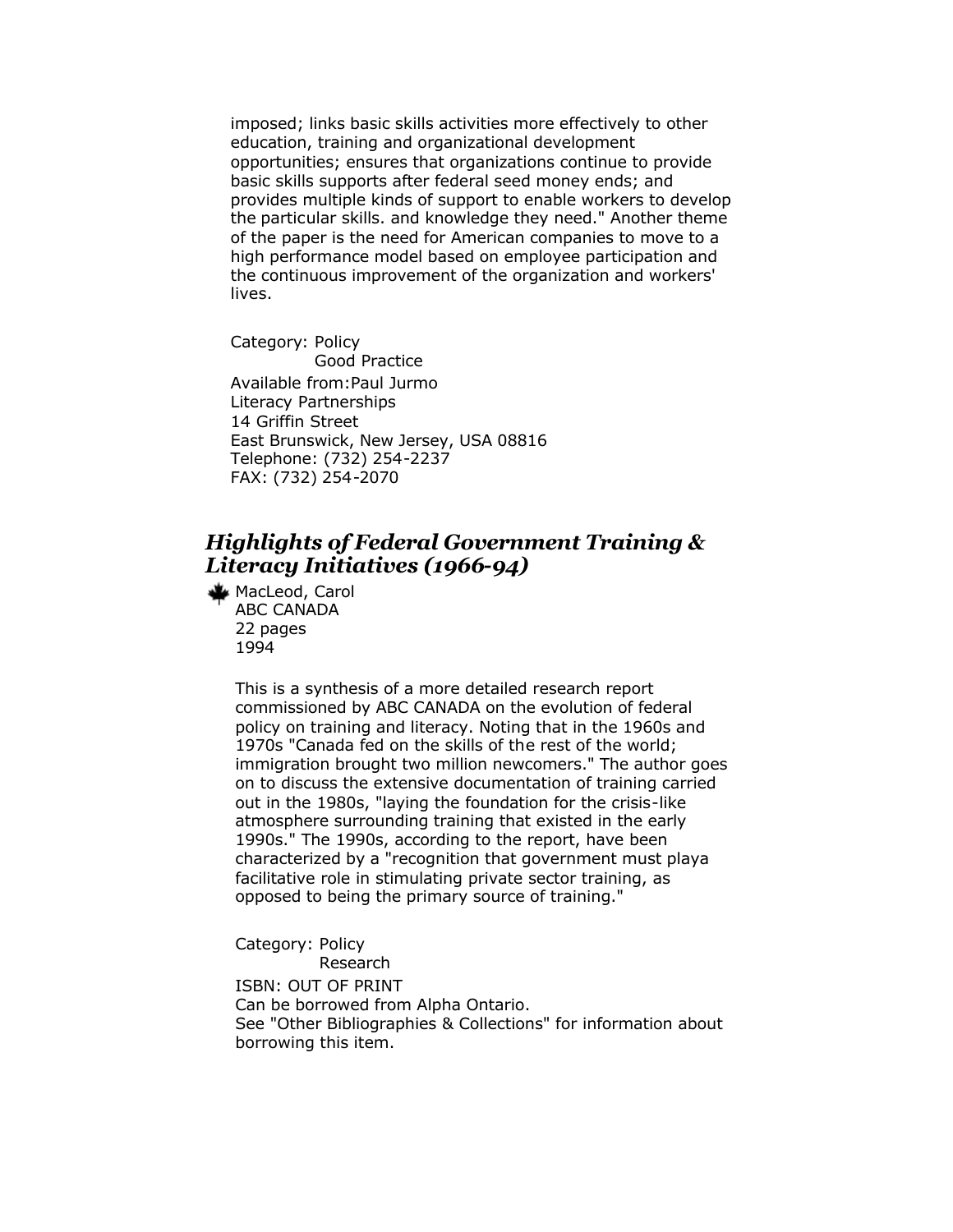#### *A Policy Conversation on Workplace and Workforce Literacy: Yesterday, Today and Tomorrow*

National Literacy Secretariat (NLS) 57 pages 1995

This report details the results of meetings held in Ottawa in the spring of 1995. Workplace trainers, business people, union representatives and NLS staff gathered to discuss the state of workplace provision in Canada. All participants were invited guests. The design of the policy meeting was almost as interesting as the content. The gathering itself was unusual in that it brought together key players from all groups with a stake in workforce development – business, labour, education and government. This "partnership" approach is very much in line with NLS philosophy and one of the reasons that NLS initiatives are so successful. The "past" section of the conversation was intended to review developments to date. The "present" tense section gave participants a chance to reflect on where the field is now and the key questions which must be faced. Based on these two sections, delegates were asked to speculate on what approaches might advance workplace literacy in the future. Although no specific policy recommendations were asked for, there was general endorsement of the direction that the NLS has taken over the last five years and consistent calls to integrate workplace literacy and job training more closely. (*Thanks to Julian Evetts for this annotation.*)

Category: Policy Good Practice Available from: National Literacy Secretariat Human Resources Development Canada Ottawa, Ontario K1A 1K5 Telephone: (819) 953-5280 FAX: (819) 953-8076 e-mail: [nls@fox.nstn.ca](mailto:nls@fox.nstn.ca) website: <http://www.nald.ca/nls.htm> Price: free This is a bilingual version.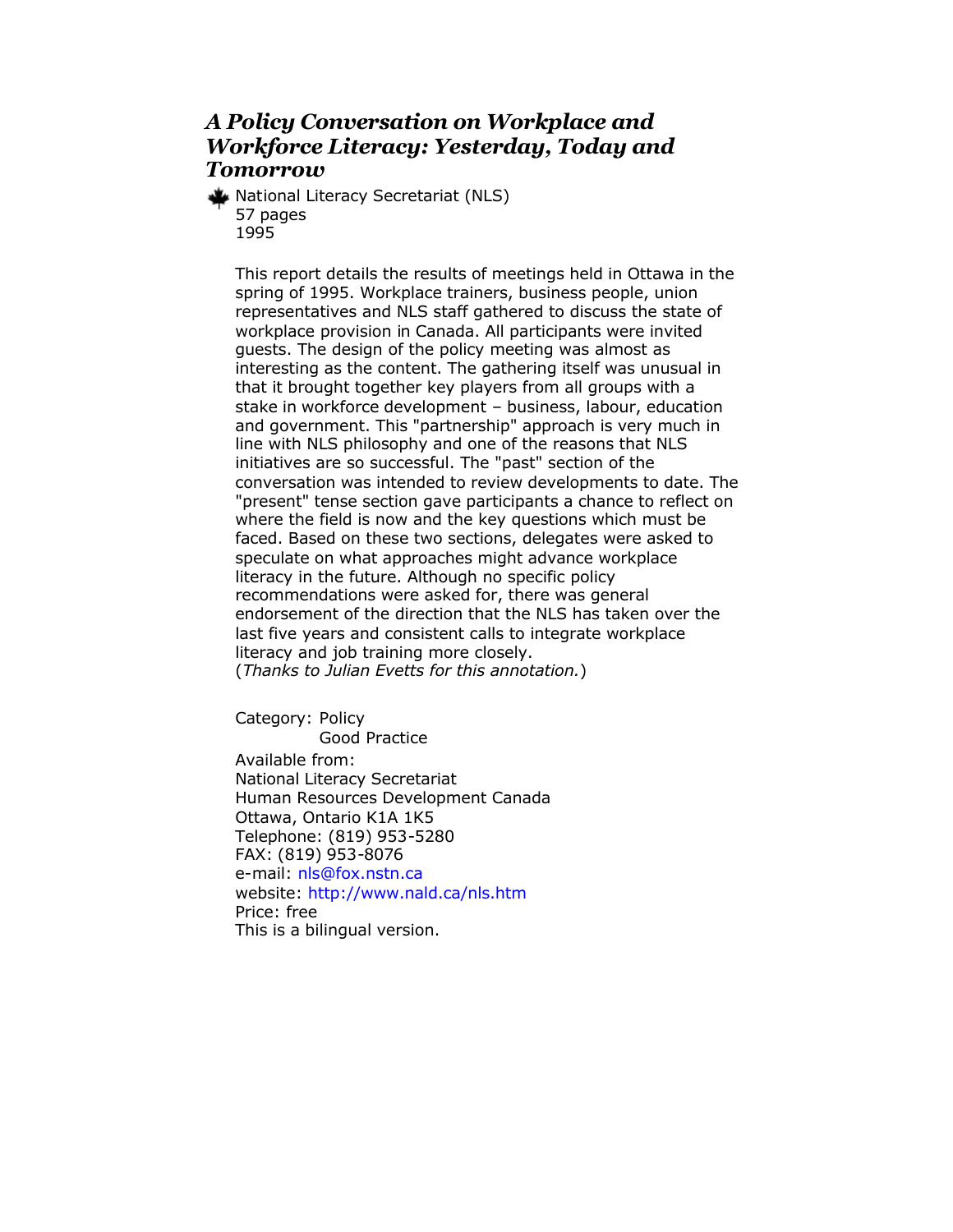### *Consultation on Workplace Literacy, June 1997: A Report*

National Literacy Secretariat 53 pages 1997

> The objective of this second consultation on workplace literacy organized by the National Literacy Secretariat was to develop a list of priorities for workplace literacy practitioners, researchers in the area, workplace literacy coordinators and provincial/territorial government representatives. Both national priorities and sector-based priorities were identified.

- The labour sector identified priorities related to raising awareness among central labour bodies; developing program goals that reflect workers' needs; and identifying financing models to ensure program sustainability.
- The government sector identified priorities related to: legitimizing workplace literacy/ education with government and education systems; developing partnerships and linkages; and developing an articulated system that includes prior learning assessment-based standards, certification for practitioners and on-going evaluation.
- The business sector developed priorities to: ensure a sustainable standard of living and growth while addressing the issue of continuous improvement; develop a skilled workforce and maintain a balance between technological change, the environment and the social impact on the workforce.
- The research sector's priorities included: actions to link researchers, practitioners and consumers into an effective team; novel and innovative ways to disseminate research; creating a research agenda that integrates the knowledge base of literacy-related research.
- The sector representing joint and national groups identified priorities related to: finding adequate resources for basic skills; developing indicators of a genuine level of commitment by business and labour; and developing a clear agenda, goals and planning for the delivery of programs.
- The sector representing practitioners and coordinators identified goals related to: improving the practice, professional development and networking opportunities for the field; challenging existing conceptual frameworks; repositioning "literacy with all stakeholders"; and becoming industry problem solvers.

This document is a very useful snapshot of a developing field in Canada that already has at least 10 years of experience.

Category: Policy Good Practice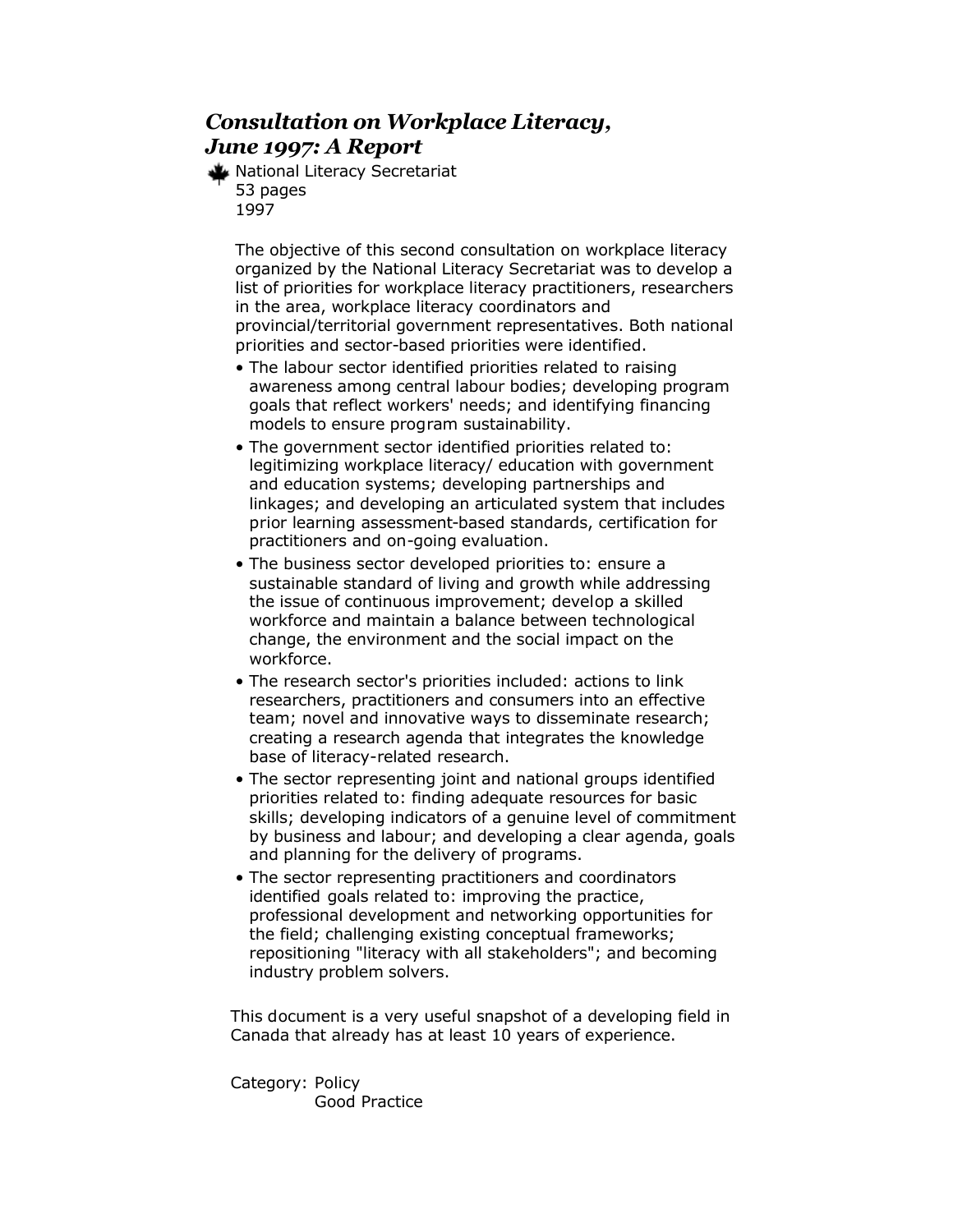Available from: National Literacy Secretariat Human Resources Development Canada Ottawa, Ontario K1A 1K5 Telephone: (819) 953-5280 FAX: (819) 953-8076 e-mail: [nls@fox.nstn.ca](mailto:nls@fox.nstn.ca) website: <http://www.nald.ca/nls.htm> Price: free This is a bilingual version.

#### *Workplace Education: Voices from the Field*

U.S. Department of Education 58 pages 1992

This document represents the proceedings from the National Workplace Literacy Program Project Directors Conference in September 1991. Representatives from 39 programs funded by the Department of Education in the second cycle of the National Workplace Literacy Program gathered to analyze their experiences. A number of important themes emerged that are discussed at length in the document:

- Partnership and organizational principles
- Learning system issues, including staff development and management, recruitment, assessment and curriculum development
- Evaluation methods
- Program policy direction

Category: Policy Good Practice Program Development Evaluation

Available from: Division of Adult Education and Literacy Office of Vocational and Adult Education U.S. Department of Education 400 Maryland Avenue SW Washington, DC, USA 20202-7240 Telephone: (202) 205-9872

### FURTHER READING:

#### *Workplace Literacy Projects 1995*

National Literacy Secretariat (National Literacy Secretariat)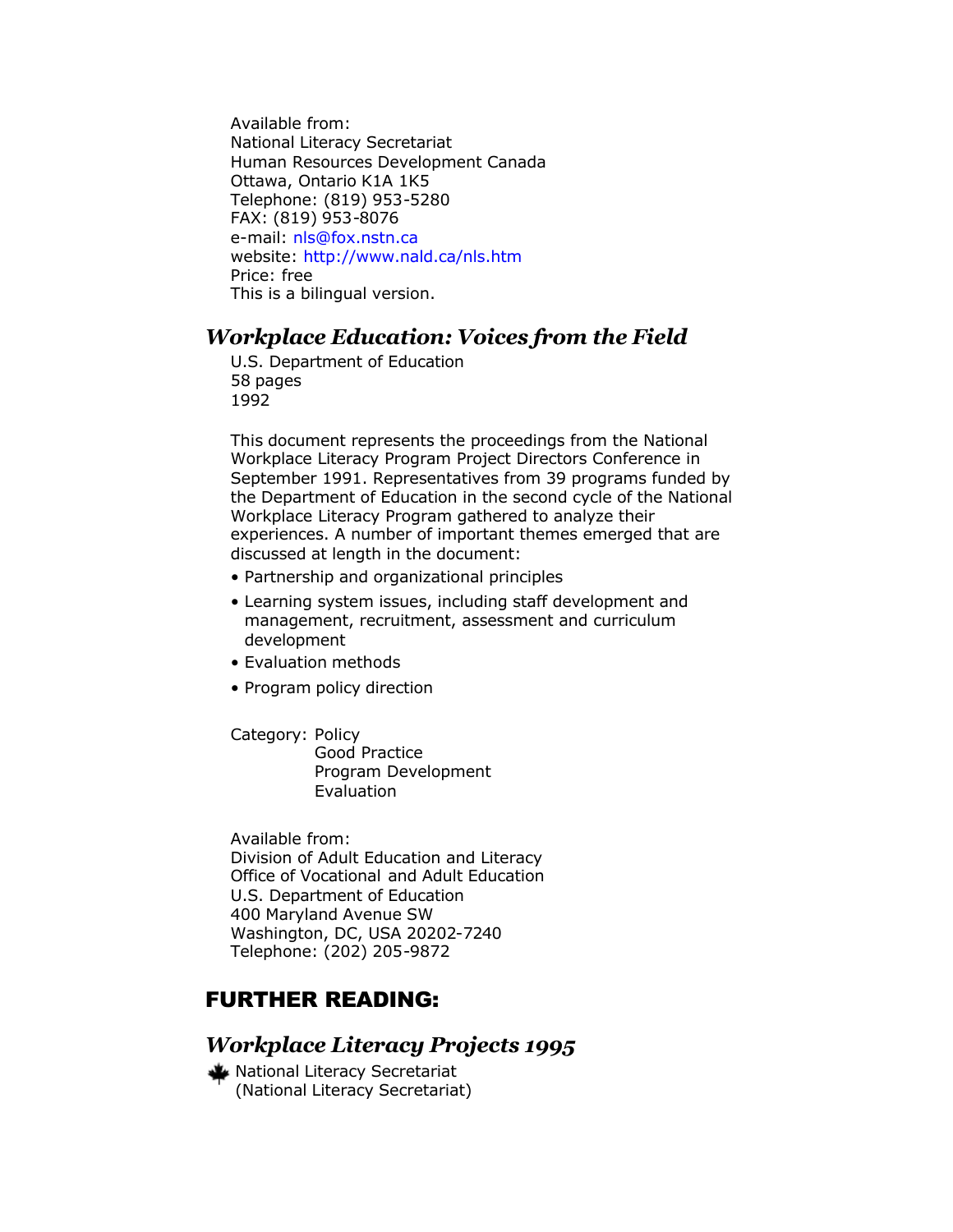#### <span id="page-15-0"></span>*Organizing Adult Literacy and Basic Education in Canada*

Movement for Canadian Literacy (Alpha Ontario)

## Surveys & Critiques:

**National and international surveys have played an important role in drawing attention to basic skills needs and in keeping the issue on the public agenda. However, there is also a growing debate about how literacy is defined in these surveys and what role it plays in other social issues. There are at least two different approaches – the "autonomous" model and the "social context" model, reflected in the following annotations.**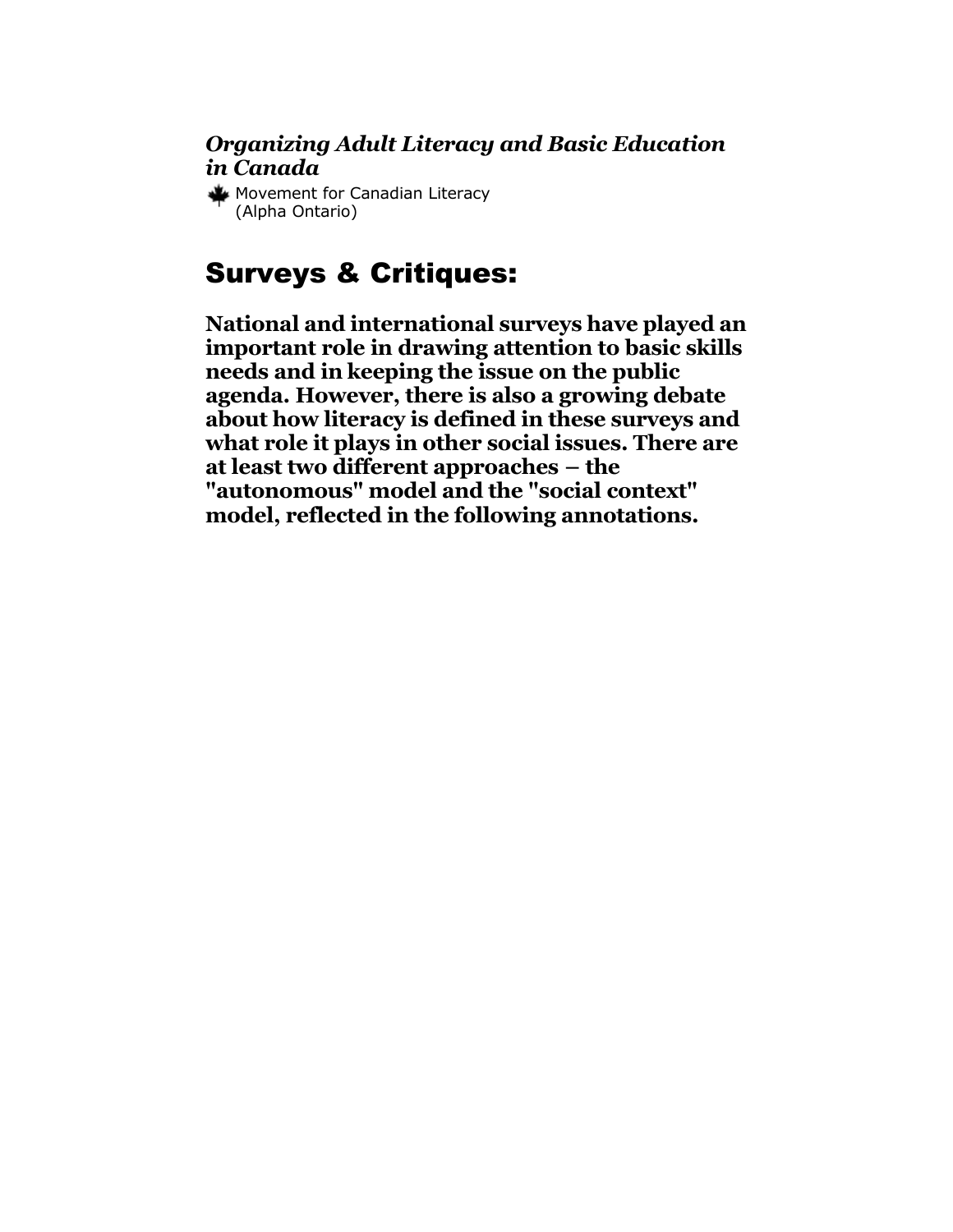#### *Working Papers on Literacy No. 1*

Centre for Literacy 25 pages 1997

> This document is a collection of three critiques on the International Adult Literacy Survey compiled by the Centre for Literacy at Dawson College in Montreal, Quebec. Two schools of thought are represented in this Working Paper – the "autonomous" model and the "social context" model. The three contributors are: Harvey Graff, a professor of history at the University of Texas who has studied and written about literacy for more than 20 years; Brian Street, a professor at King's College at the University of London who is known for his ethnographic studies on multiple literacies; and Stan Jones, a professor in the School of Linguistics and Applied Language Studies at Carleton University in Ottawa, who was the primary consultant on Statistics Canada's 1989-90 Survey of Literacy Skills Used in Daily Activities and the International Adult Literacy Survey.

These three academics make interesting points about how to define literacy or literacies; how they can be measured and; what are the policy implications of surveys such as International Adult Literacy Survey.

The debate continues in the pages of the Centre for Literacy's newsletter, *Literacy Across the Curriculum*.

Category: Surveys & Critiques Available from: The Centre for Literacy 3040 Sherbrooke Street West Montreal, Quebec H3Z 1A4 Telephone: (514) 931-8731 FAX: (514) 931-5181 Available on line at the Centre's website: <http://www.nald.ca/litcent.htm> Price: (bound copy) \$6 in Canada; \$7 in the U.S.; \$8 overseas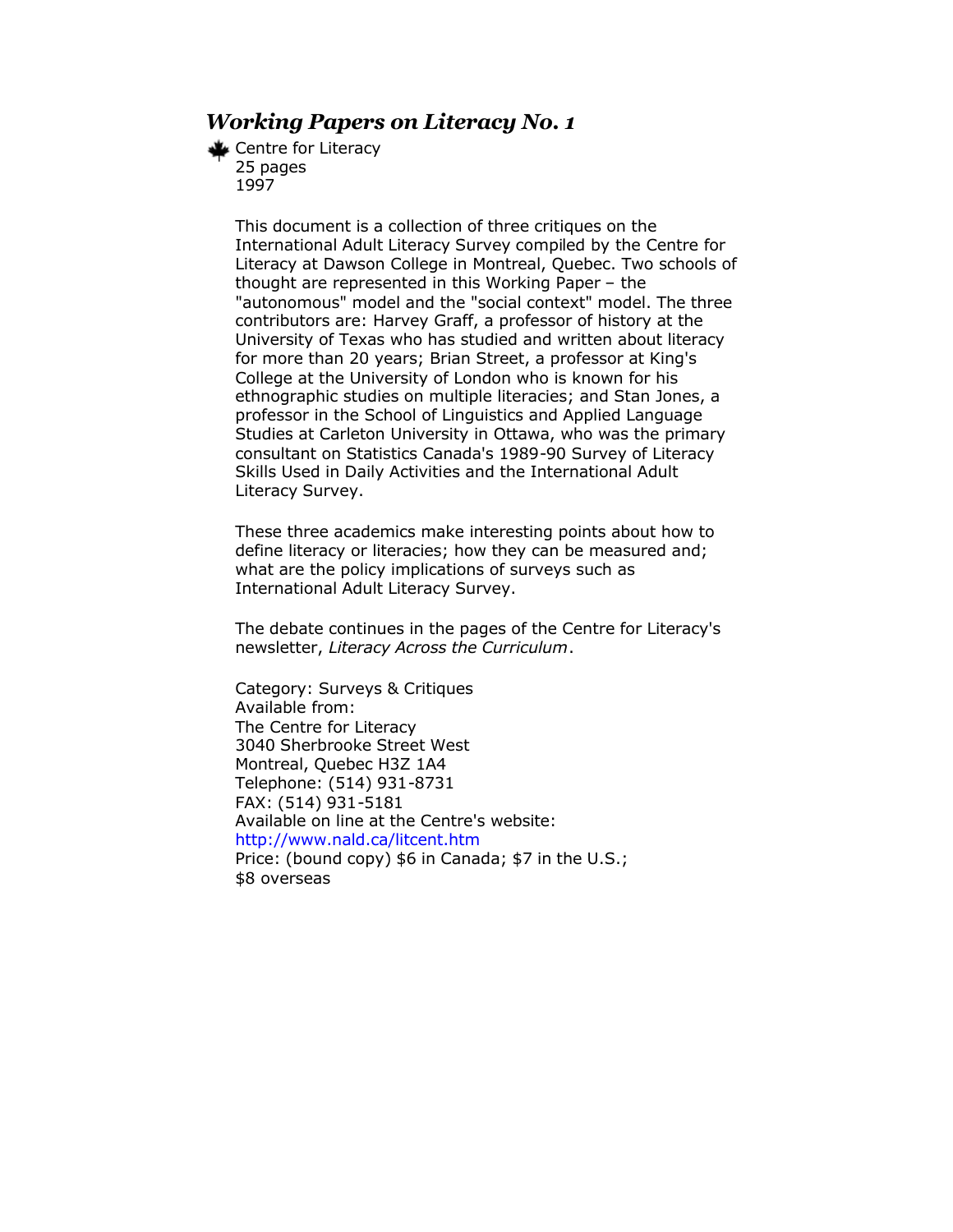#### *"Effective Functioning in Daily Life: A Critique of Concepts and Surveys of Functional Literacy" in Foundations of Literacy Policy in Canada*

Heap, James L. Norris, Stephen P & Phillips, Linda M., editors 8 pages 1995

This essay begins with the statement: "Definitions and surveys of functional literacy are unsatisfactory." The author proceeds to explain his thesis that such definitions "do not encompass the metacognitive and practical reasoning required for rational, successful functioning in daily life." The first part of the paper addresses some conceptual issues, while the second part analyzes the structure of American and Canadian surveys on literacy. The author concludes that: "We should stop using the phrase 'functional literacy'. If we wish to denote its referent we can speak of text- based functioning. . . . Tests of functioning in society are not tests of people's ability to function effectively on daily tasks."

Category: Surveys & Critiques Available from: This article can be borrowed from Alpha Ontario. See "Other Bibliographies & Collections" for information about borrowing this item.

#### *Reading, But Not Reading Well: Reading Skills at Level 3*

Jones, Stan 22 pages 1993

> This report begins with a brief discussion of how reading skills were measured in the "Survey of Literacy Skills Used in Daily Activities," then considers at some length the reading performance of the Level 3 groups. Level 3 readers were defined as: Canadians at this level can use reading materials in a variety of situations, provided the material is simple and clearly laid out, and the tasks involved are not too complicated. While these people generally do not see themselves as having significant reading difficulties, they tend to avoid situations requiring reading. Finally it examines some of the social characteristics of this category.

Category: Surveys & Critiques Available from: National Literacy Secretariat Human Resources Development Canada Ottawa, Ontario K1A 1K5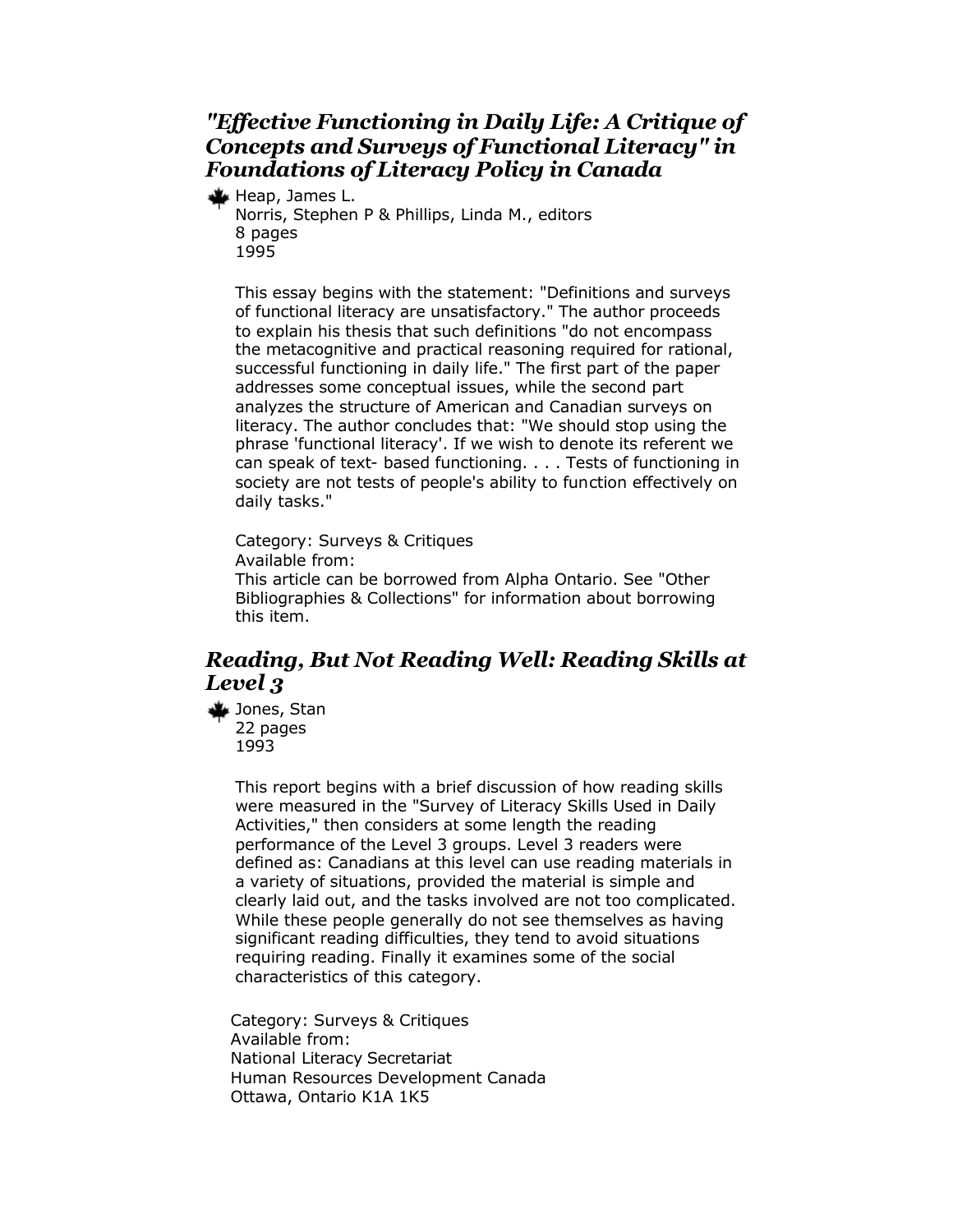Telephone: (819) 953-5280 FAX: (819) 953-8076 e-mail: [nls@fox.nstn.ca](mailto:nls@fox.nstn.ca) website: <http://www.nald.ca/nls.htm> Price: free French version also available.

#### *"A Critique of Literacy in a Changing Society" in Canadian Review of Social Policy Issues, Issue 26*

Overton, James 9 pages 1990

> This paper offers a critical appraisal of the report "Literacy in a Changing Society" (1989.) issued by the Newfoundland government-appointed Advisory Committee on Literacy. The author examines the report's analysis of the nature, causes and consequences of the problem in Newfoundland as well as the report's proposals for dealing with this problem. The author begins by taking a look at the "Politics of Reports," examining the reasons why such a report was commissioned at that time. He then takes a look at the meaning of literacy and its connection to social problems. The next section examines what causes illiteracy. Finally, the author looks at the recommendations of the report.

Category: Surveys & Critiques Available from: Can be borrowed from Alpha Ontario. See "Other Bibliographies & Collections" for information about borrowing this item.) ISBN: 0-660-17288-7 Available from: Statistics Canada Order only line: 1-800-267-6677 website: <http://www.statcan.ca> Price: \$10.00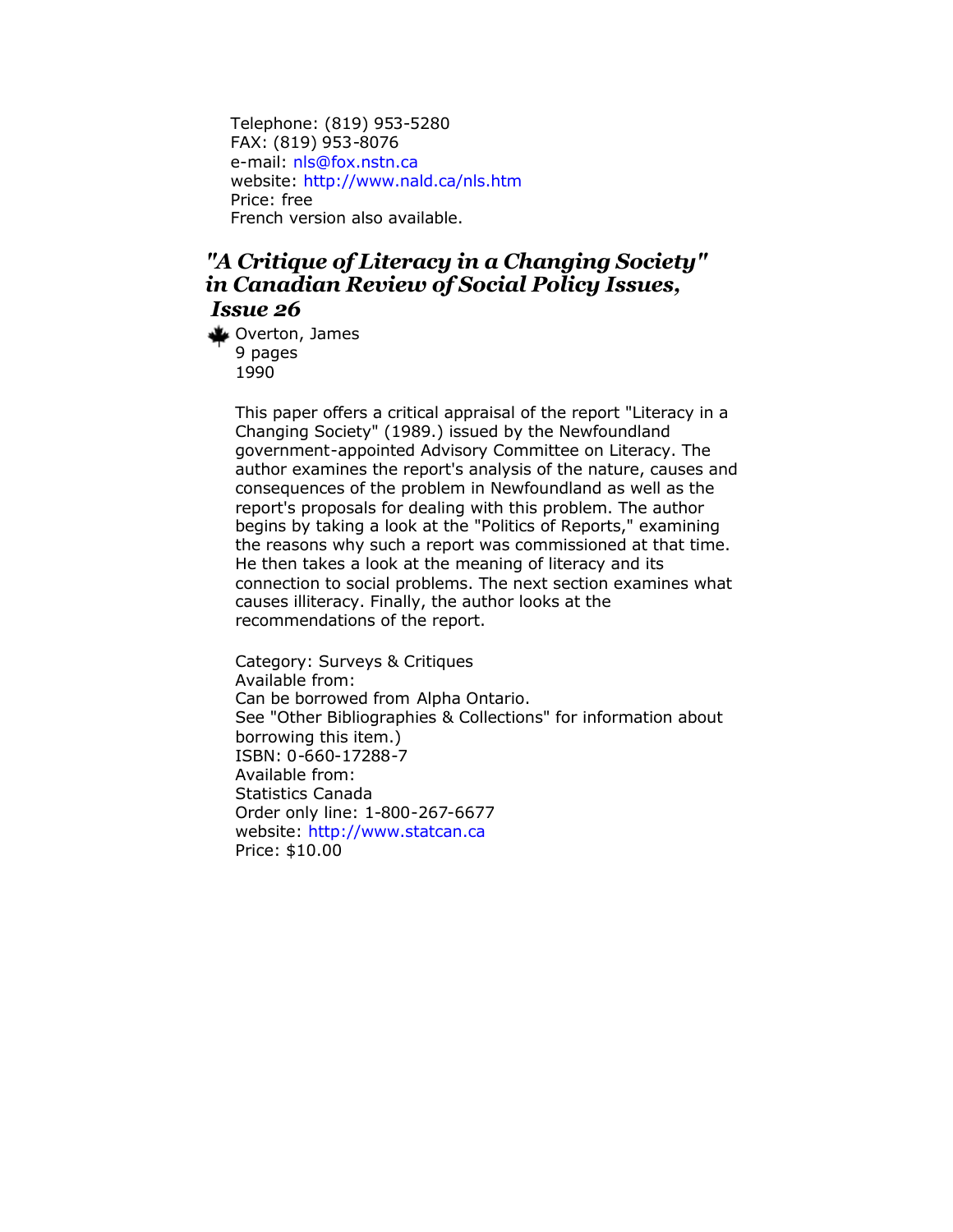#### *Literacy, Economy and Society: Results of the First International Adult Literacy Survey*

Statistics Canada 1995

> The International Adult Literacy Survey (IALS) was organized to gather comparative data about adult literacy in seven industrialized countries. It was a massive effort and drew on the research expertise of seven national governments, the Organization for Economic Cooperation and Development, the European Union and UNESCO. It is the first time that researchers have directly tested large samples of adults from each participating country using scales which allow international comparisons across different languages and cultures. Statistics Canada managed and coordinated the project.

> The methodology used for IALS follows those used by the Educational Testing Service (ETS, 1986) in its study of the literacy of young adults, and by Statistics Canada (1991) in its study of Literacy Skills Used in Daily Activities. In this survey, as in the two cited above, three scales are used to measure ability in three domains. The first domain, prose literacy, includes the knowledge and skill to understand and use information in continuous texts such as editorials and news stories. Document literacy describes the skills and knowledge needed to locate and use information contained in a variety of document formats – maps, schedules, payroll slips and entry forms. Lastly, quantitative literacy refers to the skills and knowledge required to apply arithmetic operations to numbers embedded in printed formats. Completing an order form or balancing a chequebook are typical tasks requiring quantitative literacy. Individual scores on the scales range from zero to 500, but for discussion purposes the scale is divided into five empirically determined literacy levels. Each level implies the ability to carry out particular sets of adult reading tasks. At Level 1, individuals are able to read and interpret only short selections of familiar text, while at Level 5, they can read dense and complex texts which often require considerable inference and specialized knowledge.

> The International Adult Literacy Study validates earlier studies which showed that many Canadians have limited literacy. About 40 per cent of the population fall within Levels 1 and 2 on all literacy scales. People at or below these levels of literacy will have great difficulty adjusting to a future economy which offers only jobs requiring high levels of reading and writing ability.

There are some interesting differences between workers in different countries. German workers read more than Canadian workers. Germans reported reading a variety of workplace document at rates 10 per cent to 15 per cent higher than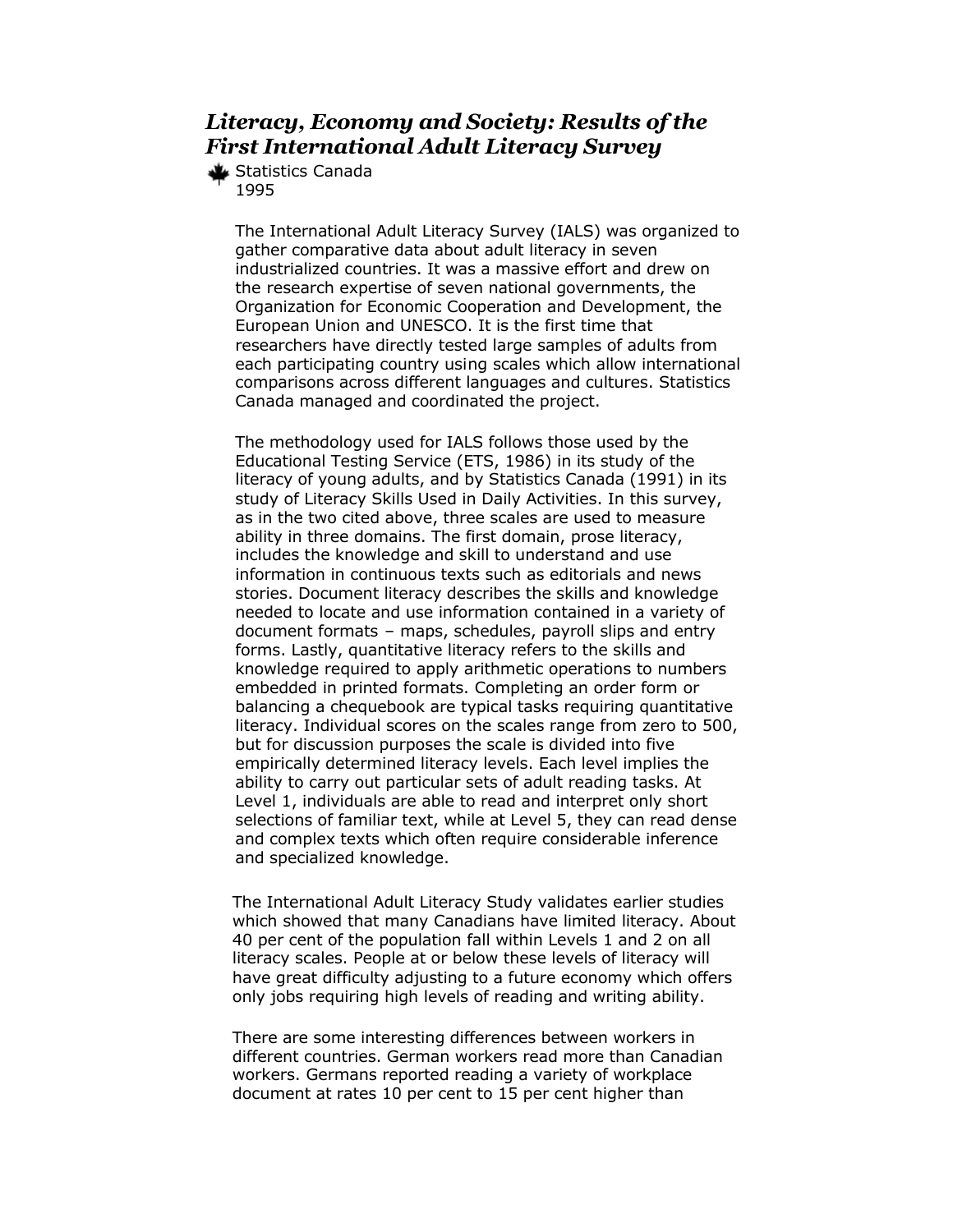Canadian workers. Europeans generally scored higher on the document literacy scale and lower on the prose scale than their North American counterparts.

The study confirms what most workplace educators and trainers know already: literacy is not a one-time accomplishment, but a skill which must be exercised or it will be lost. School provides a foundation for adult literacy, but without continued use, literacy decreases. In Germany, literacy levels continue to increase after school leaving, with greater numbers of people at higher reading levels ten years after they finished school. In the United States, the proportion of people at the lowest literacy level increases with age. In Canada also, older people have lower skills than younger people with similar educational attainment. The study indicates that maintaining a high degree of literacy is a challenge not met by some individuals and underlines the need for recurrent training to maintain skills. *(Thanks to Julian Evetts for this annotation.)*

Category: Surveys & Critiques Available from: National Literacy Secretariat Human Resources Development Canada Ottawa, Ontario K1A 1K5 Telephone: (819) 953-5280 FAX: (819) 953-8076 e-mail: [nls@fox.nstn.ca](mailto:nls@fox.nstn.ca) website:<http://www.nald.ca/nls.htm> Price: free French version also available.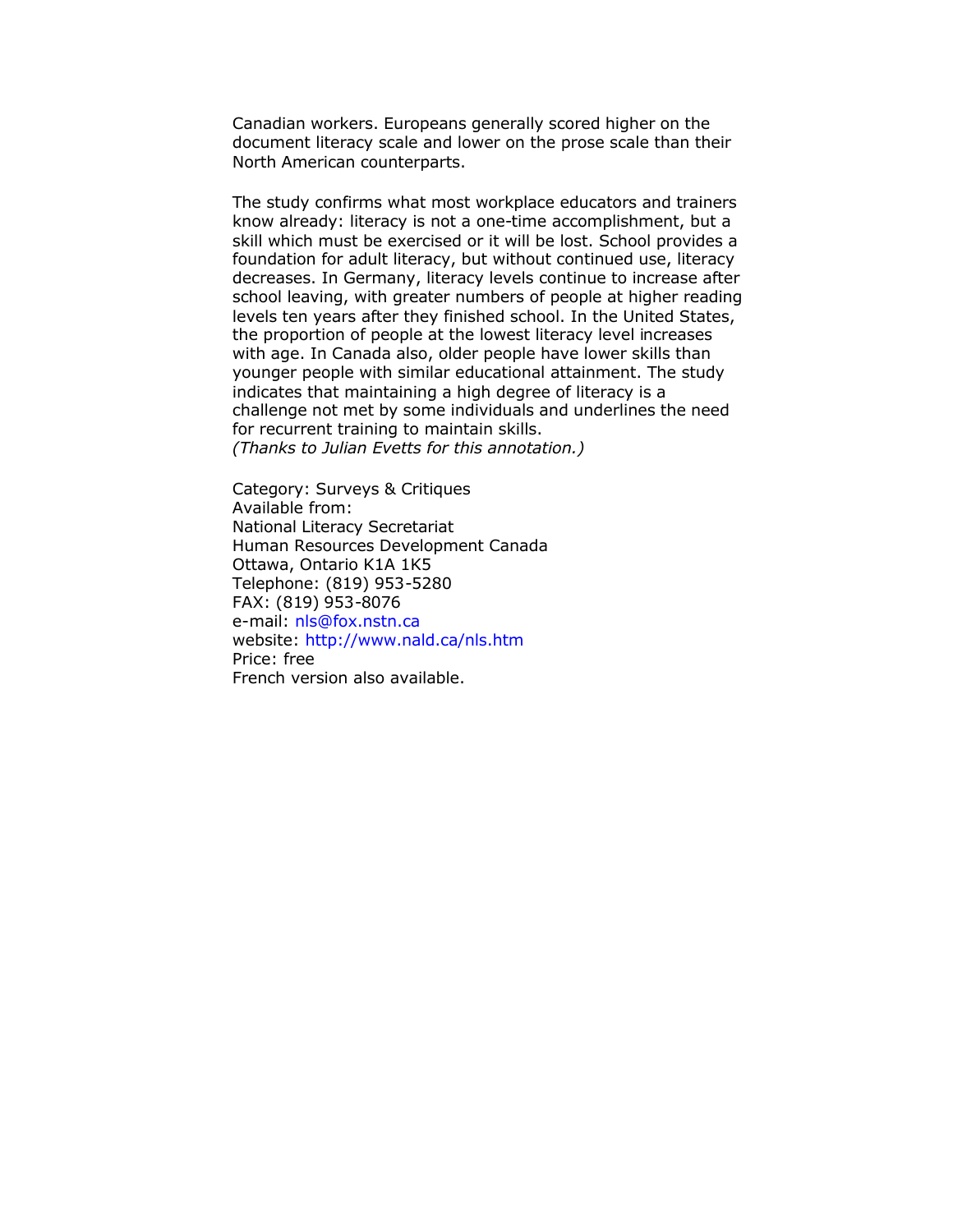#### *Literacy Skills for the Knowledge Society: Further Results from the International Adult Literacy Survey*

Statistics Canada

Organization for Economic Cooperation and Development Human Resources Development Canada 195 pages 1997

This report is a supplement to the first International Adult Literacy Survey (IALS) released in December 1995. This report enlarges upon some of the findings from the first report by offering further analysis and includes new data from five additional countries – Australia, Belgium (Flanders), Ireland, New Zealand and the United Kingdom.

The first IALS report offered a sophisticated definition of literacy as "the ability to understand and use printed information in day-to-day activities, at home, work and in the community." The new analyses and new data in this second report underscores the point that understanding and using print information effectively is the measure of a literate society.

For example, one significant new analysis shows that some countries – the United States and the United Kingdom in particular – provide income rewards for skills as equally, or nearly equally, as they do for education credentials in the labour market. In the knowledge-based society, then, which is characterized by competitive job markets, technological growth, information-based economies and the challenge of rapid change, those with skills will be rewarded as well as those with credentials. This carries implications for adult education providers as they determine which skills are demanded in our society and how to accredit those skills.

Another provocative analysis demonstrates the difference in IALS test scoring between men and women. When education attainment is controlled, men outscore women on the quantitative scale 100 per cent of the time, though in the U.S. there is the least difference between the genders. Women outscore men on the prose scale in every country except Poland. Men outscore women on the document scale, except in the U.S. Why these gender differences exist is still under research, but certainly our education system at primary and secondary levels might offer insights and recommendations.

The theme, that many stakeholders have. contributions to make to the development of a strategy and policies supporting a literate society, is repeated in the conclusions presented after each of the four chapters and is addressed in detail in a separate section. What is clear is that there is no one easy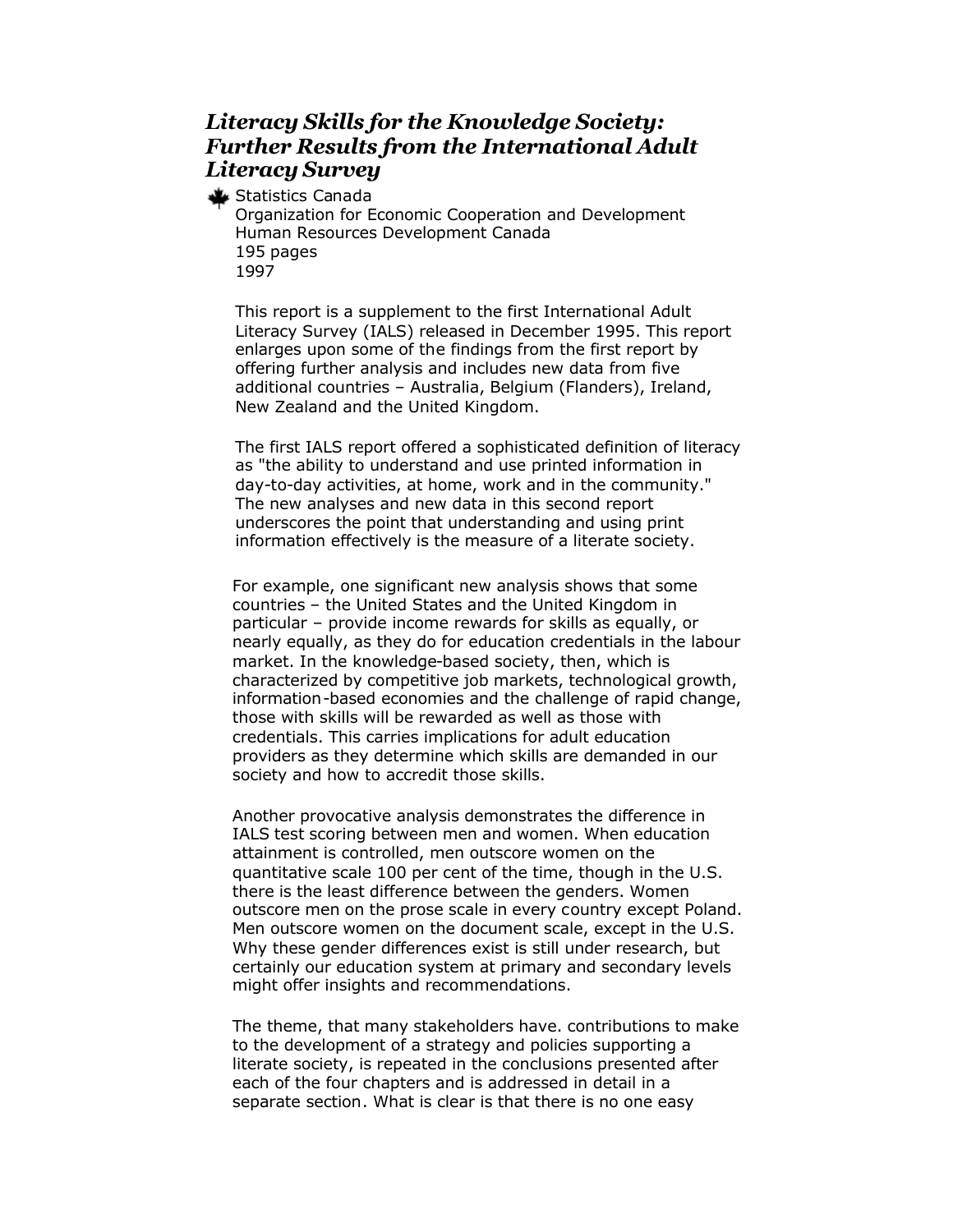answer but that "only if social, economic and education policies converge in their attention to literacy issues will countries be able to develop true cultures of lifelong learning."

The new analyses contained in this report, along with the data from additional countries, confirm the initial patterns in the findings from the first report and support the assertion that "literacy is a powerful determinant of an individual's life chances and quality of life."

*(Thanks to Nancy Steel for this annotation.)*

Category: Surveys & Critiques Policy Available from: Statistics Canada Order only line: 1-800-267-6677 website:<http://www.statcan.ca>

#### *SEE ALSO:* **CRITICAL VIEWS LABOUR**

#### FURTHER READING:

#### *"Adult Literacy Surveys: A Trans-border Comparison"*

Fagan, William Journal of Reading, 38 (4) 1995 (Alpha Ontario)

#### *Literacy in Canada: A Critique of the Southam Report*

Fagan, William Alberta Journal of Educational Resources 34 (3) 1988 (Alpha Ontario)

#### *Reading for the Future: A Portrait of Literacy in Canada*

Government of Canada Statistics Canada

#### *Guide to Literacy Levels on the Survey of Literacy Skills Used in Daily Activities*

Jones, Stan Statistics Canada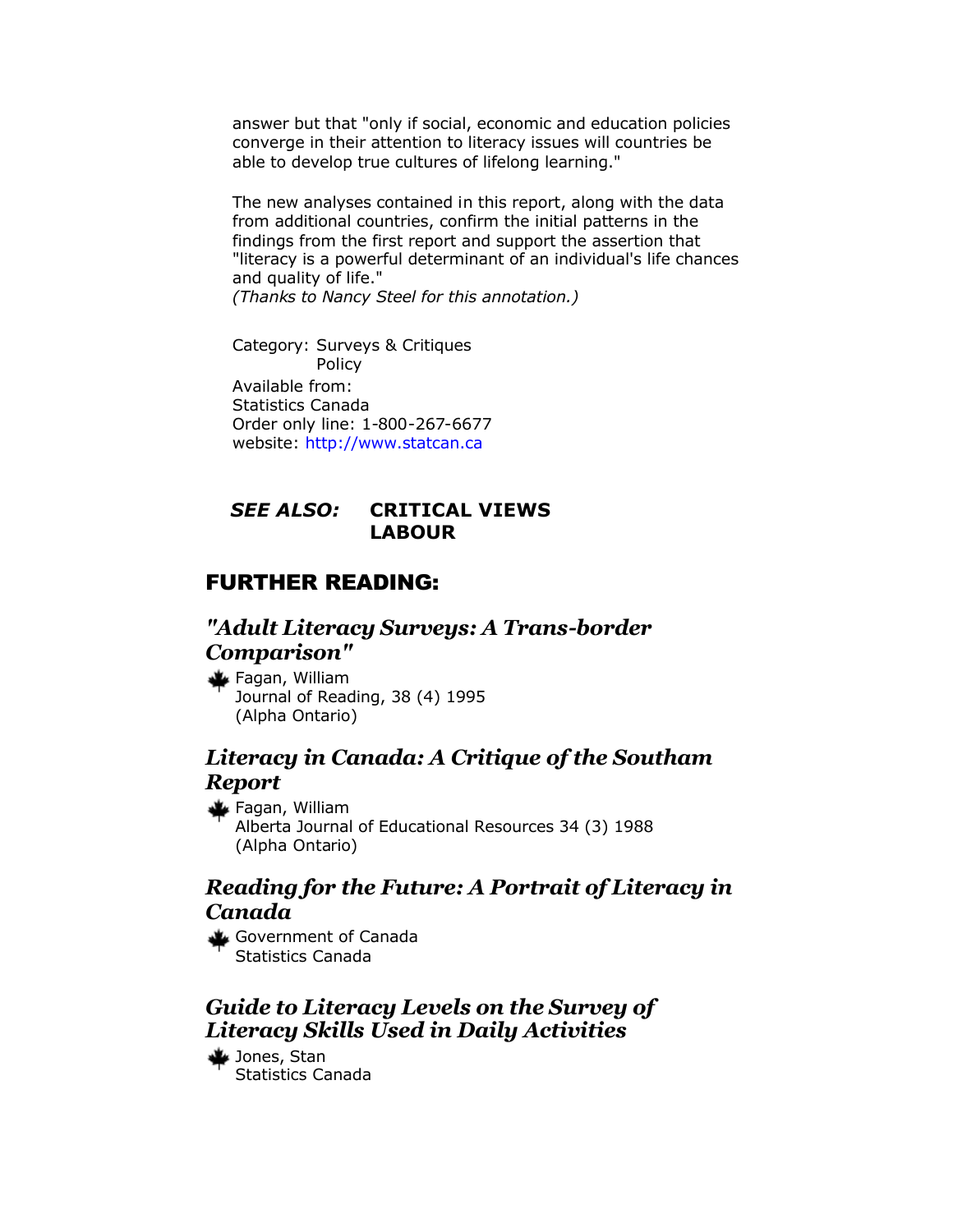#### *An Examination of the Adult Performance Level Project and its Effects upon Adult Literacy Education in the United States*

Kazemek, Frances E. Lifelong Learning 9 (2) 1985 (Alpha Ontario)

### *Adult Literacy: Results of a National Study*

Statistics Canada Statistics Canada

#### *Employee Training: An International Perspective*

Statistics Canada 1997 Statistics Canada

#### *Reading the Future: A Portrait of Literacy in Canada 1996*

Statistics Canada Statistics Canada

#### *Survey of Literacy Skills Used in Daily Activities: Survey Overview - Numeracy Skills*

Statistics Canada Statistics Canada

#### *Survey of Literacy Skills Used in Daily Activities: Survey Overview - Literacy Skills*

Statistics Canada Statistics Canada

#### *Monographs Connected to IALS*

Statistics Canada

(As these monographs are being published over the next few years, check with your local StatsCan office or their website [http:/www.statcan.ca\)](http://www.statcan.ca) 

#### *The APL and the NALS: The Second Coming of the Government/Educational Contractor Juggernaut in Adult Literacy Education*

Sticht, Thomas G. *Institute for the Study of Adult Literacy*, Mosaic: Research Notes on Literacy 4 (1) 1994 (Alpha Ontario)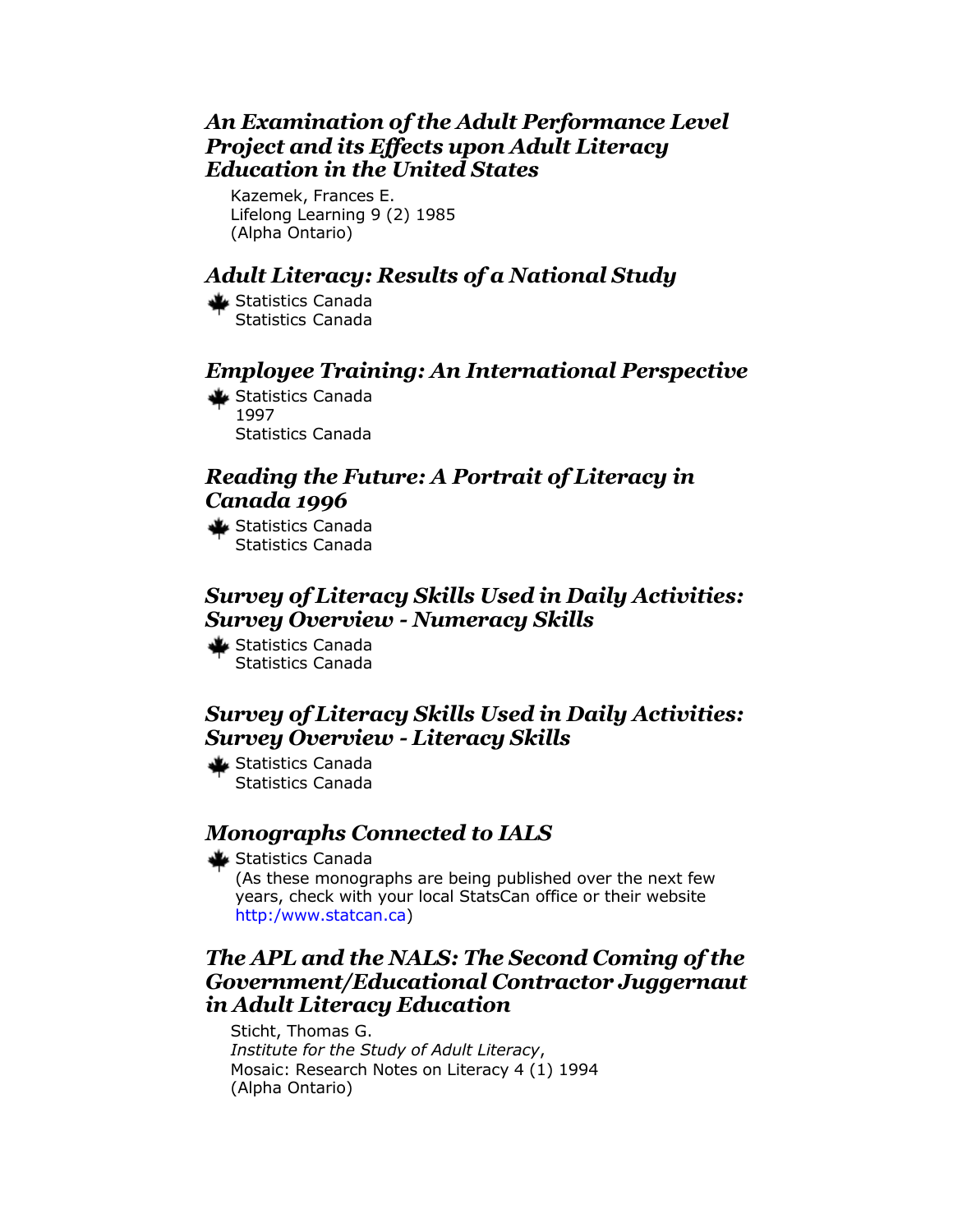#### <span id="page-24-0"></span>*Putting Literacies on the Political Agenda*

Street, Brian Research and Practice in Adult Literacy, RaPAL Bulletin (13) 1990 (Alpha Ontario)

#### *Workshops on "Literacy, Economy and Society"*

The Western Canada Workplace Essential Skills Training Network (Wwestnet) 1996 Wwestnet (Alpha Ontario)

### Research:

**There has not been a lot of academic research related to the workplace education field in Canada. Research has tended to reflect more practical concerns, like marketing workplace education or developing nation-wide literacy task analyses of different occupations. Most program developers and practitioners have engaged in research in the form of needs assessments and evaluations, but this has not yet developed into a sophisticated research wing of the field.**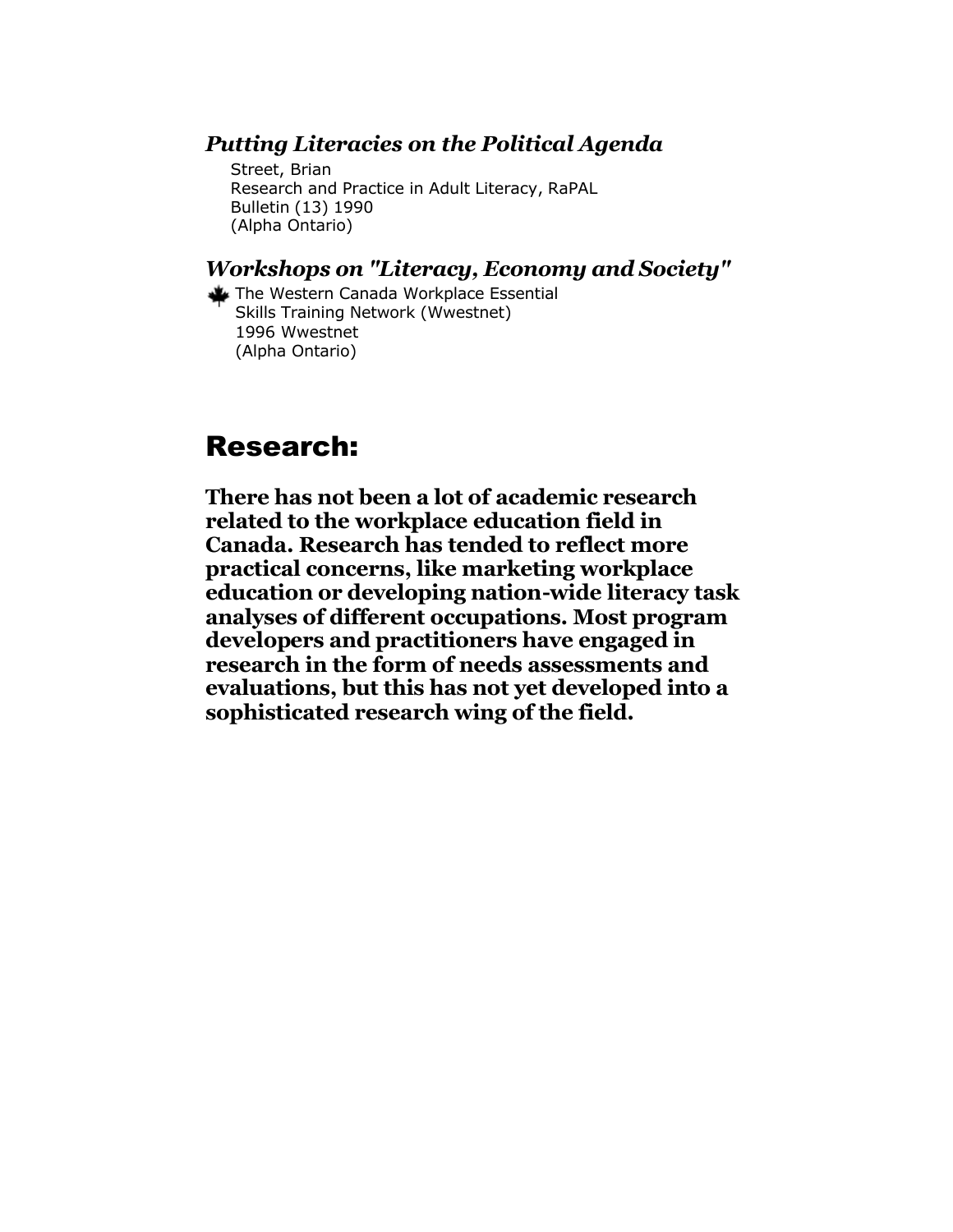#### *National Training Survey*

Canadian Labour Market and Productivity Centre 94 pages 1991

This report presents the main findings of the 1991 National Training Survey, which was "designed to provide up-to-date information on the nature and extent of training in the private sector in Canada, as well as related opportunities and barriers." Some of its major findings include:

- Organizations in the manufacturing sector were most likely to provide structured training, with 88 per cent of organizations participating.
- Overall, 36 per cent of private sector employees received structured training.
- The average employee received 39 hours of structured training in the reported year.
- Orientation training was provided by the largest proportion of firms at 61 per cent, followed by computer training at 57 per cent, health and safety training at 44 per cent and managerial training provided by 40 per cent of organizations.
- One of five organizations that provided training had specific budgets for training expenditures and one in six organizations had a formal training plan.
- Nineteen percent of organizations that operated with a collective bargaining agreement reported providing training under the terms of the agreement.
- Larger organizations (those with over 100 employees) were much more likely than smaller firms to report that they were unable to do all the structured training they wanted.

Category: Research ISBN: Available from: Canadian Labour Market & Productivity Centre Address: 55 Metcalfe Street, Suite 1500 Ottawa, Ontario K1P 6L5 Telephone: (613) 234-0505 FAX: (613) 234-2482 e-mail: [clmpc@magi.com](mailto:clmpc@magi.com) website: http://www.clmpc.ca *(Not valid Nov 2003)* Price: \$10.00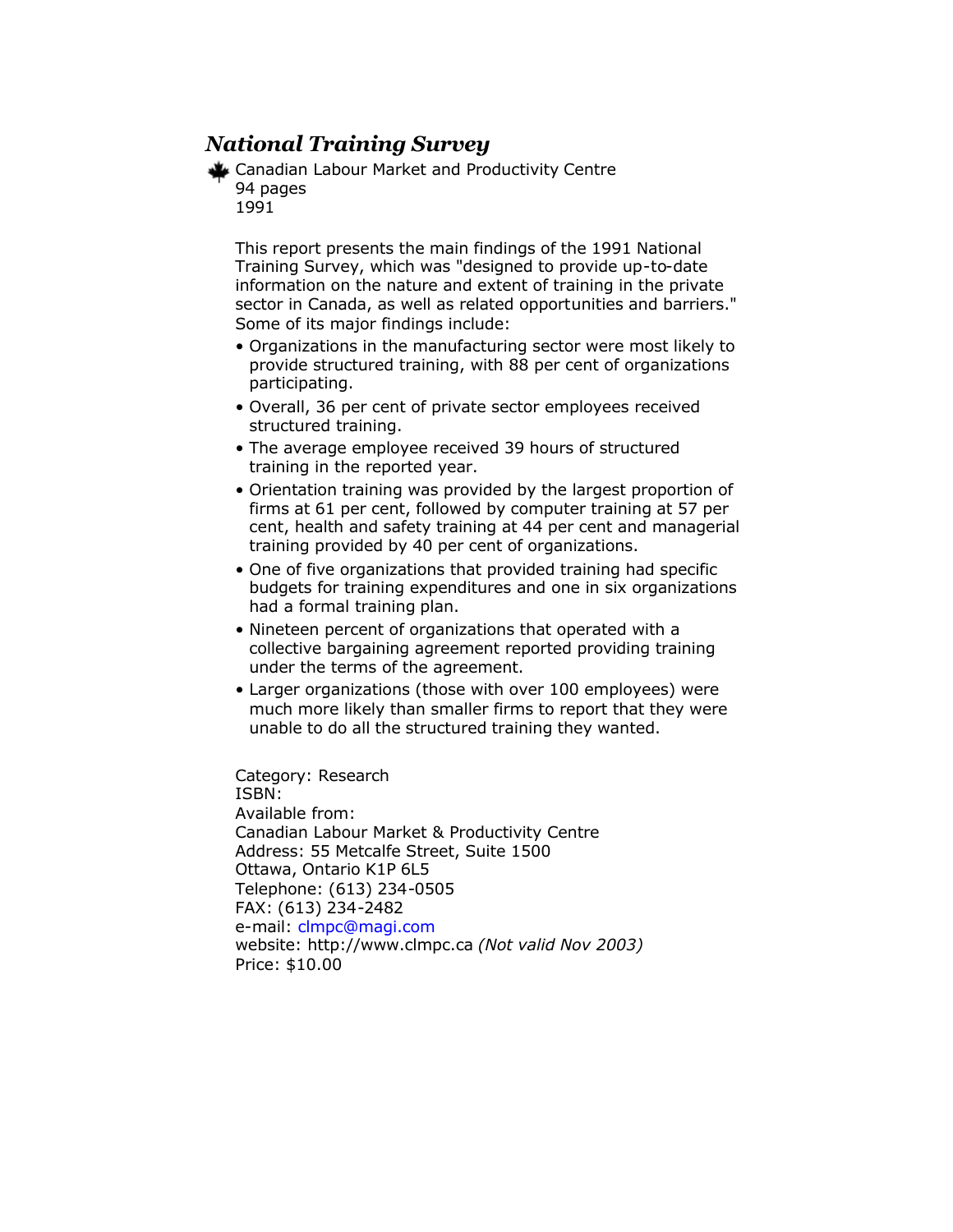#### *The Impact of Basic Skills Programs on Canadian Workplaces*

Long, Ellen ABC CANADA 40 pages 1997

> This study indicates that "basic skills programs are having a dramatically positive impact on workplaces across Canada." Based on the results of telephone interviews with 86 individuals from 53 workplaces, the study includes a diverse range of workplace types and sizes from both large and small communities. Respondents were asked to describe the motivation of their workplaces for starting basic skills programs; the ways in which their workplaces organize the programs; and the impact of the programs on their workplaces. An overwhelming number of the respondents saw a positive impact in a variety of areas from increased confidence to improved labour relations and increased productivity. Among the barriers identified to setting up basic skills programs were: "perceived cost; lack of awareness of the need for a program; literacy needs being hidden by employees; companies not feeling responsible; lack of understanding about the outcome of programs; and mistrust between labour and management." ABC CANADA hopes that the study will provide information for effective, peer-based promotional strategies that will be useful in a broad range of contexts.

Category: Research Available from: ABC CANADA 1450 Don Mills Road Don Mill, Ontario M3B 2X7 Telephone: (416) 442-2292 FAX: (416) 442-2293 e-mail: [abccanada@southam.ca](mailto:abccanada@southam.ca) website: <http://www.abc-canada.org> Price: \$10.00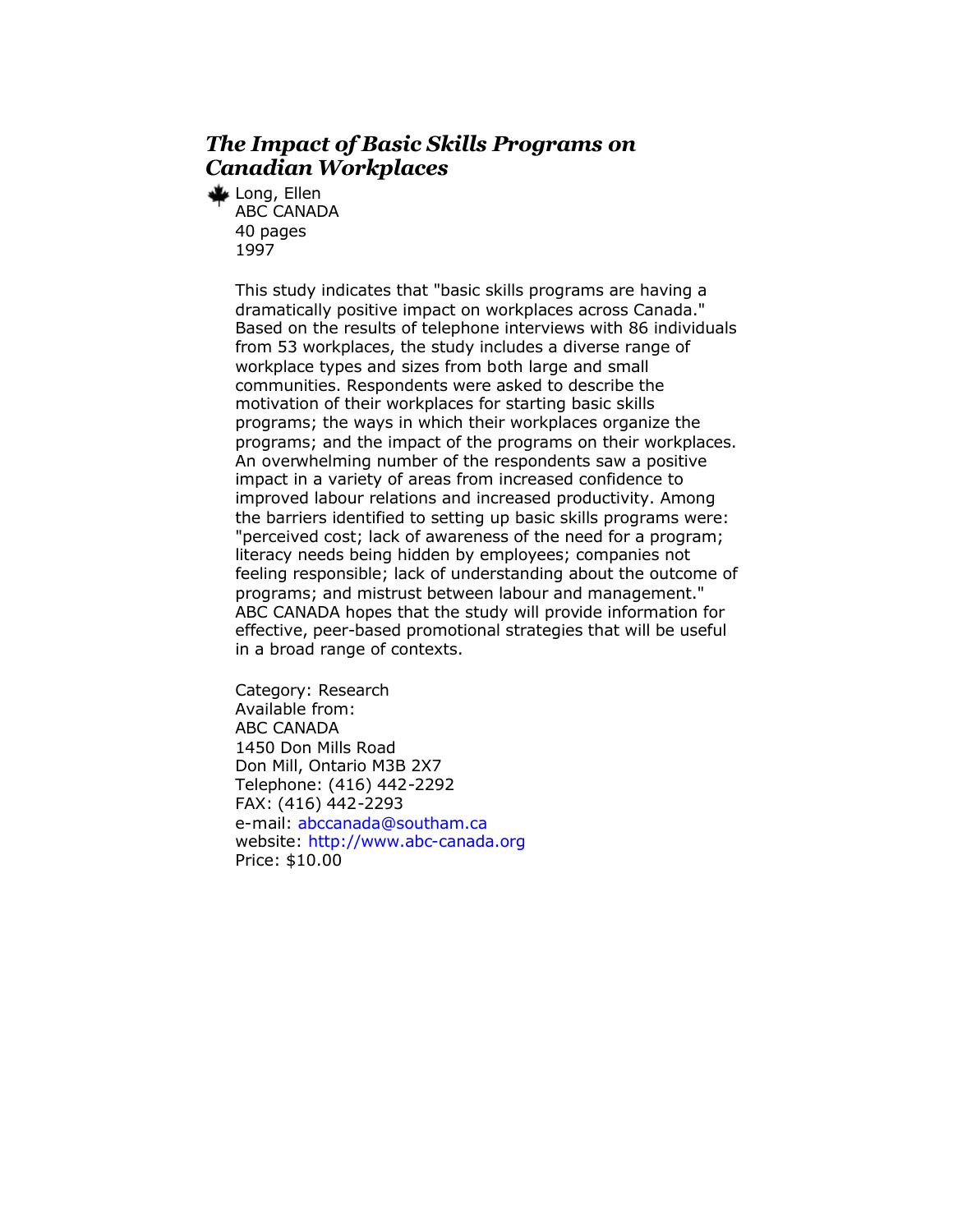#### *"The Development of Occupational Essential Skills Profiles" in Workplace Education: The Changing Landscape*

Mair, Debra 19 pages 1997

> The purpose of the Essential Skills Research Project (an initiative of Human Resources Development Canada) is "to develop occupational profiles that describe the basic skills required in each lower-skill entry-level occupation in Canada. . . . It is a response to employers' concerns regarding deficits in essential skills within their current workforce, or among job applicants, and is part of a broader program to assist industry in articulating its training needs." This chapter reports on the methodology phase of the study, including the major outcomes, which were: "development of a multi-faceted approach to describing the skill content of jobs using scales, typologies and example tasks; development of scales and typologies for each basic skills dimension; and development of an open-format interview approach for data collection." The profiles include four levels of skills: (1) traditional essential skills; (2) thinking skills; (3) new essential skills and (4) computer use. Information on occupational skill requirements will, according to the author: "communicate industry's skill needs to training providers, facilitate upgrading training, and support the ongoing development of higher training. . . (as well as) career counseling, individual retraining decisions, and consequently supports the development of an adaptable workforce." The data collection phase of this project is complete and a series of occupational essential skills profiles have been developed, including a "Reader's Guide to Occupational Essential Skills." Further information on the project, including essential skills profiles and guides, can be obtained on the Internet at http://www.globalx.net/hrd (Not valid Nov 2003).

Category: Research Available from: Culture Concepts 6 Ashmount Crescent Toronto, Ontario M9R 1C9 Telephone (416) 245-8119 FAX: (416) 245-3383 e-mail: [cultureconcepts@sympatico.ca](mailto:cultureconcepts@sympatico.ca) website: [www3.sympatico.ca/cultureconcepts](http://www.cultureconcepts.ca/) Price: \$35.00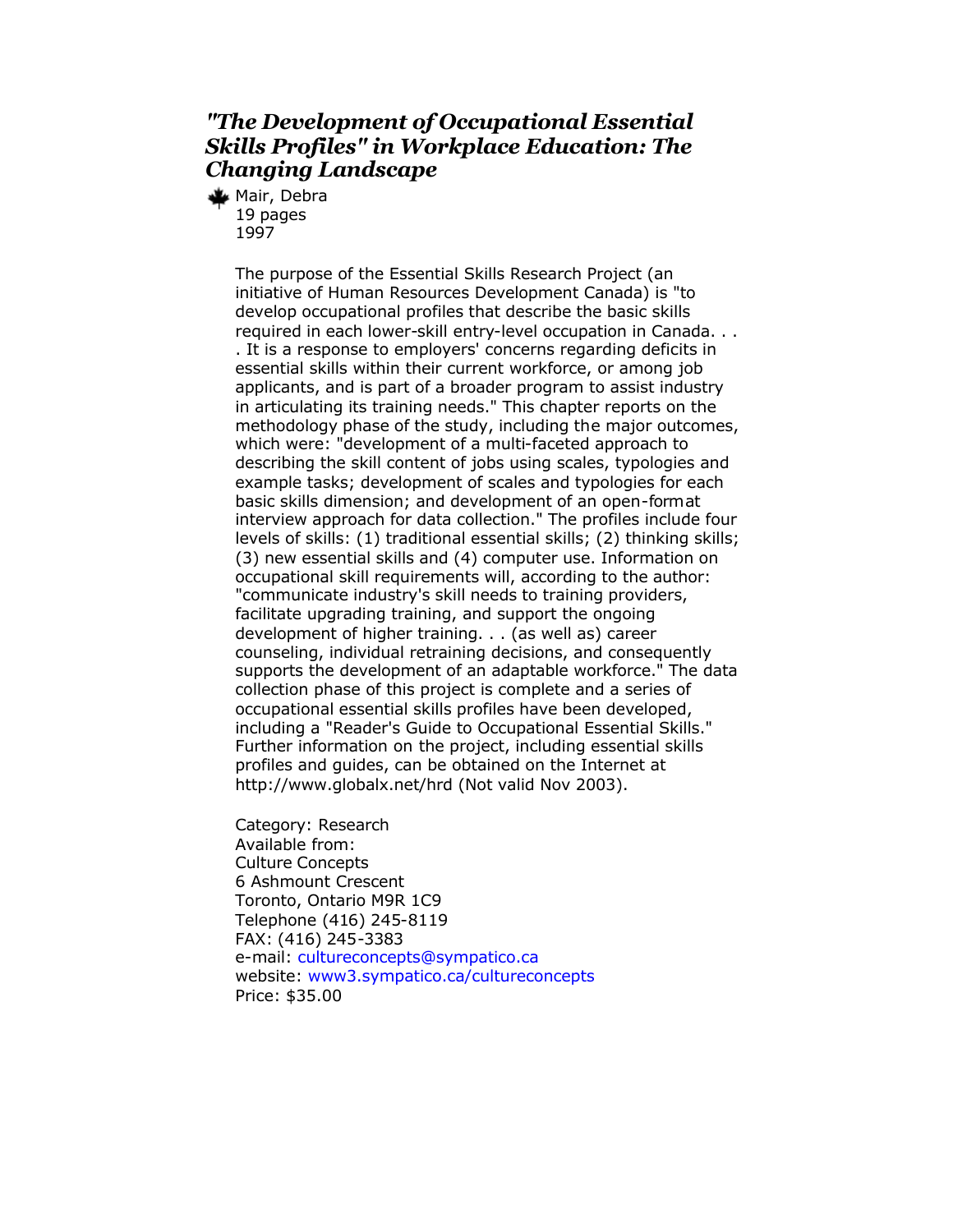#### *Linkage: A Manitoba Survey of Basic Skills Awareness in the Workplace*

Workplace Education Manitoba 33 pages 1995

In 1994, Workplace Education Manitoba created the Linkage Project, to raise awareness of basic skills issues in the Manitoba workplace and determine the most appropriate future directions for basic skills training." The study targeted the six emerging economic sectors – Aerospace, Health Care Products, Environmental Industries, Tourism, Agri-Food Products, and Information and Telecommunication Industries. The project coordinators interviewed 78 companies, 121 employees, representatives from 10 government departments, five unions and 12 employer associations. The respondents were asked about their ability to assess needs and deliver basic skills education, as well as which models would work best. Among the study's principal findings were the following:

- 92 per cent of all companies in Manitoba are small businesses. . . . Funding policies are not flexible enough to accommodate lost revenue from production during employee training, making this issue a significant inhibitor to implementation of training.
- Many employers. . . are largely unaware of the negative effects of a lack of basic skills.
- Screening for basic skills proficiency levels has been increasing steadily over the last five years. Many employers indicate an intent to increase screening in the near future, but currently lack an adequate system or tool for doing so.

The report examines in detail the issues common to all sectors, sector-specific issues, issues for small companies, for employees and for unions, and makes recommendations.

Category: Research ISBN: Available from: Manitoba Basic Education in the Workplace 410 - 185 Carlton Street Winnipeg, Manitoba R3C 3J1 Telephone: (204) 945-1682 FAX: (204) 945-1792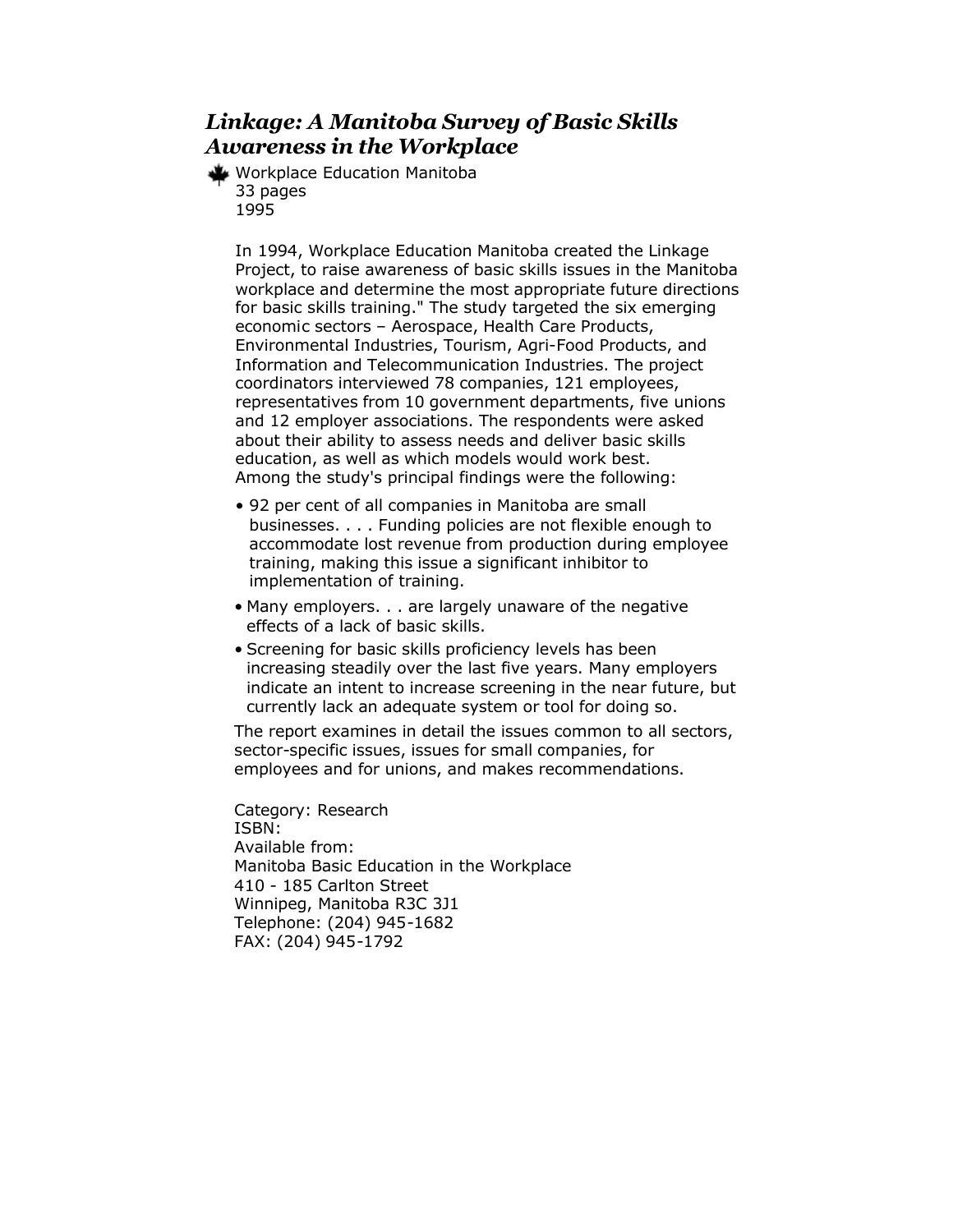#### <span id="page-29-0"></span>FURTHER READING:

*Current Rates in the Workplace Education Consulting Field*

Fownes, Lynda (Alpha Ontario)

## Critical Views:

**In addition to critical views voiced by the labour movement, there is also a trend present in American literature that has found some resonance in Canada. This trend challenges many of our assumptions about literacy and "complicates the picture."**

#### *The Politics of Workplace Literacy: A Case Study*

Gowen, Sheryl 49 pages 1992

This study investigated the implementation and outcome of a workplace literacy training program for entry-level employees in a large urban hospital. The results of this study indicate that the functional context approach to workplace literacy training adopted for this program was problematic and ineffectual. The data suggested this was caused by four patterns: (a) definitions of literacy a competence were significantly different between the employees and those providing literacy training; (b) employees resisted the employer's definition of literacy and competence as well as the literacy program these beliefs generated; (c) employees perceived job-related text as inaccurate, redundant or controlling; and (d) employees had a broader range of goals for literacy than did the employer, the funding agency or the literacy providers.

Category: Critical Views Available from: Can be borrowed from Alpha Ontario. See "Other Bibliographies & Collections" for information about borrowing this item.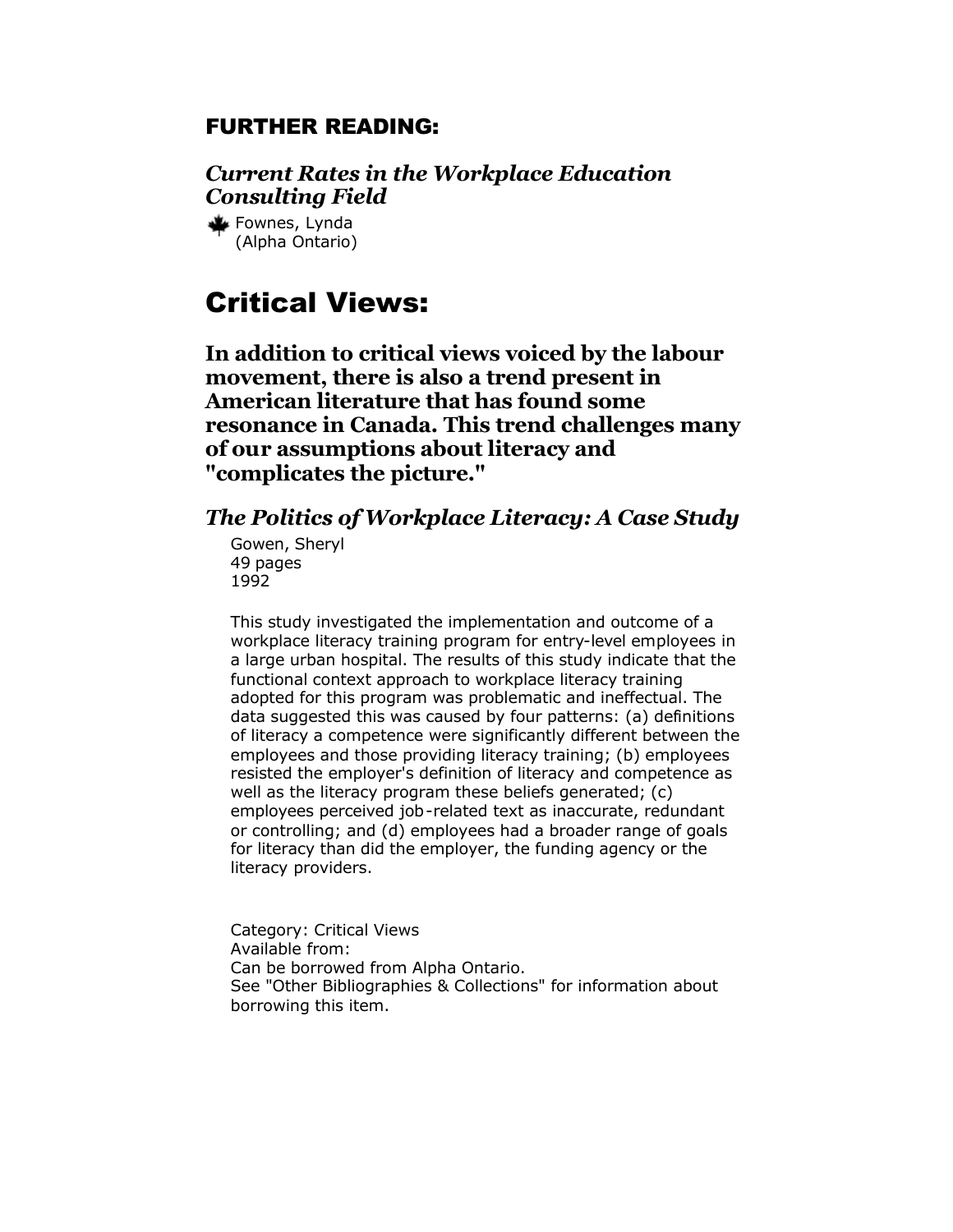#### *"How the Reorganization of Work Destroys Everyday Knowledge" in Alpha 96*

Gowen, Sheryl 20 pages 1996

The author addresses the issue of how "high performance" and "total quality" styles of workplace organization have actually, "Served to further marginalize and alienate two different communities of workers." The author traces the history of one workplace organization, emphasizing how various forms have undermined what she calls "informal communities of practice" that workers rely on to survive. She examines a small example of an effective organization – The House of God Rib Shack and Used Car Lot – where otherwise marginalized workers organize many activities which "exhibit many of the principles of a total quality workplace." In a second example, the author looks at Emerald Manufacturing, a company that is "moving toward total quality." The author observed that literacy and language use fell into two spheres: 1) those skills needed to perform daily work assignments, and 2) those skills needed to understand and interact with the infrastructure that surrounds and supports the work. The first and dominant sphere is characterized by an "indigenous collaboration," relying on oral communication, coworkers and common sense as resources. The second sphere relies more on print and "intellective skills" of abstraction, inference and procedural reasoning. While the workers performed their tasks quite competently, a needs assessment revealed low literacy levels that did not reflect the actual competencies of those assessed. The author concludes that: "at both work sites, workers developed effective communities of practice that management could not recognize, did not value, and, in the case of Emerald Manufacturing, would undercut with the introduction of technology that takes knowledge away and puts it into machines." This approach makes workers' knowledge invisible. The author says, in conclusion, "I am suggesting that literacy practitioners look critically at the public discourse of worker illiteracy and education failure then respectfully consider the highly effective organizations that many marginalized people have already developed, out of economic necessity, in order to survive in hostile economic conditions."

Category: Critical Views ISBN: Available from: Culture Concepts 6 Ashmount Crescent Toronto, Ontario M9R 1C9 Telephone (416) 245-8119 FAX: (416) 245-3383 e-mail: [cultureconcepts@sympatico.ca](mailto:cultureconcepts@sympatico.ca) website: [www3.sympatico.ca/cultureconcepts](http://www.cultureconcepts.ca/) Price: \$35.00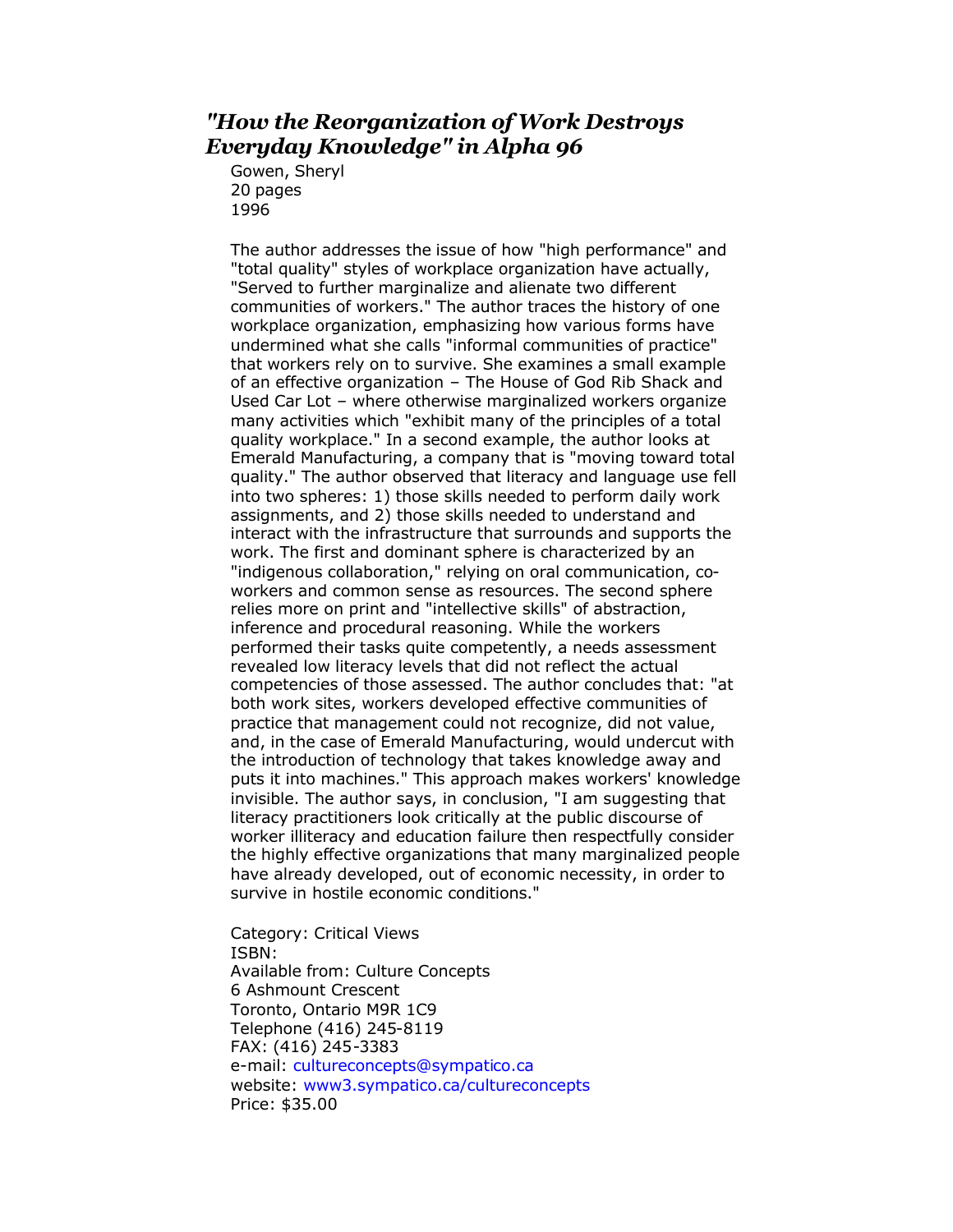#### *The Labyrinths of Literacy: Reflections on Literacy Past and Present*

Graff, Harvey 264 pages 1987

Graff presents readers with a carefully researched history of literacy from the Greeks to the modern age. In this detailed account, he stops occasionally to shatter popular myths about literacy, the process of becoming literate and the socio-historical context for literacy. In this, as well as his other published works, he carefully examines available evidence, taking the reader through arrest records, guild membership lists, private letters, census data and a variety of other documents. As he says, "Literacy is profoundly misunderstood." He builds a convincing case for viewing oracy and literacy as intertwined strands, and argues against those who would ascribe transforming revolutionary powers to literacy alone. As he points out frequently, the history of literacy is replete with continuities and contradictions.

*(Thanks to Julian Evetts for this annotation.)*

Category: Critical Views Available from: Alpha Ontario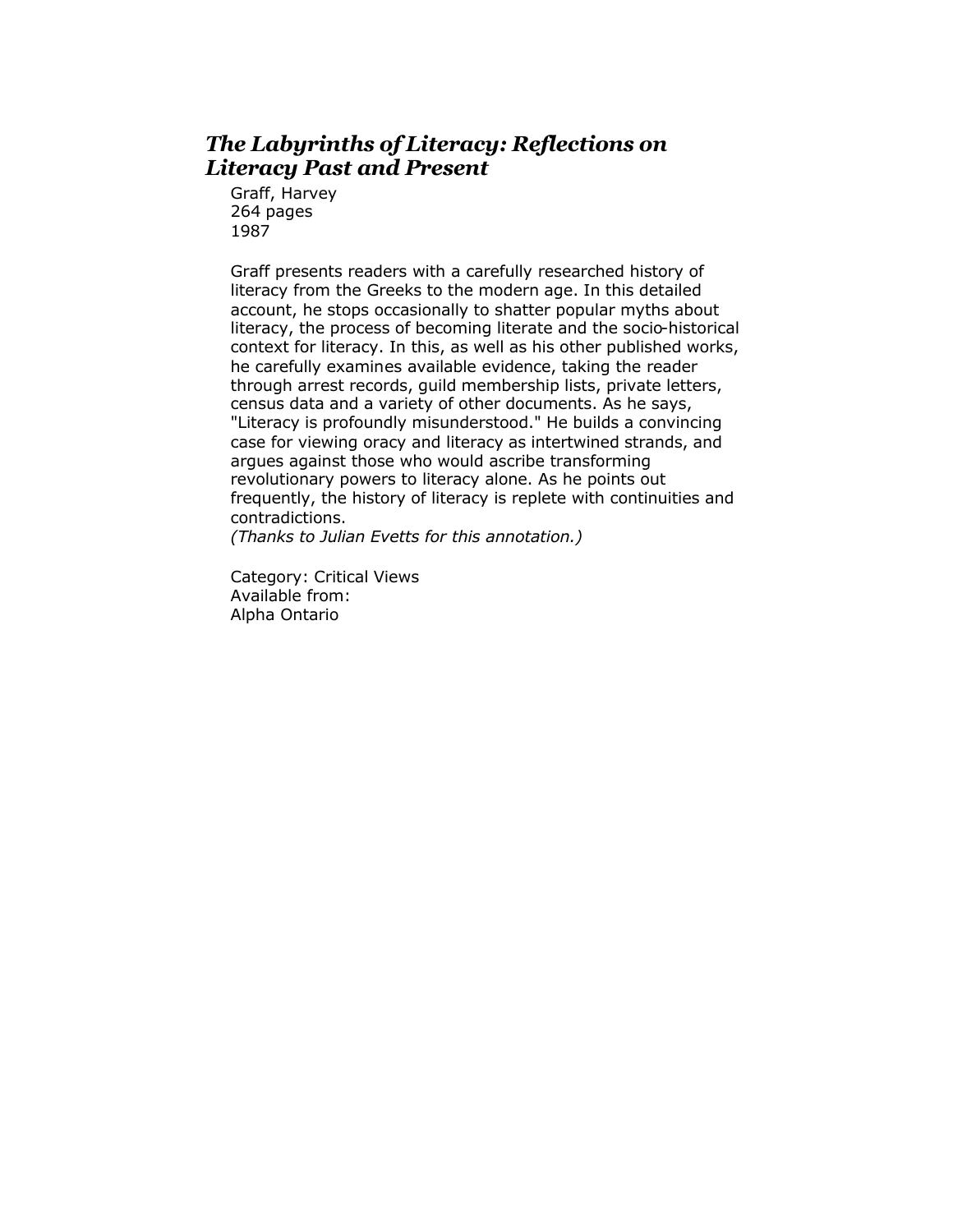#### *Changing Work, Changing Workers: Critical Perspectives on Language, Literacy and Skills*

Hull, Glynda, editor 392 pages 1997

In the preface to this anthology, the editor indicates that, "There is a great need. . . to understand how people experience instructional programs and how they accomplish work; to document with care the kinds of things people are expected to know and be able to do in different work contexts; to critically examine the role that literacy and other valued practices can and cannot play in promoting economic productivity or in facilitating personal empowerment; and to discover the incentives and disincentives that people perceive and experience for acquiring and exercising literacy skills." This anthology aims to question some the basic assumptions shared by many in the workplace education field. Part I – "Perspectives from the Classroom" includes a critique of the "New Orthodoxy," as well as three field-based studies of actual workplace programs and three articles addressing the transition from school to work. Part II – "Perspectives from the Factory Floor," presents research about work processes and new technologies, about the relationship between literacy and language use and different forms of work organization, and about how people experience work and deal with unemployment. Other themes in the anthology include the experiences of women, ethnographic and participatory research methods as well as linguistic analyses. This is the most comprehensive collection to date of critical views in the field.

Category: Critical Views ISBN: 0-7914-3219-X Available from: State University of New York Press c/o CUP Services P O. 6525 Ithaca, New York 14851 Telephone: (607) 277-2211 FAX: (607) 277-6292 e-mail: [orderbook@cupserv.org](mailto:orderbook@cupserv.org) website: <http://www.sunypress.edu> Price: \$21.95 U.S.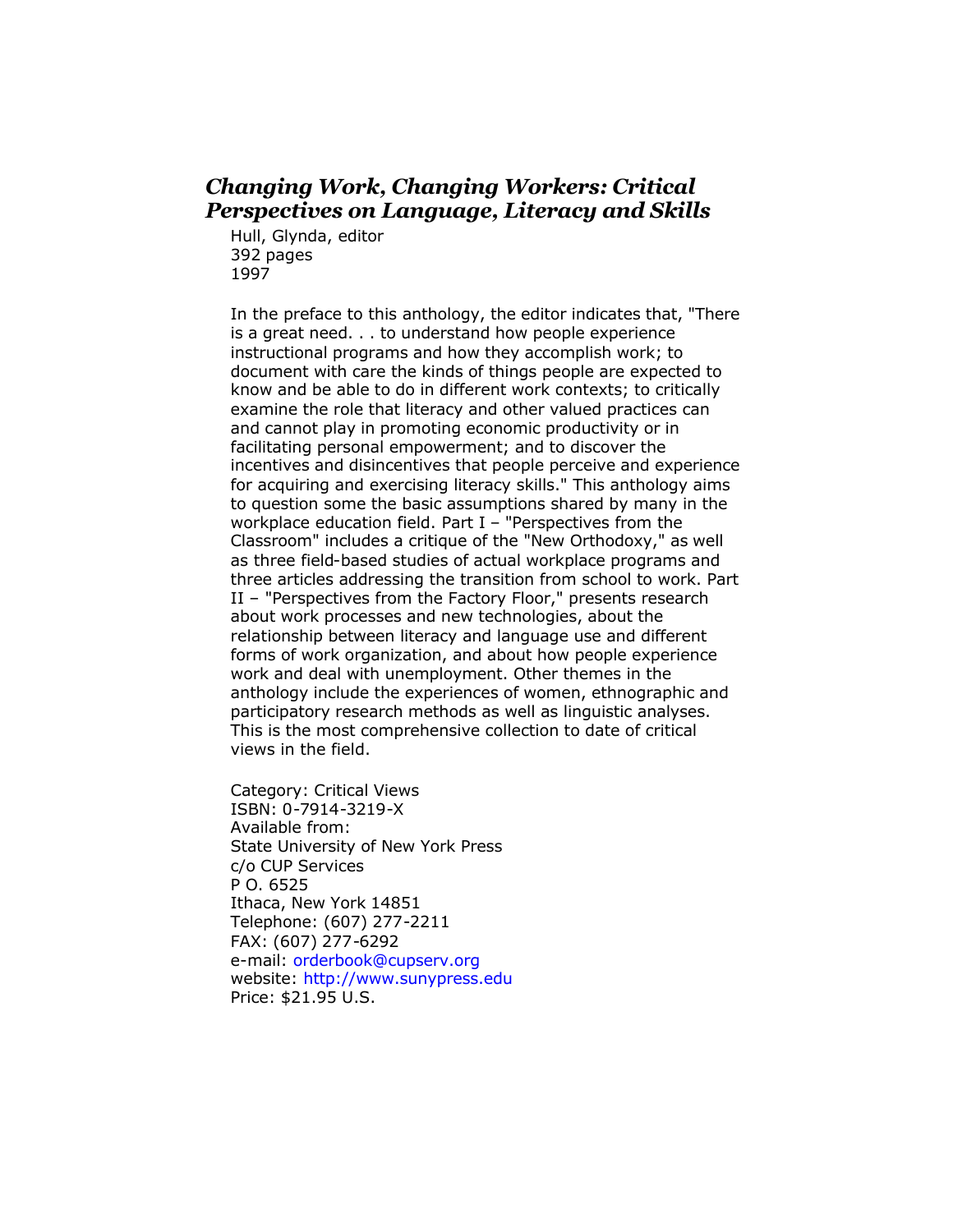#### *Quality and Learning: Who's Minding the Agenda?*

Jackson, Nancy 9 pages 1995

> The author is interested in "how language serves as a social force in the organization of public policy – in education as in other fields." She examines concepts of "competence" and "quality" in the private and public sectors. In her section on ISO, she states that, "It turns out that the concept of 'quality' can't be taken at face value. . . . Instead, they are concerned with instituting various kinds of documentary control systems that will let agencies outside of the workplace. . . decide whether a given supplier or provider of service is a reliable place to do business. Thus, these mechanisms are part of a pervasive agenda of privatization, marketisation and internationalism of local and regional economies." She argues that concepts like 'competence' and 'quality' "serve as social organizers. [They] provide a framework for each of us to arrange our daily working lives according to the dictates of the global marketplace." The article concludes with a section called "Reclaiming Quality for Learners." The author suggests that workplace educators ask themselves questions such as, "Whose language are we teaching? Will we encourage forms of language use that emulate and reproduce the dominant workplace culture? Will our teaching practices encourage a challenge towards the development of an alternate voice? Is part of workplace literacy the need to understand the nexus between power and language? Whose interests are we serving, and who is our client?"

Available from:

This is a conference paper from the 18th National Conference of the Australian Council for Adult Literacy, 1995. It can be borrowed from Alpha Ontario. See "Other Bibliographies & Collections" for information about borrowing this item.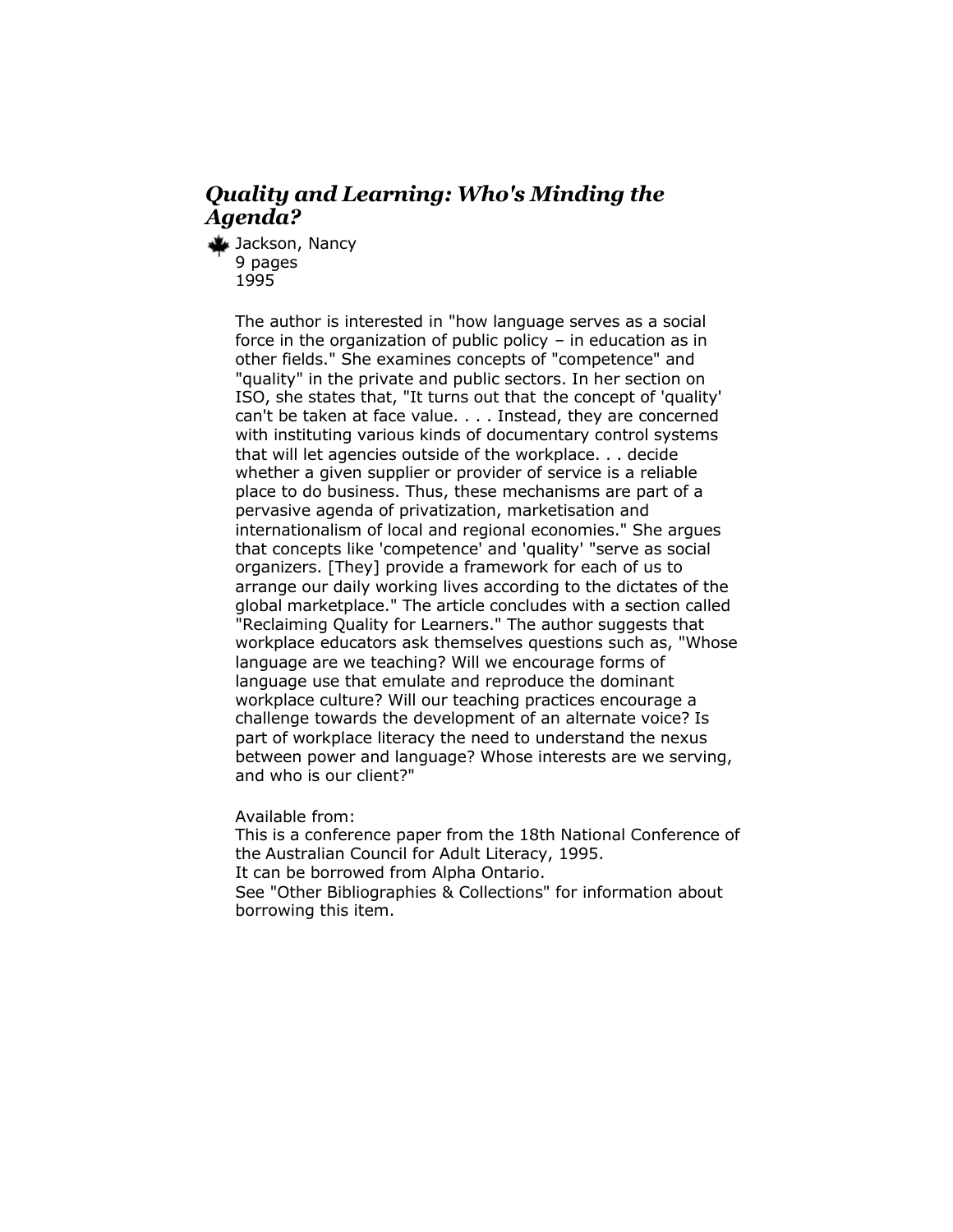#### *The Training Trap: Ideology, Training and the Labour Market*

Society for Socialist Studies 320 pages 1996

> In the introduction to this anthology, the editors state that, "Training has emerged of politicians and policy analysts alike. Once a relative backwater in the study of what used to be called 'manpower' policy, it is now widely held to be the key to achieving economic competitiveness and to reconstructing the welfare state. But those exaggerated claims made on behalf of training, we believe, are highly suspect." This collection of eleven chapters poses some profound challenges to the current view of training. Jamie Swift and David Peerla argue in Chapter 1 that, "We should view the conventional wisdom of the training gospel . . . as an ideological smokescreen for attitude adjustment." In Chapter 2, John Shields contrasts, "The image of the training discourse with the reality of the changing labour market." David Livingstone, in Chapter 3, challenges the existence of a "training deficit," arguing that Ontario's workforce might be overtrained in relation to the jobs available. In Chapter 4, Thomas Dunk examines issues of racial/ethnic and gender identity in relation to work. Chapter 5, by Ross Klein, examines training programs for social" assistance recipients and concludes that these programs, "Increasingly function as a means for social control." Neil Bradford and M. Stevens in Chapter 6 examine the history of the Ontario Training and Adjustment Board. In Chapter 7, Lori Stinson O'Gorman examines the Workers' Education for Skills Training program of the Saskatchewan Federation of Labour, focusing on its, "Success in facilitating the development of working class consciousness." In their examination of the literacy campaign in Newfoundland in Chapter 8, authors Susan Hoddinott and Jim Overton point to the simultaneous dismantling of public adult education programs and the creation of "grassroots" movements that, "Make publicly acceptable [the government's] privatization . agendas." In Chapter 9, Jennifer Stephen discusses the role for labour in the debate about training and adjustment, especially to ensure that workers' needs, and specifically the needs of women, workers of colour, immigrant workers and people with disabilities, are met. In Chapter 10, Karen Hadlet explores the relationship between worker training and workplace restructuring, including "continuous improvement," which is, "Designed to appropriate workers' intimate knowledge of their job processes in order to achieve the cost-cutting goals of lean production." In the final chapter, Gregory Albo returns to the big picture, arguing that an alternative employment policy is needed. His conclusion is that,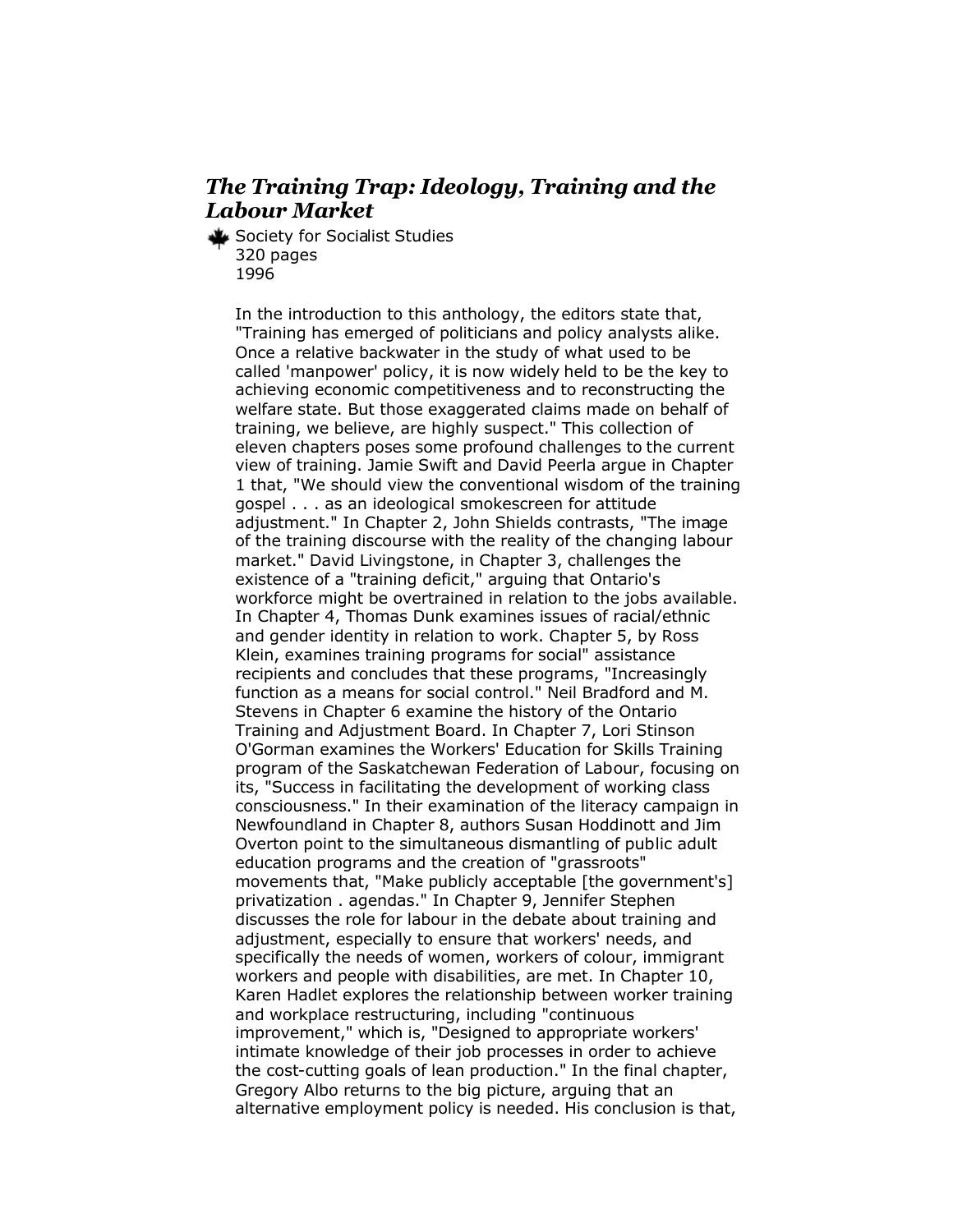"The solution is clearly, not more training. It is more democracy."

Category: Critical Views Labour ISBN: 1-895686-67-9 Available from: Society for Socialist Studies University College University of Manitoba Winnipeg, Manitoba R3T 2M8 Telephone: (204) 474-9119 FAX: (204) 261-0021 e-mail: [vorst@ccm.umanitoba.ca](mailto:vorst@ccm.umanitoba.ca)

#### *SEE ALSO:* **SURVEYS & CRITIQUES LABOUR**

#### FURTHER READING

#### *"Complicating the Concept of Skill Requirements: Scenes from a Workplace" in Changing Work, Changing Workers*

Darrah, Charles N. Glynda Hull, editor 1997 State University of New York Press

#### *Social Network: A New Perspective on Independence and Illiterate Adults*

Fingeret, Arlene Adult Education Quarterly 1983 33 (3) (Alpha Ontario)

#### *"Eyes on a Different Prize": A Critical Ethnography of a Workplace Literacy Program*

Gowen, Sheryl (Alpha Ontario)

### *"Is Literacy "A Good Deal"? A Critique of the Literacy Debate in Canada" in Alpha '96*

Hautecoeur, Jean-Paul (Alpha Ontario)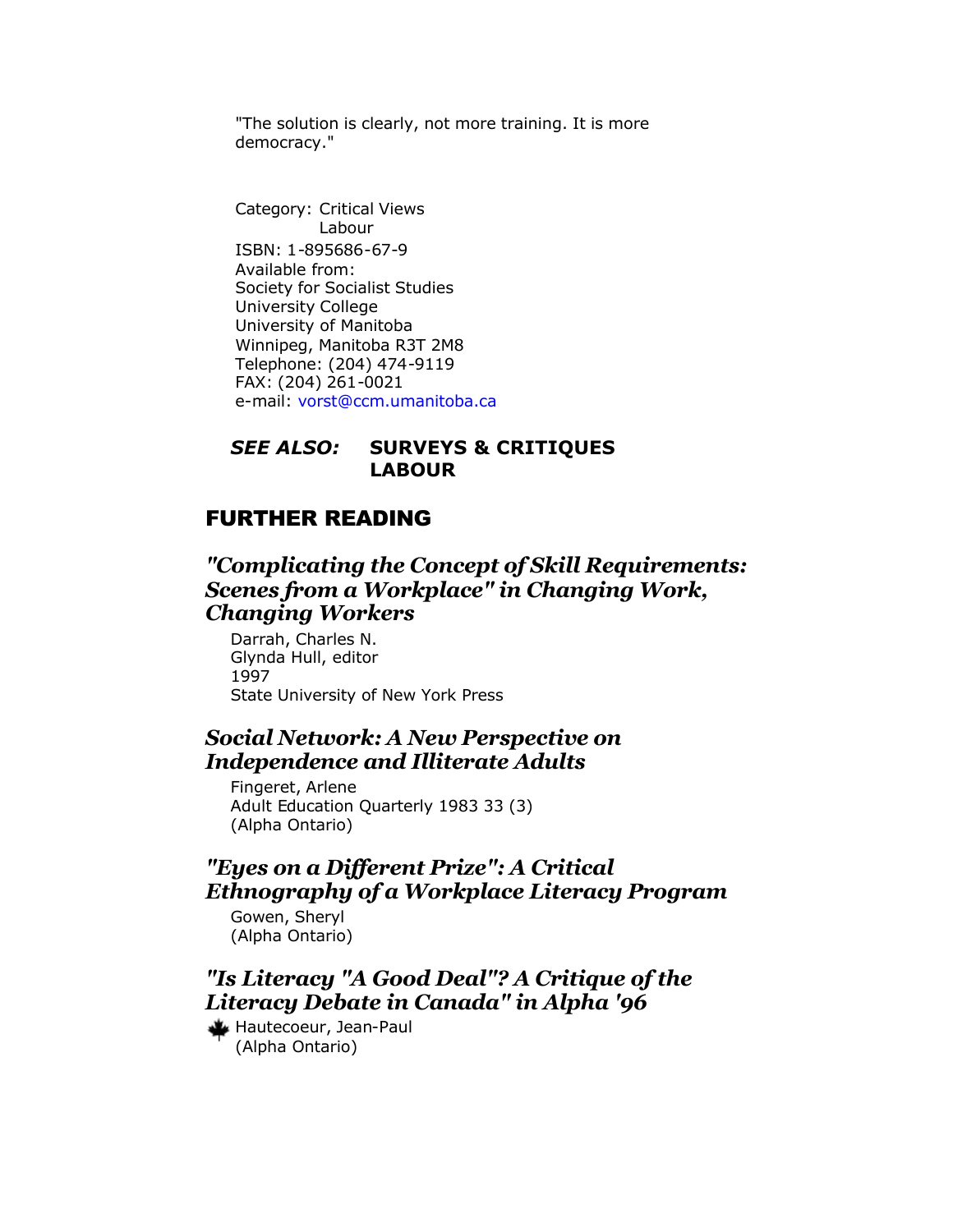# *Education in the Workplace*

Hoddinott, Susan (Alpha Ontario)

# *Changing Work, Changing Literacy? A Study of Skill Requirements and Development in a Traditional and Restructured Workplace*

Hull, Glynda; Jury, Mark; Ziv, Oren & Katz, Mira 1996 (Alpha Ontario)

# *"The Case Against Competence: The Impoverishment of Working Knowledge" in Our Schools/Our Selves, April 1989*

Jackson, Nancy (Alpha Ontario)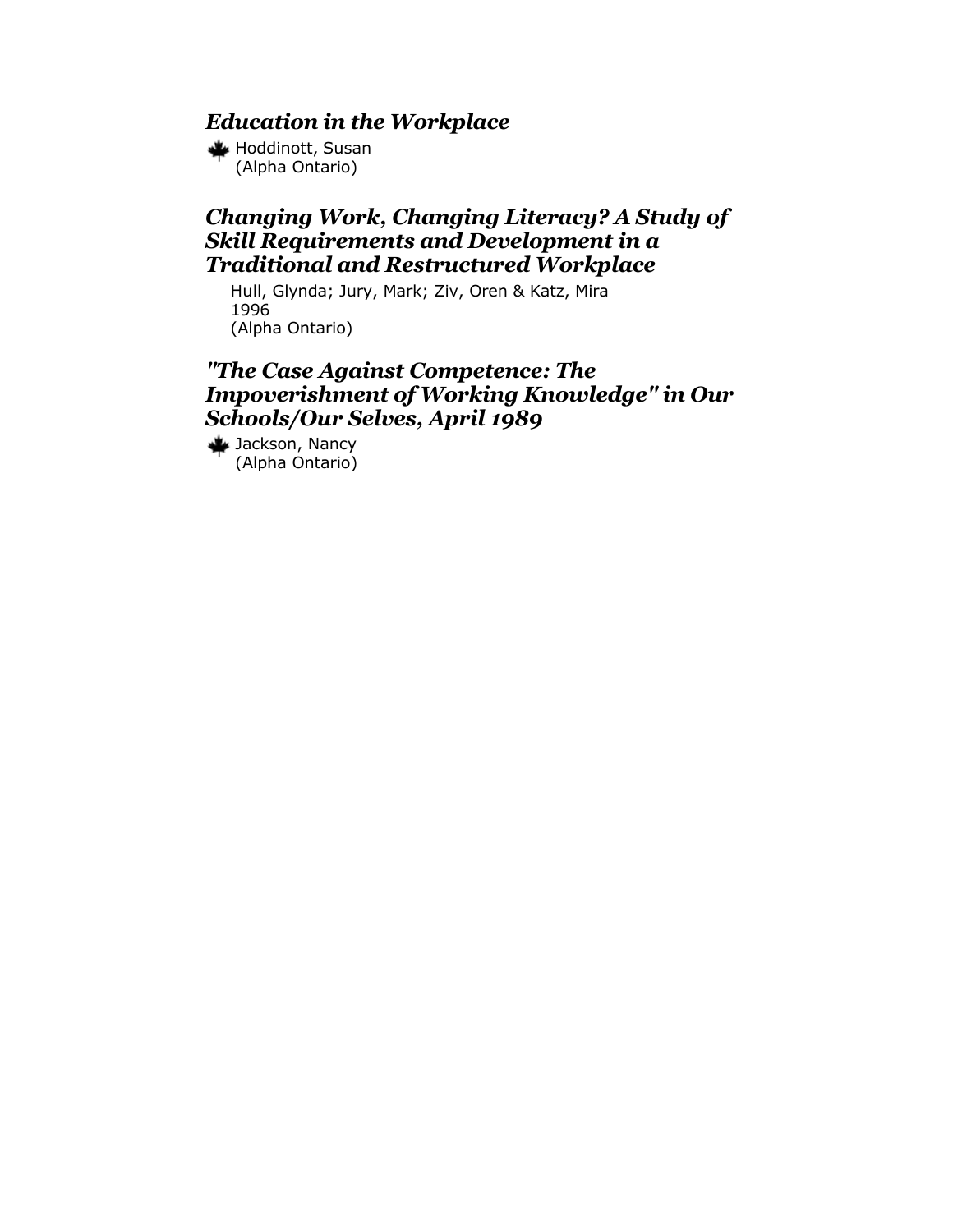## *"Competence, Curriculum and Control"*

Jackson, Nancy 1988 The Journal of Educational Thought. Vol. 22, No. 2A October 1988 (Alpha Ontario)

# *Reframing the Discourse of Skill*

Jackson, Nancy 1997 Vocational Education Today: Topical Issues (Alpha Ontario)

# *"Wolves in Charge of the Chicken Coop": Competence as Good Management in Education as Work, Education for Work: Canada's Changing Community Colleges*

Jackson, Nancy Muller, Jacob, editor 1990 (Alpha Ontario)

### *"Working Knowledge: The Politics of Skills Training" in Our Times, May 1989*

Jackson, Nancy (Alpha Ontario)

# *Workplace/Workforce Literacy: Trends & Issues in 1993*

Johnston, Wendy 1993 (Alpha Ontario)

# *Adult Literacy Education: An Ethical Endeavour*

Kazemek, Frances E. 1985 Adult Literacy and Basic Education 8 (2) (Alpha Ontario)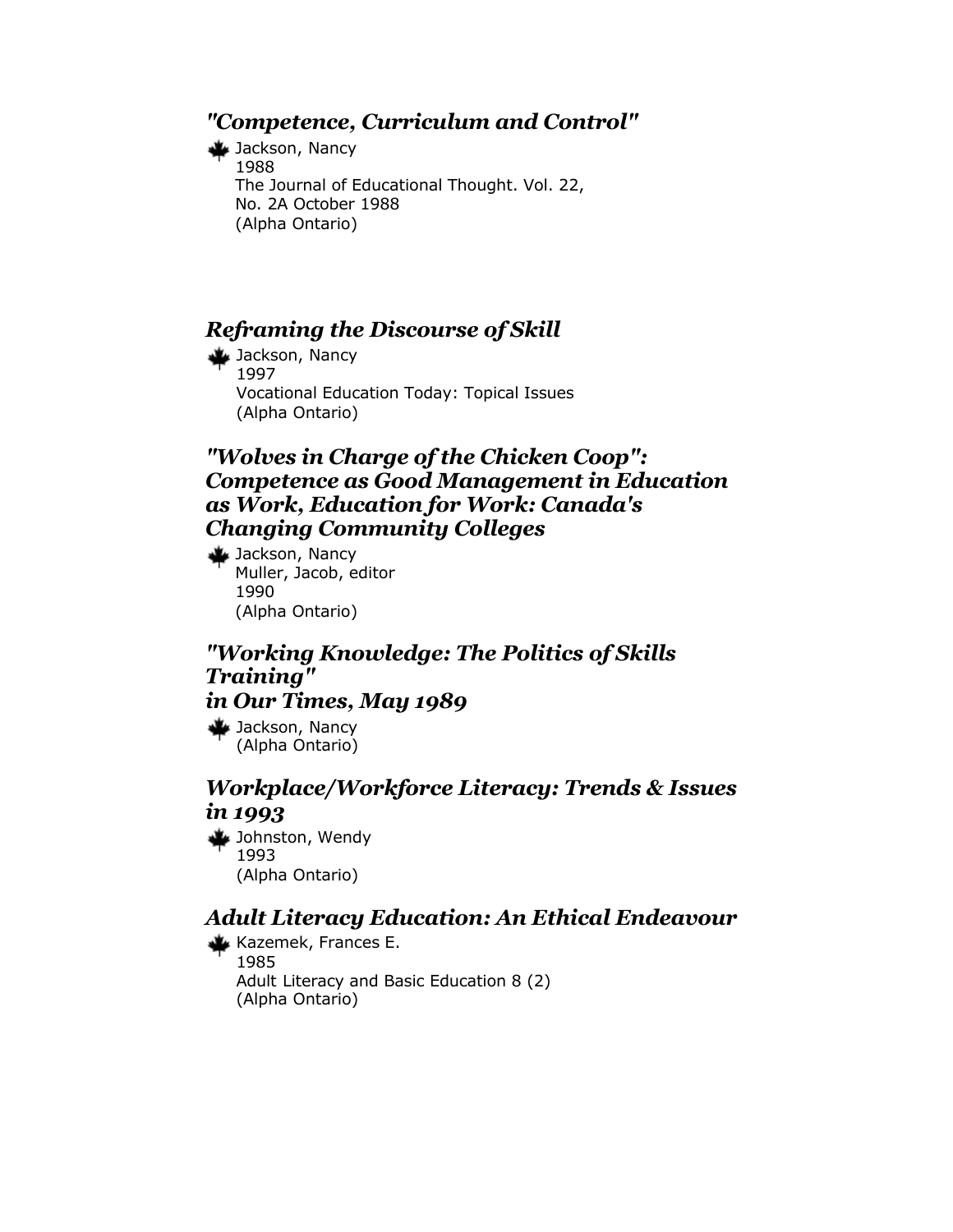# *Functional Literacy: Fond Illusions and False Economies*

Levine, Kenneth 1982 Harvard Educational Review 52 (3) (Alpha Ontario)

# *Living Literacy: Rethinking Development in Adulthood*

Lytle, Susan L. 1991 Linguistics and Education 3 (Alpha Ontario)

# *Myth of the Coming Labour Shortage*

Mishel, Lawrence & Teixeira, Ruy A. Economic Policy Institute, Washington, DC

# *Issues in Workplace/Workforce Literacy in 1992*

Shohet, Linda 1992 (Alpha Ontario)

# *"Literacy: "Autonomous" v. "Ideological" Model"*

Street, Brian 1990 Adult Literacy and Basic Skills Unit, *Viewpoints Issue 4* (Alpha Ontario)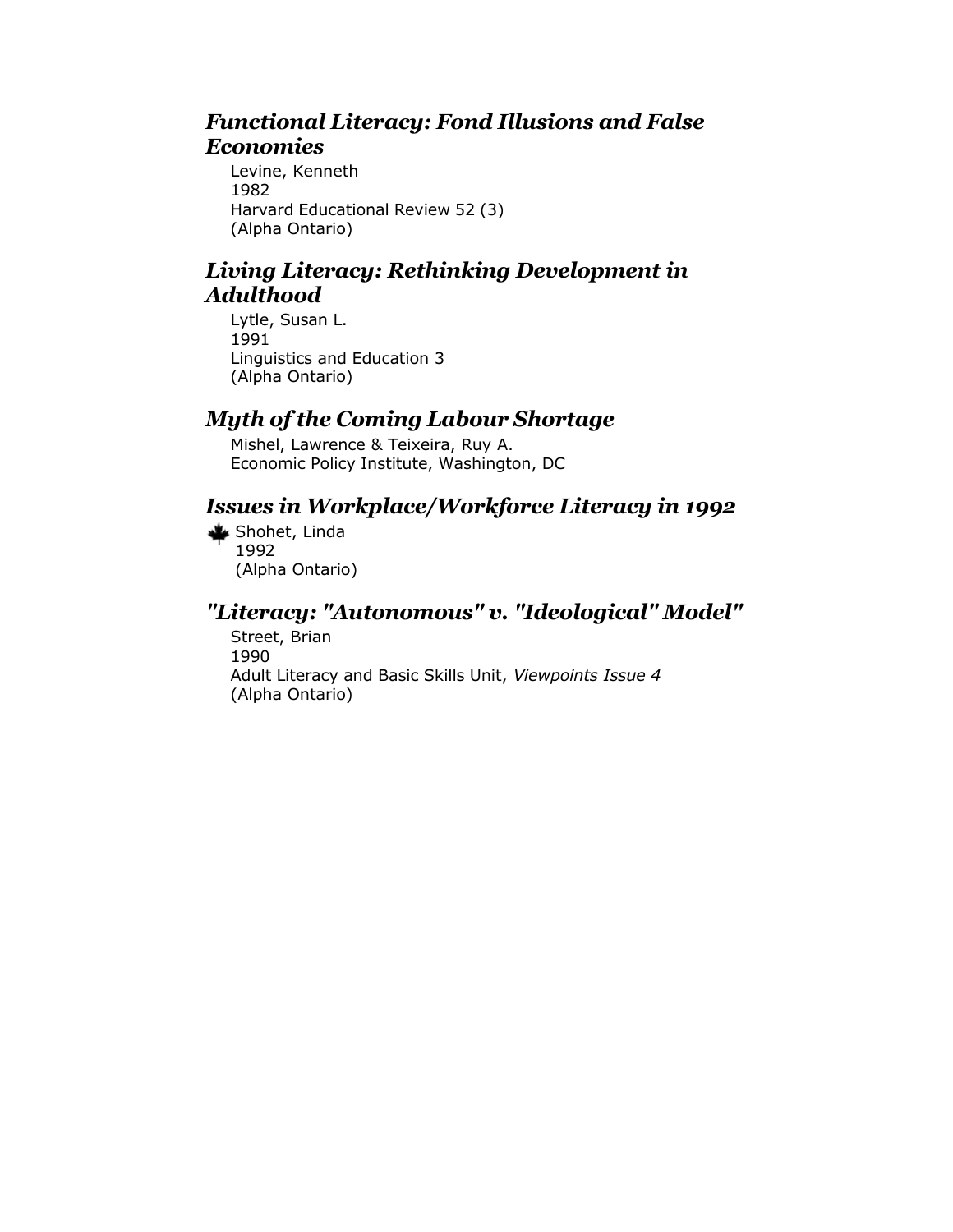# **PARTNERS**

# Business:

**One of the critical partners in many workplace education programs is business. One of the concerns of the field has been how to convince businesses that workplace essential skills are important to them. The following annotations, from Canada and the U.S., illustrate some of the issues from a business point of view.** 

# *Training in America: The Organizational and Strategic Role of Training*

Carnevale, Anthony P.;Gainer, Leila J. & Villet, Janice 284 pages 1990

This book is another in the ASTC "Best Practices" series, which also includes "Workplace Basics: The Essential Skills Employers Want." The authors examine the provision of workplace training from the professional HRD perspective. They catalogue who is trained, who does the training and, most importantly, why training takes place. This latter discussion is exclusively from a management point of view; little is said about the worker/trainees and their motivations. The book gives some useful insights into how management makes training decisions and how training professionals can affect that process. *(Thanks to Julian Evetts for this annotation.)*

Category: Business ISBN: 1-55542-203-9 Available from: Jossey-Bass Inc. 350 Sansome Street San Francisco, California 94104-1342 Telephone: (415) 433-1767 website: <http://www.josseybass.com> Price: \$34.45 U.S.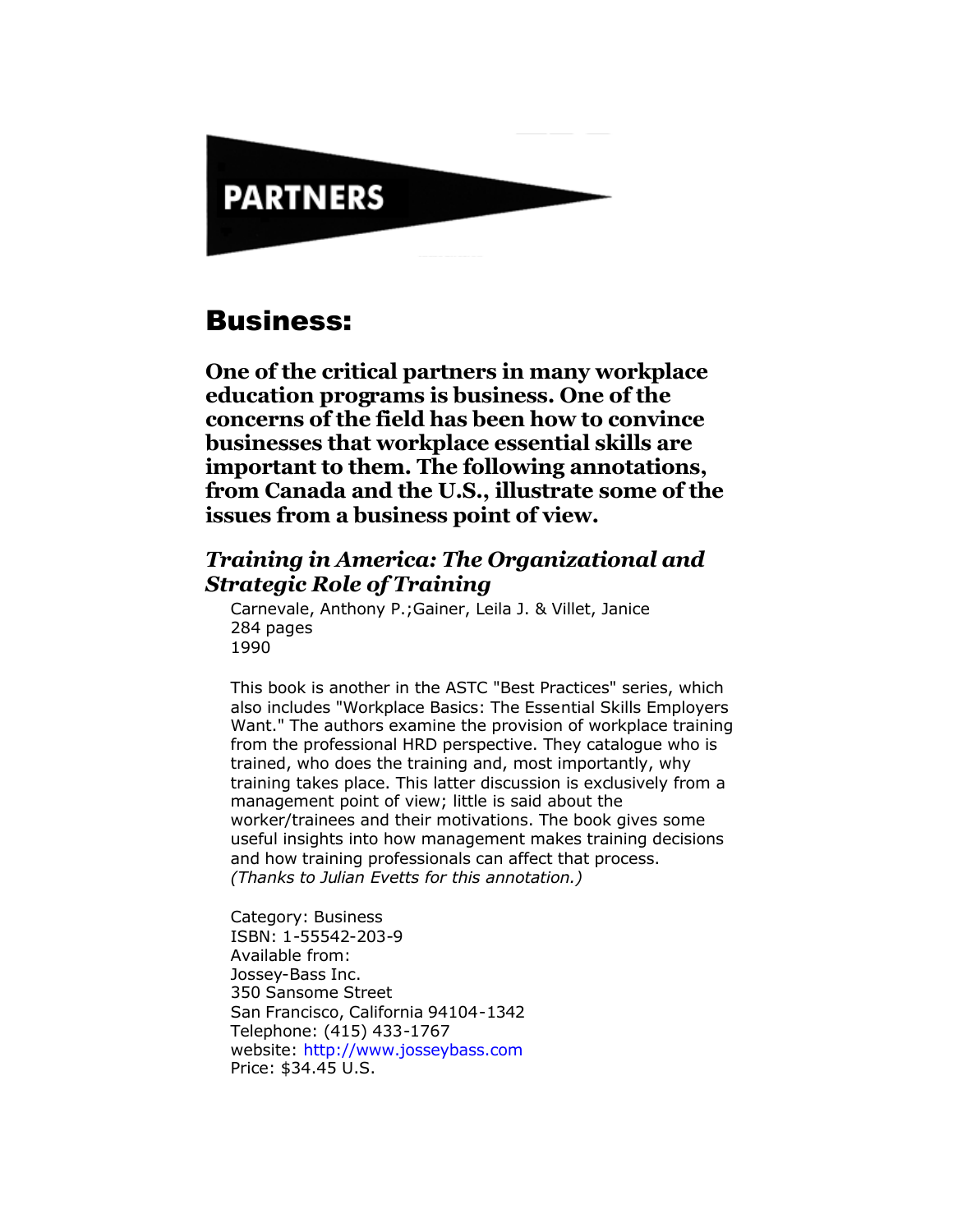# *Basic Skills - Basic Business*

The Conference Board of Canada 63 pages 1992

The objective of this study for the National Literacy Secretariat was to "provide some insight as to why the Canadian business community has not more aggressively addressed the issue (of literacy)." The study reviews eight businesses in terms of "how basic skills deficits are identified in the first instance, the impact of these deficiencies on organizational competitiveness and why corporate programs are developed in response to the issue." The study concludes that, "In most cases, management tended to see the lack of basic skills as posing a potential rather than an imminent threat to the organization." The study also found that quality initiatives and technological change were both linked to the identification of basic skills needs. Many of the study participants "view their involvement with providing basic skills training as an opportunity to develop a more positive and cooperative relationship with both employees and unions." Downsizing also tends to reveal basic skills needs, as younger workers with more recent experiences with the school system are laid off. Another Conference Board study reported that 40 per cent of the surveyed employers carry out pre-employment testing to screen applications for basic skills. "Those companies report screening out an average of 15 per cent of job applications because of inadequate literacy and numeracy levels. . . ." The 1992 study concludes that, "Basic skills deficiencies in the workplace tend to be addressed as an issue only when corporate interests are directly affected."

Category: Business Available from: National Literacy Secretariat Human Resources Development Canada Ottawa, Ontario K1A 1K5 Telephone: (819) 953-5280 FAX: (819) 953-8076 e-mail: [nls@fox.nstn.ca](mailto:nls@fox.nstn.ca) website: <http://www.nald.ca/nls.htm> Price: free French version also available.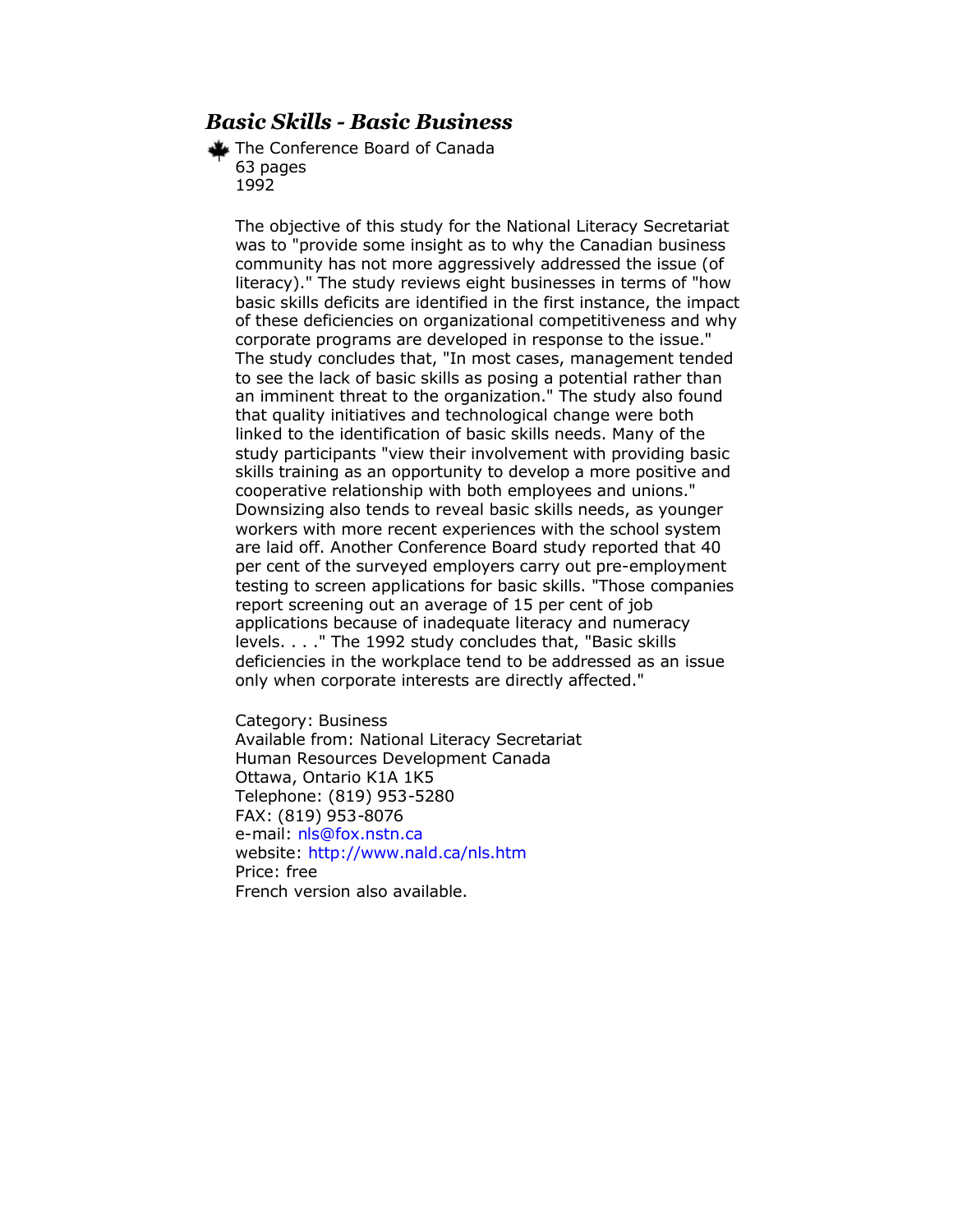# *The Economic Benefits of Improving Literacy Skills in the Workplace*

Conference Board of Canada 18 pages 1997

> In the past, according to this report, "business and government focused on boosting economic growth by increasing consumer spending, creating a climate that encourages business investment and improving Canada's export position." But, the report continues, "Today the emphasis is changing. . . . Despite record investment in machinery and equipment . . . Canada's position in relation to our major competitors has fallen over the last decade. . . . Evidence is beginning to emerge that places part of the responsibility on the shoulders of inadequate employee skills and training." The report goes on to extensively examine the economic benefits for both employers and employees. When the benefits for employers were tabulated, the top three benefits were, "Increased ability to handle training on the job; better team performance and improved labour-management relations." Benefits for employees are not based on questionnaires (as were the responses from employers) but rather rely on data from the International Adult Literacy Survey, indicating a relationship between literacy and income levels, decreased incidence of unemployment, more full-time employment and more training.

Category: Business Available from: The Conference Board of Canada 255 Smyth Road Ottawa, Ontario K1H 8M7 Telephone: (613) 526-3280 FAX: (613) 526-4857 Website:<http://www.conferenceboard.ca> Price: \$30.00

### *"Company Training and Education: Who Does It, Who Gets It and Does It Pay Off?" in Workforce Economics*

National Alliance of Business 12 pages 1997

This article addresses four questions:

- Which industries and kinds of companies provide training?
- What kinds of employees are more likely to be trained?
- To what extent is training being delivered in new ways?
- What are some promising practices for evaluating the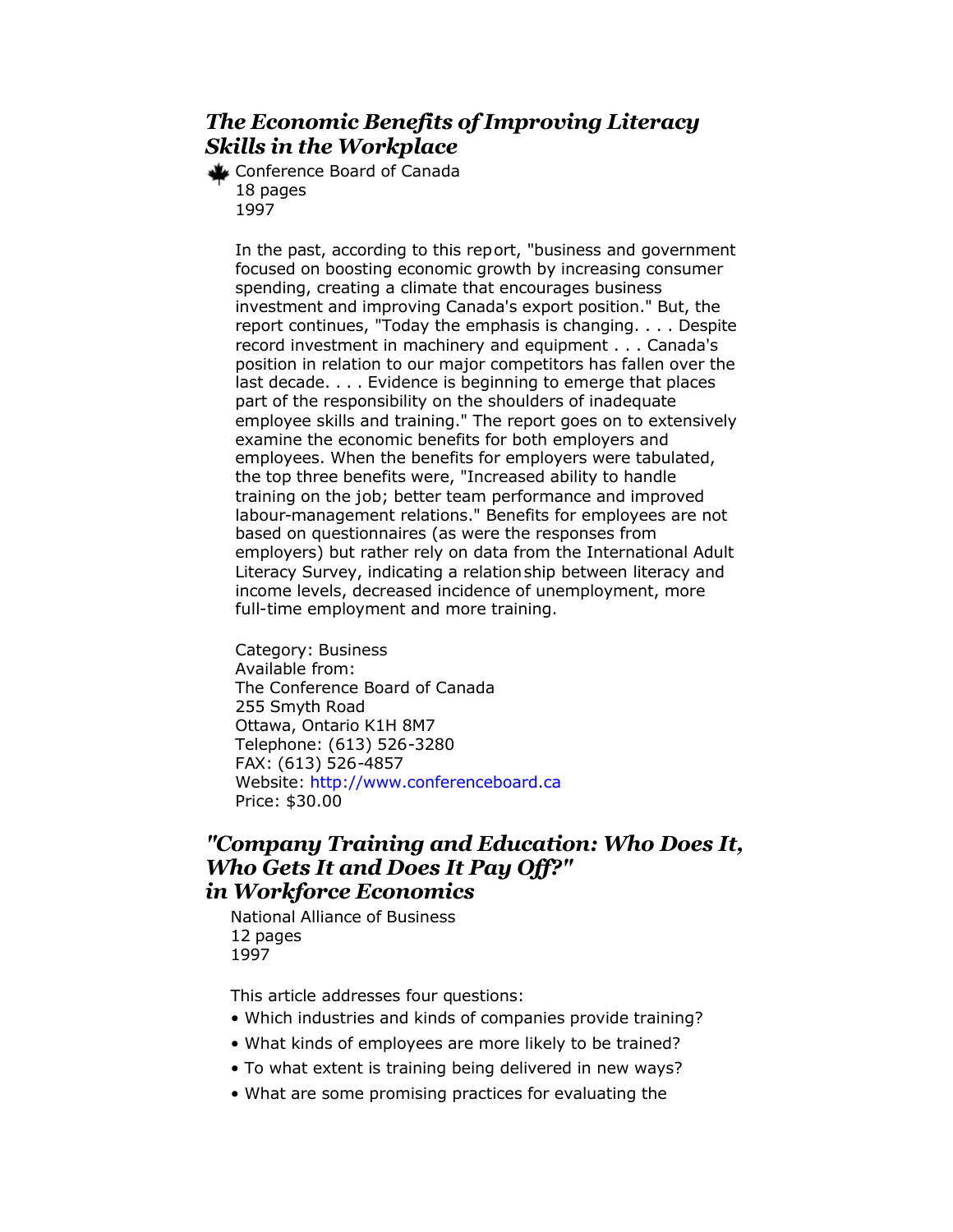effectiveness of training?

Company training and education are increasing in the U.S., according to the article. Forty-one" per cent of American workers reported receiving skill-improvement training from their company in 1991, up 36 per cent from 1983. Although on the surface it looks like larger companies are more likely to deliver training, another study found that, "The complexity of the environment faced by an organization, the degree of market competition and the company's internal organization are the most important determinants of training." Although other studies have found that more educated workers get more training, this article untangles this relationship to reveal that the complexity of a worker's job may be a more important factor in training. According to the article, more companies in the U.S. are turning to alternative delivery methods, using more external training providers. Most training is still delivered in instructor-led courses, with only 17 per cent being delivered through technology, although this is beginning to increase. In terms of evaluation, the article refers to Kirkpatrick's four levels of training evaluation (proceeding from changes in a participant's reactions to changes in organizational results). Apparently more U.S. companies are, "Challenging their training departments to more accurately measure the value-added of training." The article concludes with a reference to some promising practices, including the formation of "Learning Consortiums."

Category: Business ISBN: Available from: Can be borrowed from Alpha Ontario. See "Other Bibliographies & Collections for information about borrowing this item.

### *SEE ALSO:* **PARTNERSHIPS**

### FURTHER READING:

#### *Newsletters*

Business Council for Effective Literacy (Alpha Ontario)

# *"Understanding Basic Workplace Skills in a Changing Business Environment" in Basic Skills for the Workplace*

Jones, Paul

Taylor, Maurice C.; Lewe, Glenda R. & Draper, James A, editors 1991 (Alpha Ontario)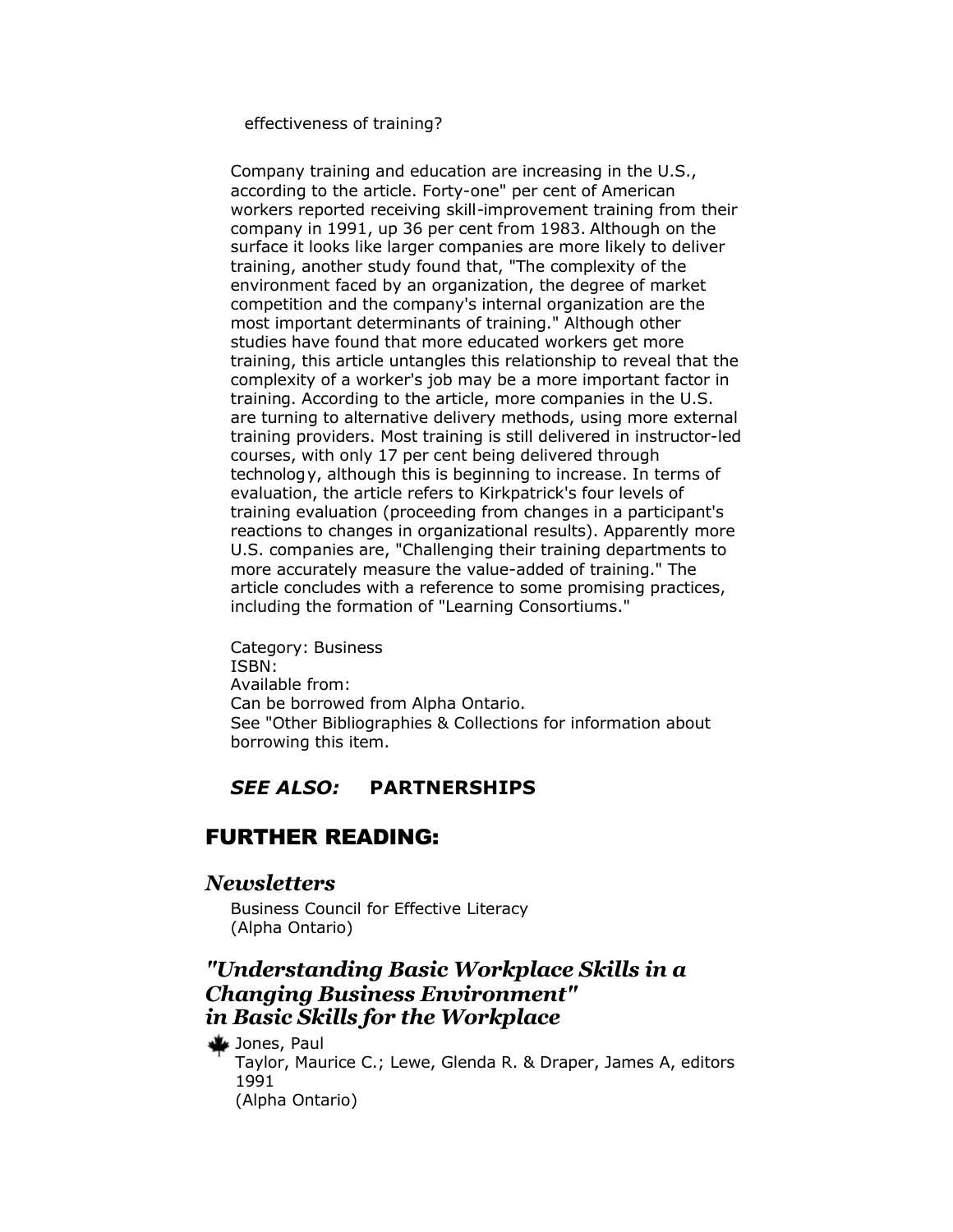# *"Understanding Literacy in the Canadian Business Context: Conference Board of Canada Study"*

# *in Basic Skills for the Workplace*

Hart, Kenneth

Taylor, Maurice C.; Lewe, Glenda R. & Draper, James A, editors 1991 (Alpha Ontario)

# *"Literacy and Business: An Economic Challenge for the '90s"*

National Literacy Secretariat Canadian Business Review, Vol. 18, No.1 Spring 1991 (Alpha Ontario)

# Labour:

**The labour movement in Canada has been involved in education and training since its inception. Faced with a new political and economic context, the labour movement is continuing to develop its own agenda on issues such as essential skills and training in general.**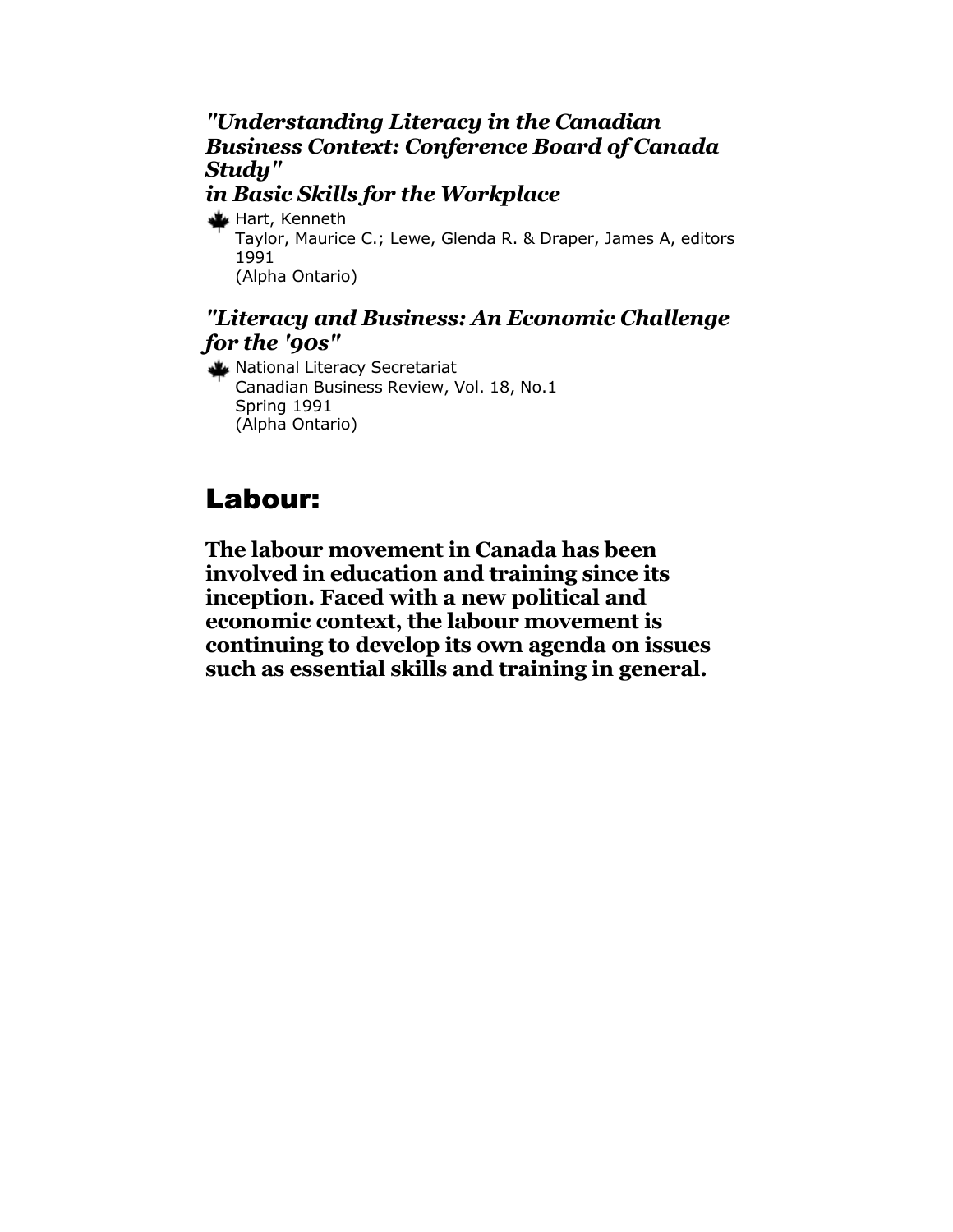# *"Redesigning Training in Auto Parts: From First Principles to Integrated Curriculum and Interactive Classrooms" in Workplace Education: The Changing Landscape*

Brophy, Lynn & Robertson, David 19 pages 1997

This chapter describes the experience of the Automotive Parts Sectoral Training Council in developing an innovative curriculum for the industry. The authors, both unionists, describe the political and economic context of the . autoparts initiative. They go on to describe the dynamics of a Council where the union and the employers had a "working relationship," not a joint one. The Council, as the authors point out, recognized that, "Education and training are never neutral. The Council not only recognized the point but structured a curriculum around it." This process produced an 80-hour upgrading program in two levels leading to an Auto Parts Certificate. This chapter provides descriptions of innovative features of the program, what the authors call "The Training Trilogy: Integrated, Analytic and Developmental." There is also an interesting discussion on the contrast between the Council's approach to evaluation and the government's approach. The Council's training may unfortunately, "End up as a curriculum in search of a program," according to the authors, due to a lack of employer commitment to training. However, the entire program is a good example of what is possible.

Category: Labour

**Partnerships** Good Practice ISBN: 0-921472-28-5 Available from: Culture Concepts 6 Ashmount Crescent Toronto, Ontario M9R 1C9 Telephone (416) 245-8119 FAX: (416) 245-3383 e-mail: [cultureconcepts@sympatico.ca](mailto:cultureconcepts@sympatico.ca) website: [www3.sympatico.ca/cultureconcepts](http://www.cultureconcepts.ca/) Price: \$35.00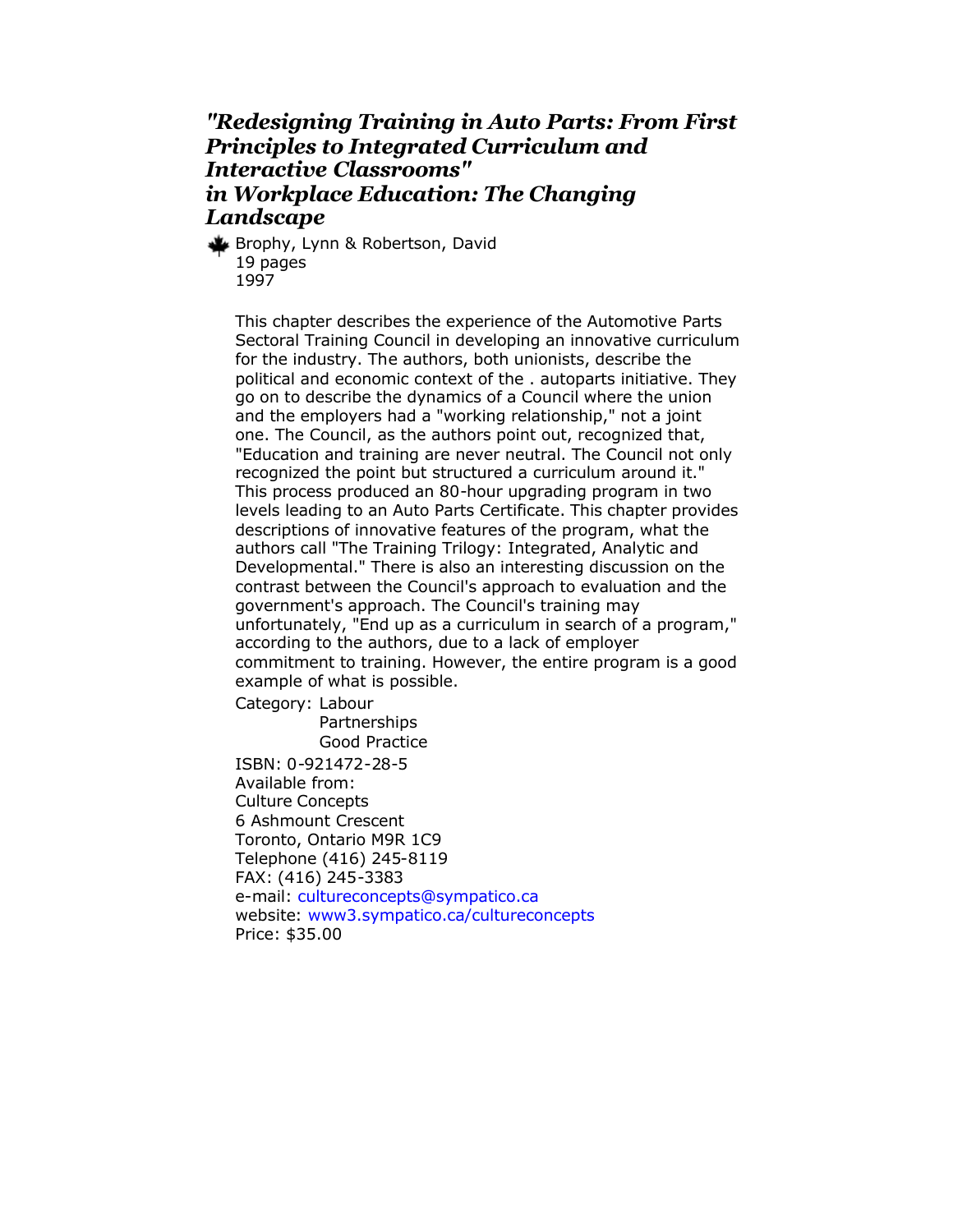# *"Training for Employability and Citizenship: Making an Essential Linkage" in Workplace Education: The Changing Landscape*

Dassinger, Janet 18 pages 1997

> This chapter argues that unions have a central role to play in both workplace training and labour adjustment. The author raises a number of general questions about the kind of training the labour movement should be advocating. She also illustrates the issues through a description of the United Food and Commercial Workers Union's involvement in a joint sectoral initiative in the grocery products sector, as well as in a unioninitiated Lay-off and Closure Program. This chapter discusses how trade unions have an opportunity to link training to the social and political world their members inhabit and to build skills for more democratic participation in every sphere of their lives.

Category: Labour ISBN: 0-921472-28-5 Available from: Culture Concepts 6 Ashmount Crescent Toronto, Ontario M9R 1C9 Telephone (416) 245-8119 FAX: (416) 245-3383 e-mail: [cultureconcepts@sympatico.ca](mailto:cultureconcepts@sympatico.ca) website: [www3.sympatico.ca/cultureconcepts](http://www.cultureconcepts.ca/) Price: \$35.00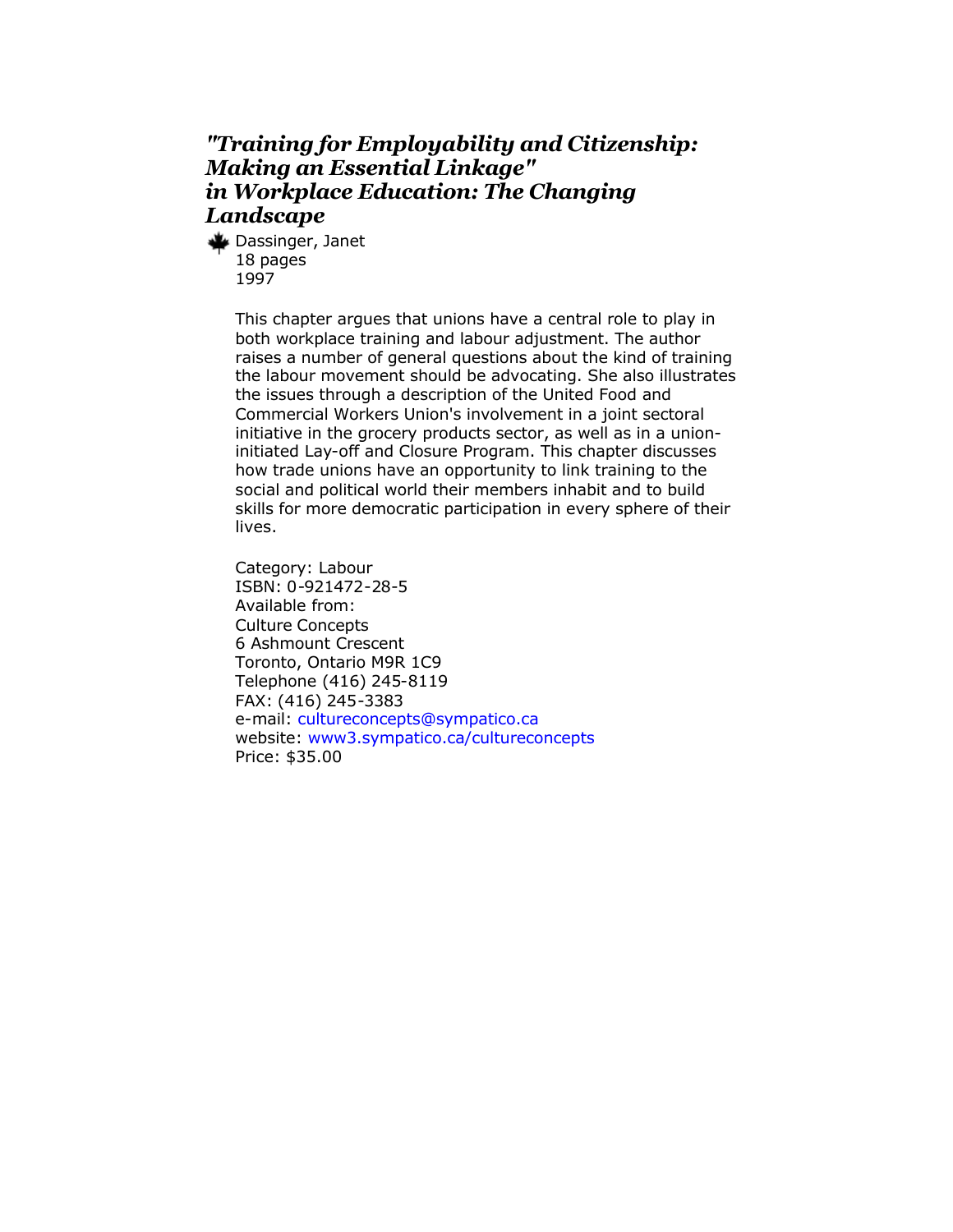# *"Strengthening Labour Roles in Basic Skills Programming" in Workplace Education: The Changing Landscape*

Dowdell, Graham 14 pages 1997

> In this chapter, the author describes the involvement of the Manitoba Federation of Labour (MFL) in basic skills education. He describes the history of the MFL's involvement in education and training, situating the Federation's interest in basic skills. The Labour Basic Skills Project was initiated in 1994 to raise awareness and determine roles for various labour bodies. Based on the results of an extensive survey, the MFL developed recommendations touching on awareness- raising, consultation and support to union locals, networking and training, as well as developing a union-based delivery model, collecting unionbased communication skills curriculum and increasing local ownership. The name of the project was changed to the Labour Communication Skills Project. At the end of the chapter, the author raises a number of questions for on-going discussion in the labour movement.

Category: Labour ISBN: 0-921472-28-5 Available from: Culture Concepts 6 Ashmount Crescent Toronto, Ontario M9R 1C9 Telephone (416) 245-8119 FAX: (416) 245-3383 e-mail: [cultureconcepts@sympatico.ca](mailto:cultureconcepts@sympatico.ca) website: [www3.sympatico.ca/cultureconcepts](http://www.cultureconcepts.ca/) Price: \$35.00

# *A Union Approach to Workplace Education*

Labour Education and Research Centre University of Oregon 64 pages 1995

Written from a union and worker perspective, this manual is a resource for workers and unions who want to create workplace education programs. It walks the reader through the steps of setting up a program, from "Getting Started" and "Putting the Plan in Action" to "Evaluating a Workplace Education Program." The manual uses examples from real workplaces to illustrate the process. It includes useful forms and charts, such as: "Documenting Changes in Technology and Work Organization,"

"Sample Survey Questions," "Sample Education Benefit Contract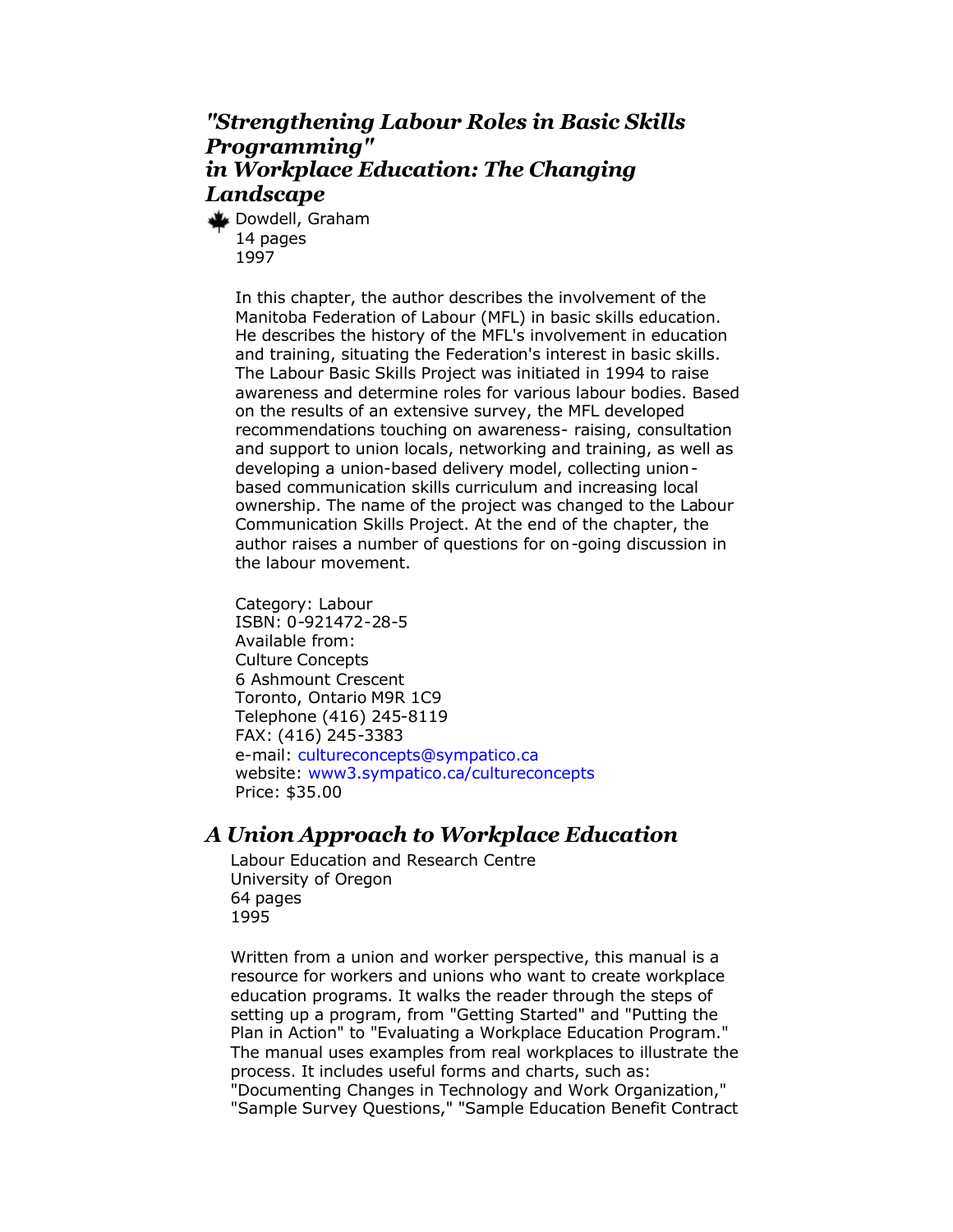Language," "Sample Individual Education Plan," "Sample Participant Evaluation Report," as well as an extensive U.S. based list of resources.

Available from: Labour Education and Research Center 1289 University of Oregon Eugene, Oregon 97403-1289 Telephone: (541) 346-5054 FAX: (541) 346-2790 e-mail: [bhedges@oregon.uoregon.edu](mailto:bhedges@oregon.uoregon.edu) <http://www.uoregon.edu/~lerc/index.html>

### *"Workplace learning programs in the changing 1990s" in Workplace Education: The Changing Landscape*

Mackenzie, Stephanie 9 pages 1997

> This chapter examines how workplace learning programs are changing in structure and focus in response to rapid changes in work and technology as experienced by the Metro Labour Education Centre (MLEC), a non-profit corporation established in 1987 by the Labour Council of Metropolitan Toronto and York Region in Ontario. The author examines the economic restructuring that took place in southern Ontario over the last decade and how workplace learning programs offered by MLEC have adjusted to changing needs. "In sum," says the author, "As the work environment changes, we need to also embrace change in program delivery at the workplace. The people who do the jobs know best what tools they need to improve at work and in their personal lives."

Category: Labour Program Development ISBN: 0-921472-28-5 Available from: Culture Concepts 6 Ashmount Crescent Toronto, Ontario M9R 1C9 Telephone (416) 245-8119 FAX: (416) 245-3383 e-mail:<cultureconcepts@sympatico.ca> website: [www3.sympatico.ca/cultureconcepts](http://www.cultureconcepts.ca/) Price: \$35.00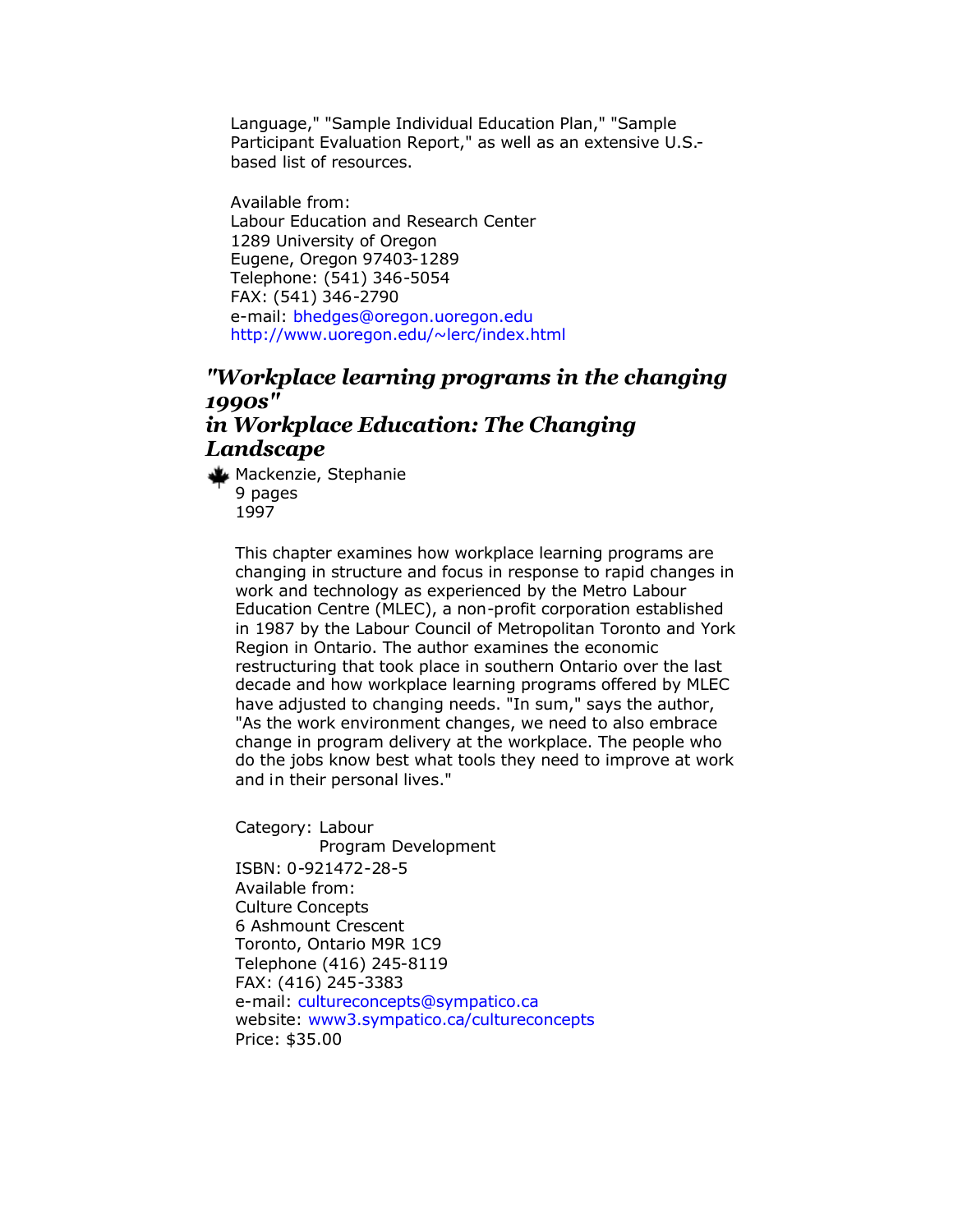# *Worker-Centered Learning: A Union Guide to Workplace Literacy*

Sarmiento, Anthony R. & Kay, Ann 136 pages 1990

This was one of the first guides for setting up workplace literacy programs that are worker-centred and union-organized. There is a discussion of the need for union involvement in workplace education, plus a step-by-step framework to define the union role in assessing worker needs and setting up a program. Included are checklists, forms and other useful resource materials.

Available from: Can be borrowed from Alpha Ontario. See "Other Bibliographies & Collections" for information about borrowing this item.

# *"Do Workplace Literacy Programs Promote High Skills or Low Wages?" in Labour Notes, July 1991*

Sarmiento, Anthony 1991 5 pages

This article maintains that workplace literacy programs can, "Support the path toward either low wages or high skills." The author asserts that, "In Tayloristic companies following the 'low wage' path, workplace literacy programs are likely to adopt a narrow, job-specific basic skills curriculum," while, "Companies pursuing a 'high skill' business strategy give more responsibility on the job. . . and programs tend to be broader and less jobspecific." The author suggests that program evaluations should not only examine learner outcomes, but also program impacts on employer practices, in order to, "Ensure that our publiclyfunded workplace literacy efforts help employers to pursue 'high skill' rather than 'low wage' path."

Category: Labour Critical Views Available from:

Can be borrowed from Alpha Ontario. See "Other Bibliographies & Collections" for information about borrowing this item.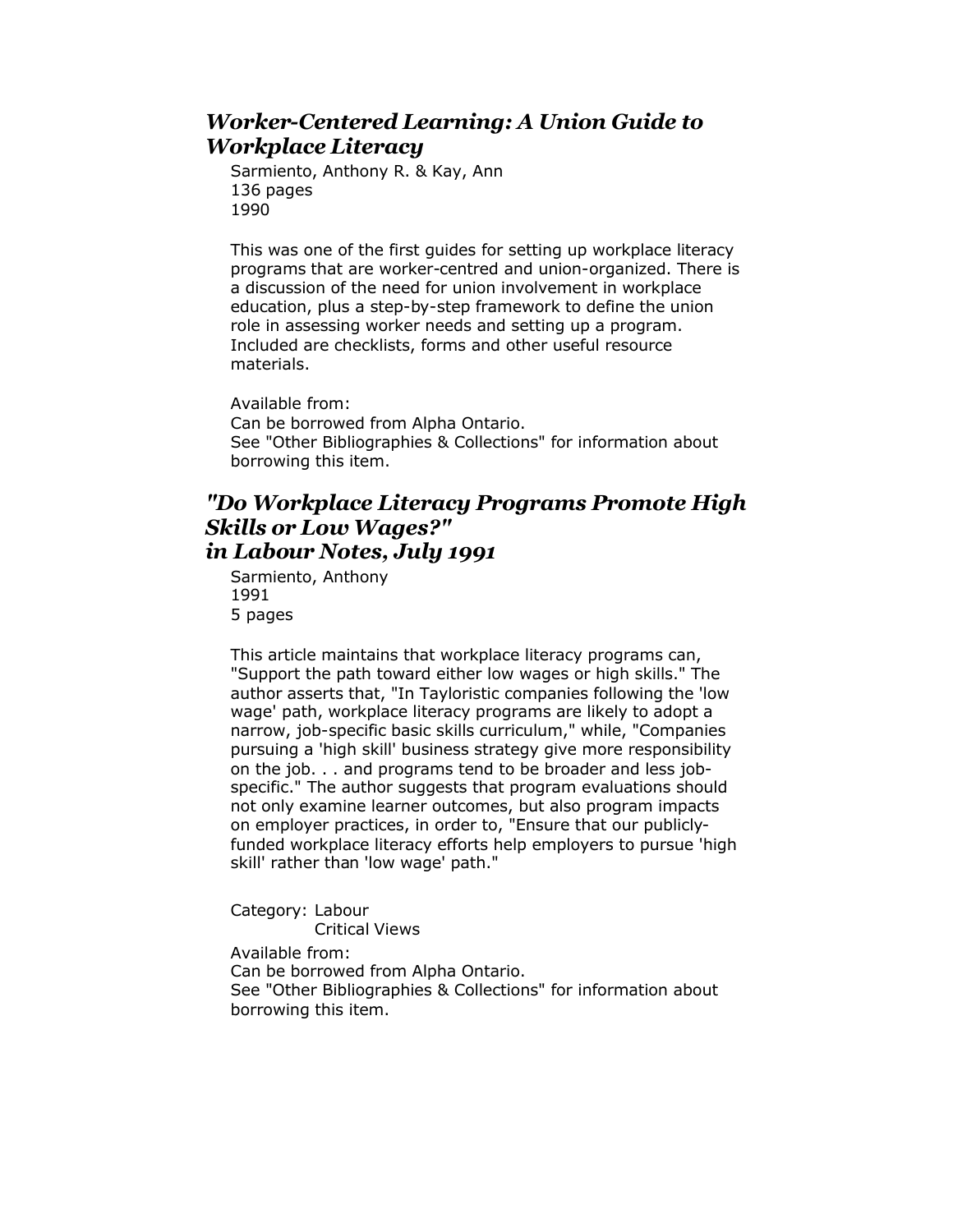# *"So We Can Make Our Voices Heard: The Ontario Federation of Labour's BEST Project on Worker Literacy"*

# *in Basic Skills for the Workplace*

Turk, James & Unda, Jean 13 pages 1991

> This is one of the best descriptions of a labour perspective on worker literacy. It clearly explains that the labour movement does not see literacy as an end in itself, but rather as a means to empower workers. The article explains that limited literacy is not the cause of various social and economic problems like unemployment, workplace accidents, low productivity, poverty or the country's lack of competitiveness. "Limited literacy skills," say the authors, "Compound many problems but cause few." Instead, the labour movement sees. that improved literacy skills "would. . . allow people to be better able to tackle these broader problems." The design of the BEST program is a concrete example of this approach. The article describes the features of BEST, which is designed to "facilitate the growth of the collective ability of working people to shape the world in which we live."

Category: Labour Program Development Good Practice ISBN: 0-921472-06-4 OUT OF PRINT Can be borrowed from Alpha Ontario. See "Other Bibliographies & Collections" for information about borrowing this item.

# *SEE ALSO:* **CRITICAL VIEWS**

# FURTHER READING

# *A Place of Hope: A Positive Response to the Fisheries Crisis*

ABC CANADA's Workplace Education Centre (Alpha Ontario)

# *Training for What? Labour Perspectives on Job Training*

Beckerman, Andre et al Our Schools/Our Selves 1992 Nov. 11 (11)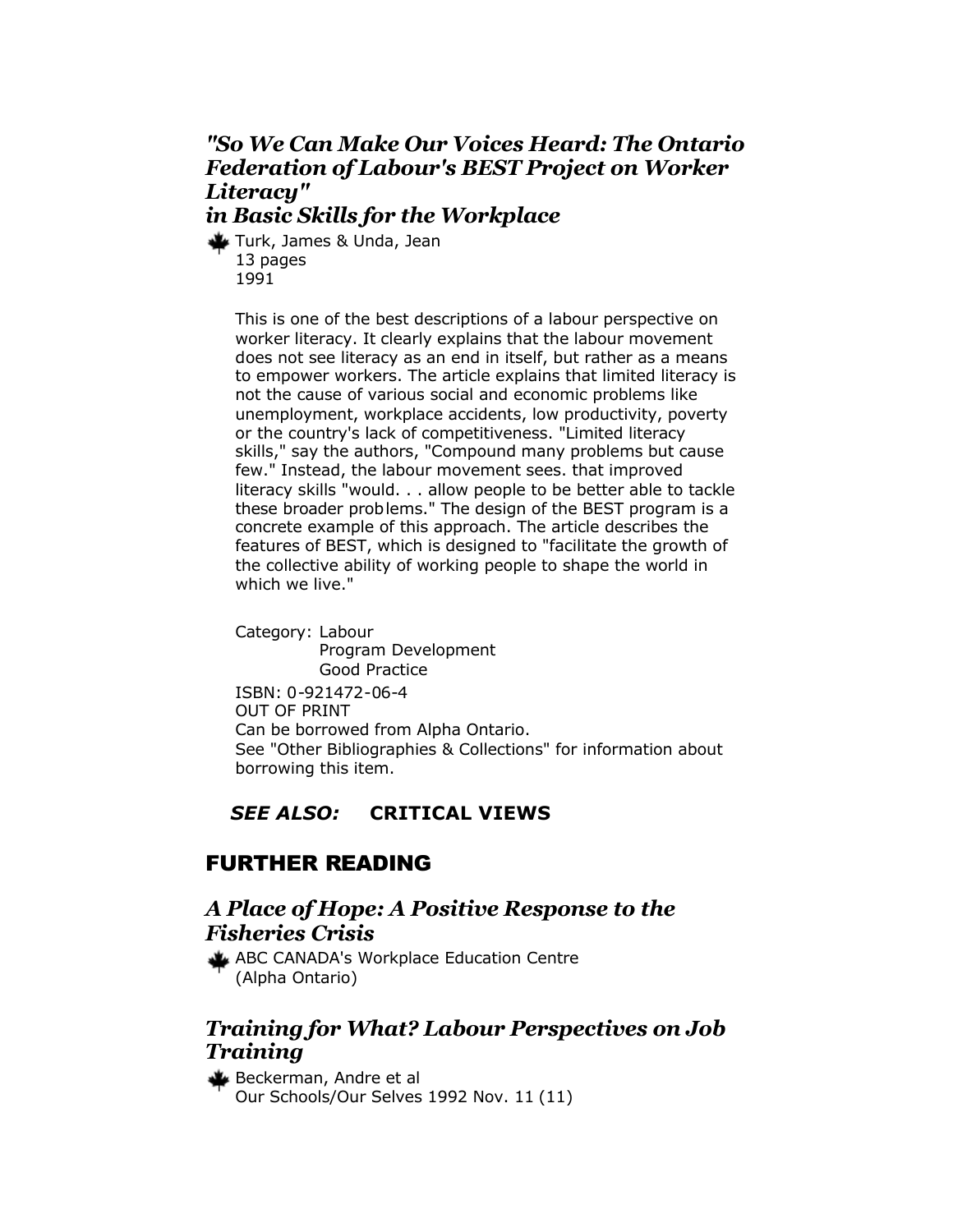# *WorkBase Trades Union Education and Skills Project*

Workbase/ALBSU Bonnerjea, Lea 1987 (Alpha Ontario)

# *High Performance Work and Learning Systems*

Human Resources Development Institute 1991 (Alpha Ontario)

# *One Step at a Time: Developing a Literacy Network in the Quebec Federation of Labour*

Johnston, Wendy 1992 (Alpha Ontario)

# *Labour-Initiated Literacy Programs in Canada*

Johnston, Wendy 1994 (Alpha Ontario)

# *1986 Convention Resolution on Life-Long Learning*

Ontario Federation of Labour (Alpha Ontario)

# *Working Class Learning Strategies in Transition: Home and Union-Based Perspective Project Bibliography*

**Sawchuk, Peter** 1997 (Alpha Ontario)

# *Literacy: Defining the Problem, Posing the Solution*

Turk, James 1990 Ontario Federation of Labour (Alpha Ontario)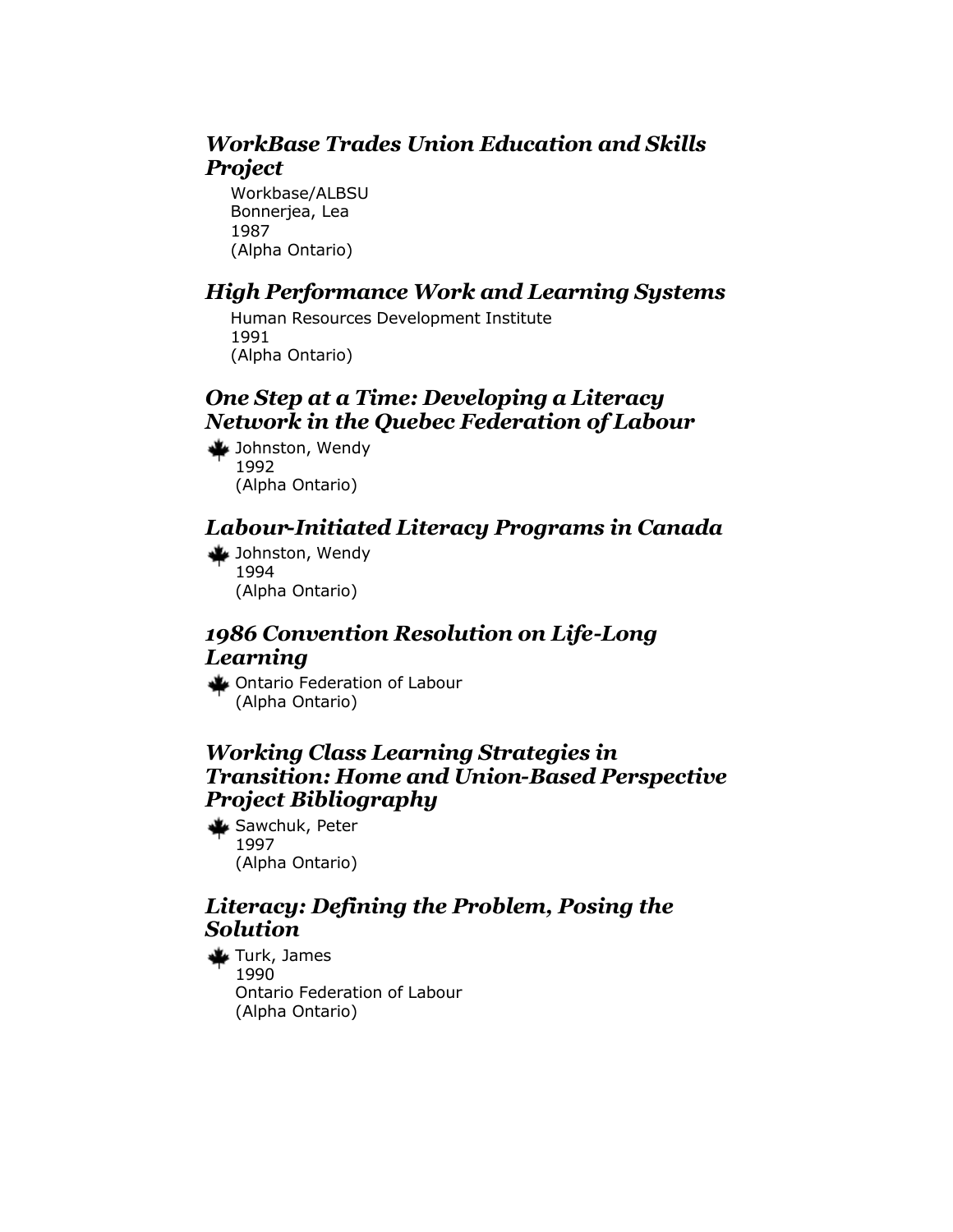*"Instructor Empowerment in the Ontario Federation of Labour's BEST Project" in Workplace Education: The Changing Landscape*

Unda, Jean & Clifford, Sandra 1997

# Partnerships:

**Partnerships have been a central theme in the development of workplace education in Canada. Over the last decade, the field has developed an increasingly sophisticated understanding of who the partners should be and what process is needed to deepen those relationships.**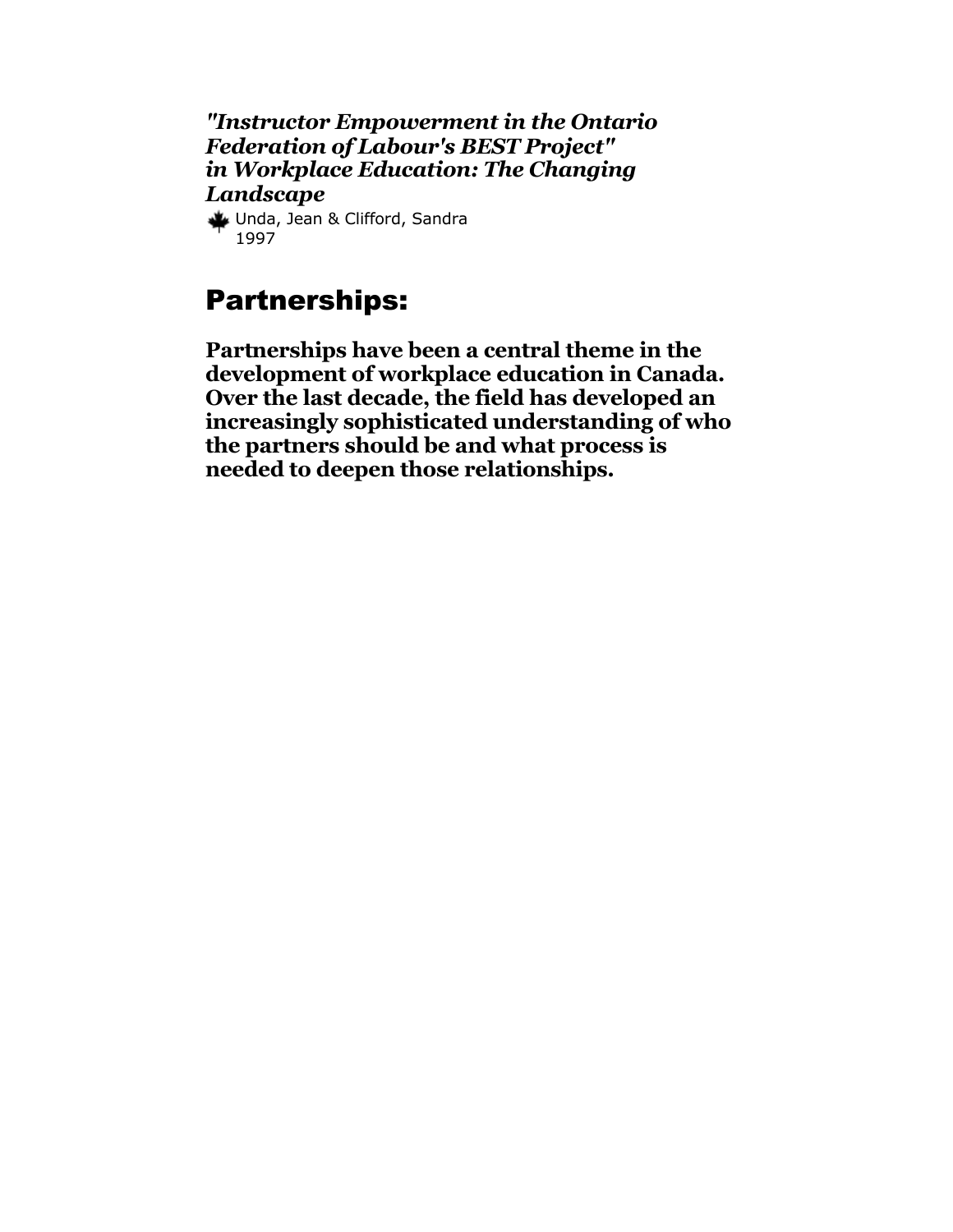# *"Building Linkages in Large Organizations: The Syncrude Canada Ltd. Experience" in Workplace Education: The Changing Landscape*

Campbell, Lloyd & Dieleman, Carolyn 14 pages 1997

This chapter outlines the efforts of Syncrude Canada Ltd. to address the skills needs of its workforce. Starting from the assumption that, "A training organization must become a learning organization," Syncrude spends five to seven per cent of its salary budget on employee development. The authors trace the history of the ERIC (Effective Reading in Context) program, how it is delivered, as well as key learnings and outcomes. The chapter then outlines some of the partnership relationships that Syncrude has developed with other businesses, labour, government, provincial and national initiatives, the educational system, as well as a regional workplace education network. A good example of a large, forward-thinking corporation's success in the workplace education field.

Category: Partnerships ISBN: 0-921472-28-5 Available from: Culture Concepts 6 Ashmount Crescent Toronto, Ontario M9R 1C9 Telephone (416) 245-8119 FAX: (416) 245-3383 e-mail: [cultureconcepts@sympatico.ca](mailto:cultureconcepts@sympatico.ca) website: [www3.sympatico.ca/cultureconcepts](http://www.cultureconcepts.ca/) Price: \$35.00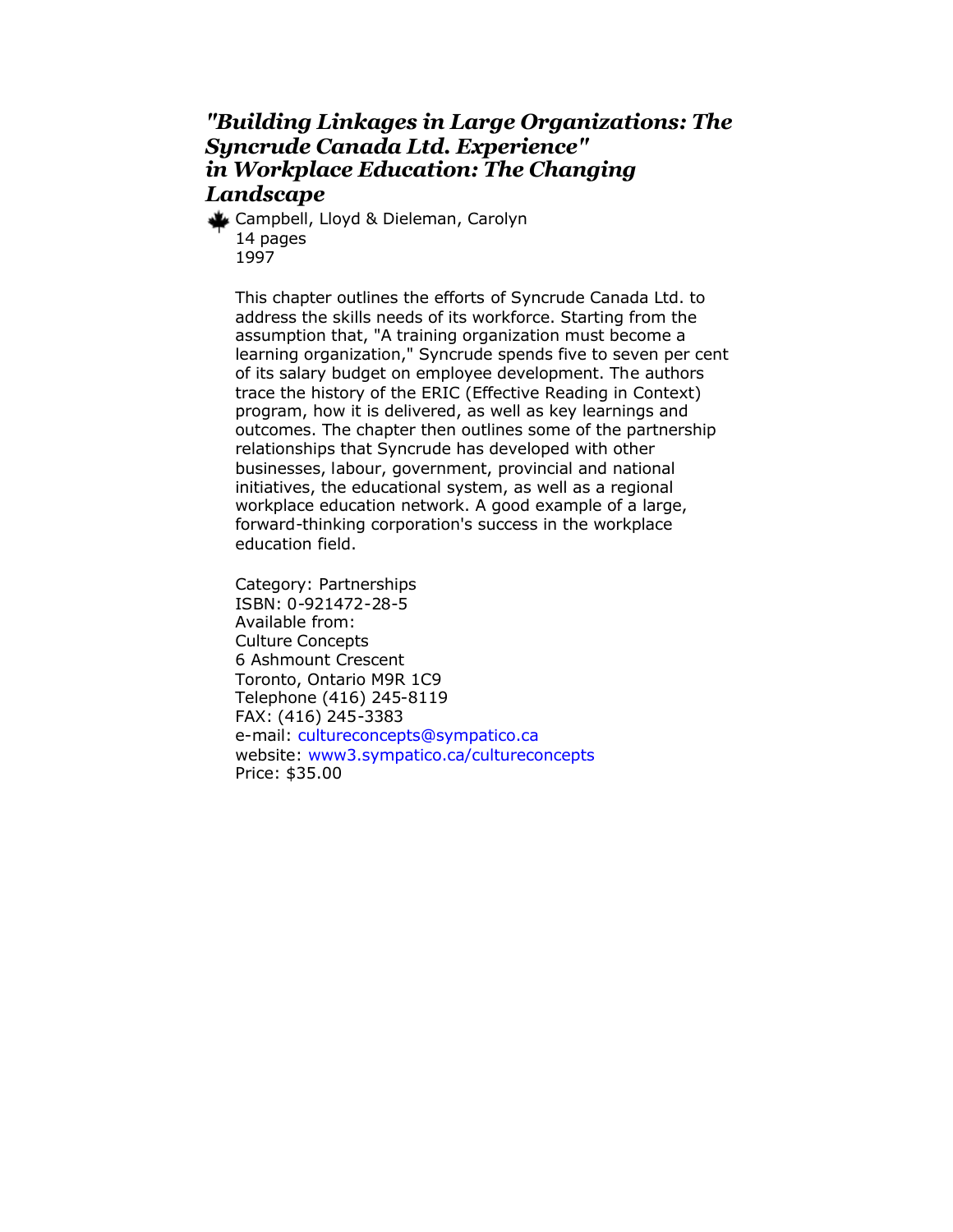# *"Partnership Building in Nova Scotia" in Workplace Education: The Changing Landscape*

Davison, Marjorie & Temple, Paul 16 pages 1997

This chapter examines the experience of partnership-building in Nova Scotia (NS). It identifies primary and secondary partners, based on their direct or indirect involvement in workplace initiatives. "While secondary partners consider business and labour from a broader perspective, primary partners have a direct impact on individual relationships." The authors view primary partnerships as a combination of business, labour and adult education expertise. This chapter examines the NS model, which is driven by a project team who oversee the whole process, including doing an organizational needs assessment, while developing an atmosphere of "respect, trust and confidentiality." The project team acts to, "Bridge the broader intent of education with the specific focus of training." The team's broader goal is to develop a "learning culture" within the workplace. The NS model of evaluation also reflects the link between education and training. Quantitative methods lend themselves to programs that are more oriented to training, while qualitative methods are more often used in programs with a broader educational focus. The second part of the chapter deals with the role of government as both a primary and secondary partner. The chapter examines the "initiating function" of government, its coordinating function as a primary partner and its supporting functions as a secondary partner. This is a good example of a government-initiated infrastructure.

Category: Partnerships ISBN: 0-921472-28-5 Available from: Culture Concepts 6 Ashmount Crescent Toronto, Ontario M9R 1C9 Telephone (416) 245-8119 FAX: (416) 245-3383 e-mail: [cultureconcepts@sympatico.ca](mailto:cultureconcepts@sympatico.ca) website: [www3.sympatico.ca/cultureconcepts](http://www.cultureconcepts.ca/) Price: \$35.00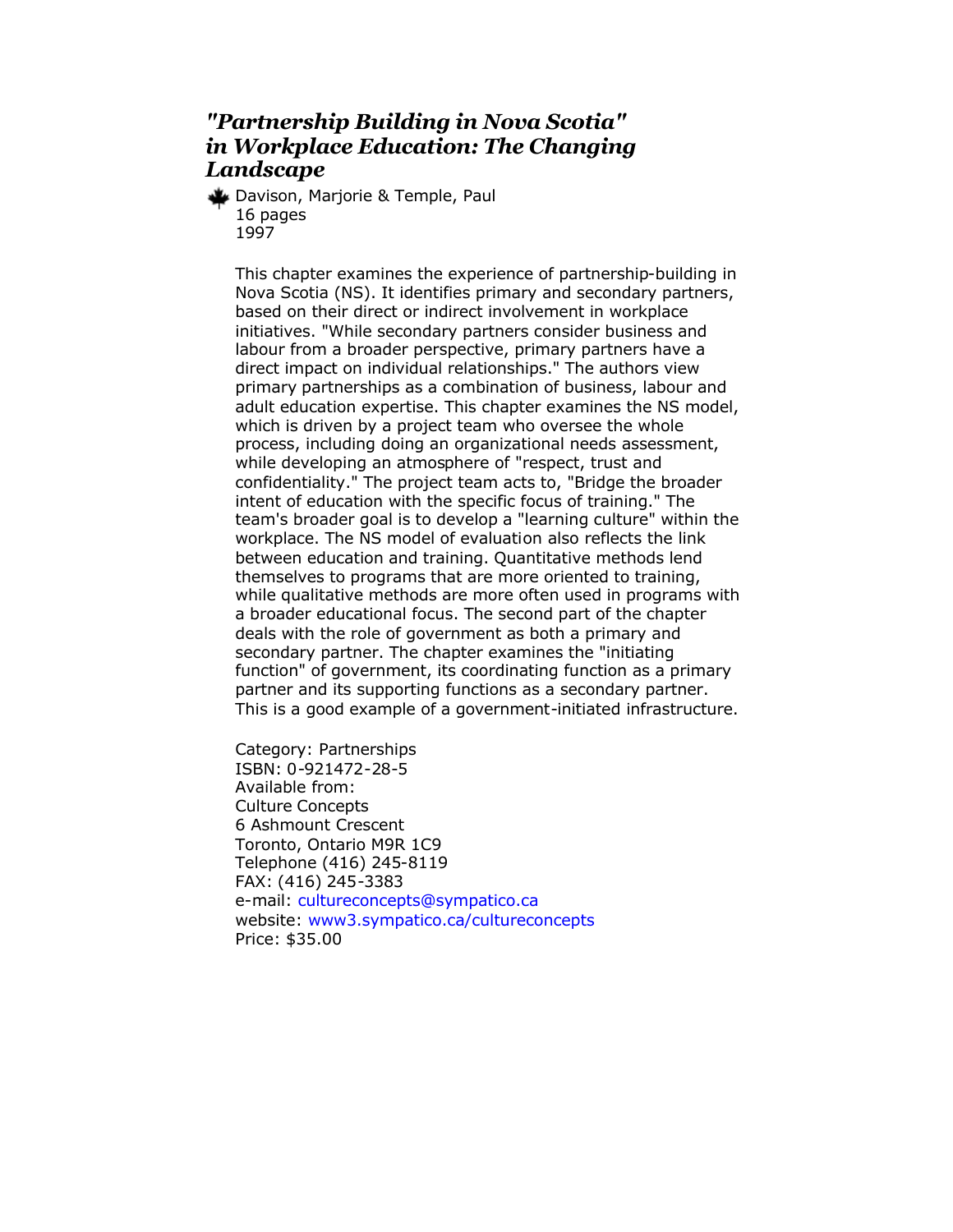# *"What Makes a Successful Workplace Education Partnership?" in Workplace Education: The Changing Landscape*

Despins, Rob; Maruca, Greg; Turner, Sue 14 pages 1997

This chapter chronicles the development of the Workplace Education Steering Committee, a business, labour and government workplace education partnership. As the authors note, " . . . The shift from a resource-based to informationbased economy coupled with the rapid introduction and expanding use of new technologies in the workplace is dramatically altering the composition of skills in demand." The tripartite committee that was set up developed some information principles of good practice during its development stages, including: joint management and labour participation; voluntary employee participation; avoidance of a deficiencybased model and of measuring literacy rates; and a deemphasis of formal testing. The chapter describes how a number of sector-specific literacy models work, using project teams as the focus of the projects and developing needs assessments and evaluations. Instructor professional development has also been a priority of this initiative. This is a good example of a government-initiated infrastructure.

Category: Partnerships ISBN: 0-921472-28-5 Available from: Culture Concepts 6 Ashmount Crescent Toronto, Ontario M9R 1C9 Telephone (416) 245-8119 FAX: (416) 245-3383 e-mail: [cultureconcepts@sympatico.ca](mailto:cultureconcepts@sympatico.ca) website: [www3.sympatico.ca/cultureconcepts](http://www.cultureconcepts.ca/) Price: \$35.00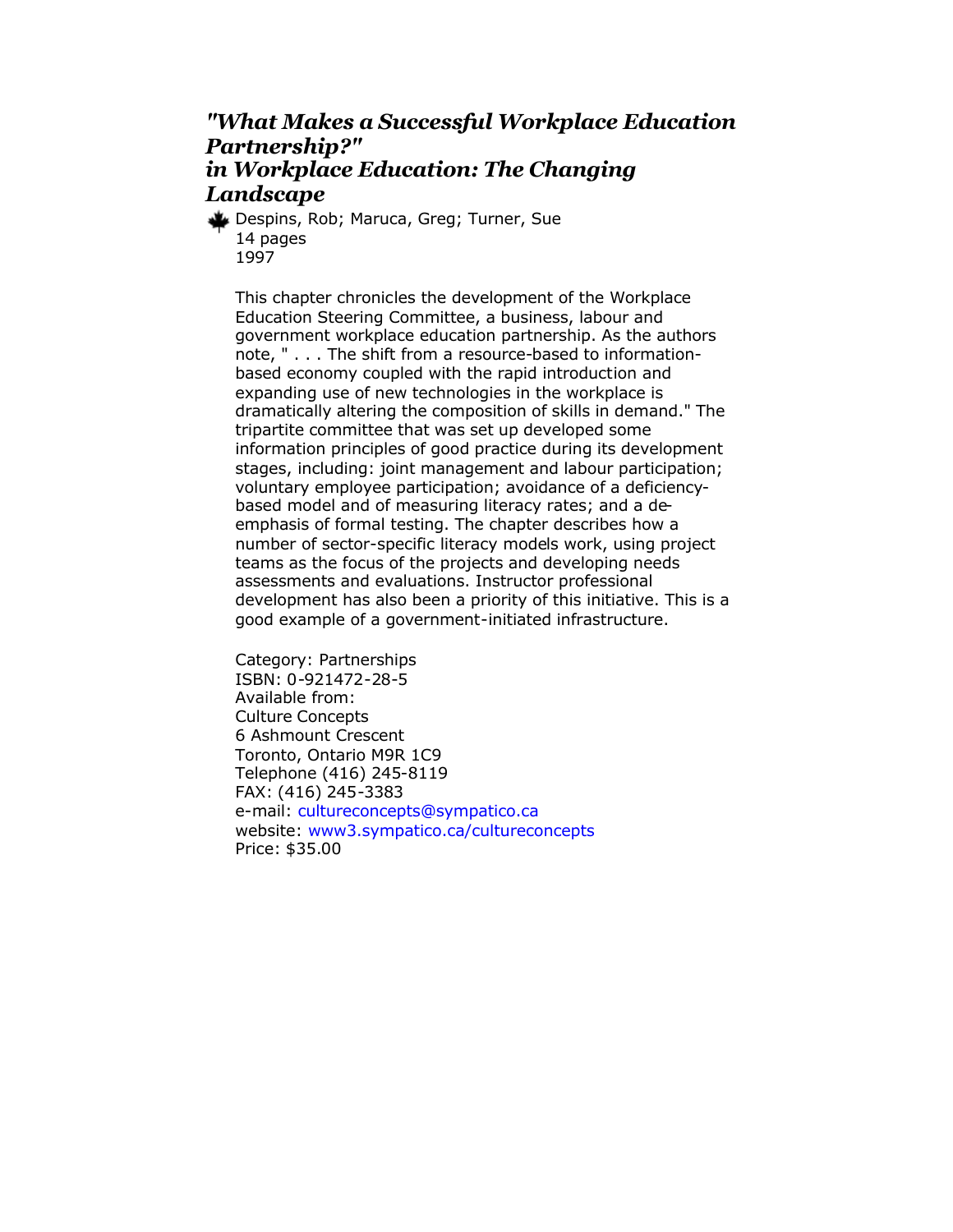# *"A Framework for Developing Partnerships " in Workplace Education: The Changing Landscape*

Doughty, Wendy 17 pages 1997

> This chapter takes a detailed look at the process of developing collaborative partnerships in the workplace education field. In her introduction the author says, "Collaboration is distinct from cooperation in its requirement to alter the status quo of partner organizations by changing structures, policies and practices. . .

> . Yet current research provides virtually no descriptive evidence of these structural changes within partner organizations." This chapter tries to address these issues. "Collaboration," says the author, "Is by its very nature long term and requires intensive planning of administrative, personnel and financial matters. . . . This statement presents a bitter irony when, in fact, most workplace education programs are provided funds on a term specific basis." The author examines the role of different partners, the importance of realistic expectations as well as supportive infrastructures. She also addresses some of the challenges that collaborative partnerships face. The author advocates the value of process in collaborative initiatives. This chapter contains very useful information for both program developers and program partners.

Category: Partnerships Good Practice Program Development ISBN: 0-921472-28-5 Available from: Culture Concepts 6 Ashmount Crescent Toronto, Ontario M9R 1C9 Telephone (416) 245-8119 FAX: (416) 245-3383 e-mail: [cultureconcepts@sympatico.ca](mailto:cultureconcepts@sympatico.ca) website: [www3.sympatico.ca/cultureconcepts](http://www.cultureconcepts.ca/) Price: \$35.00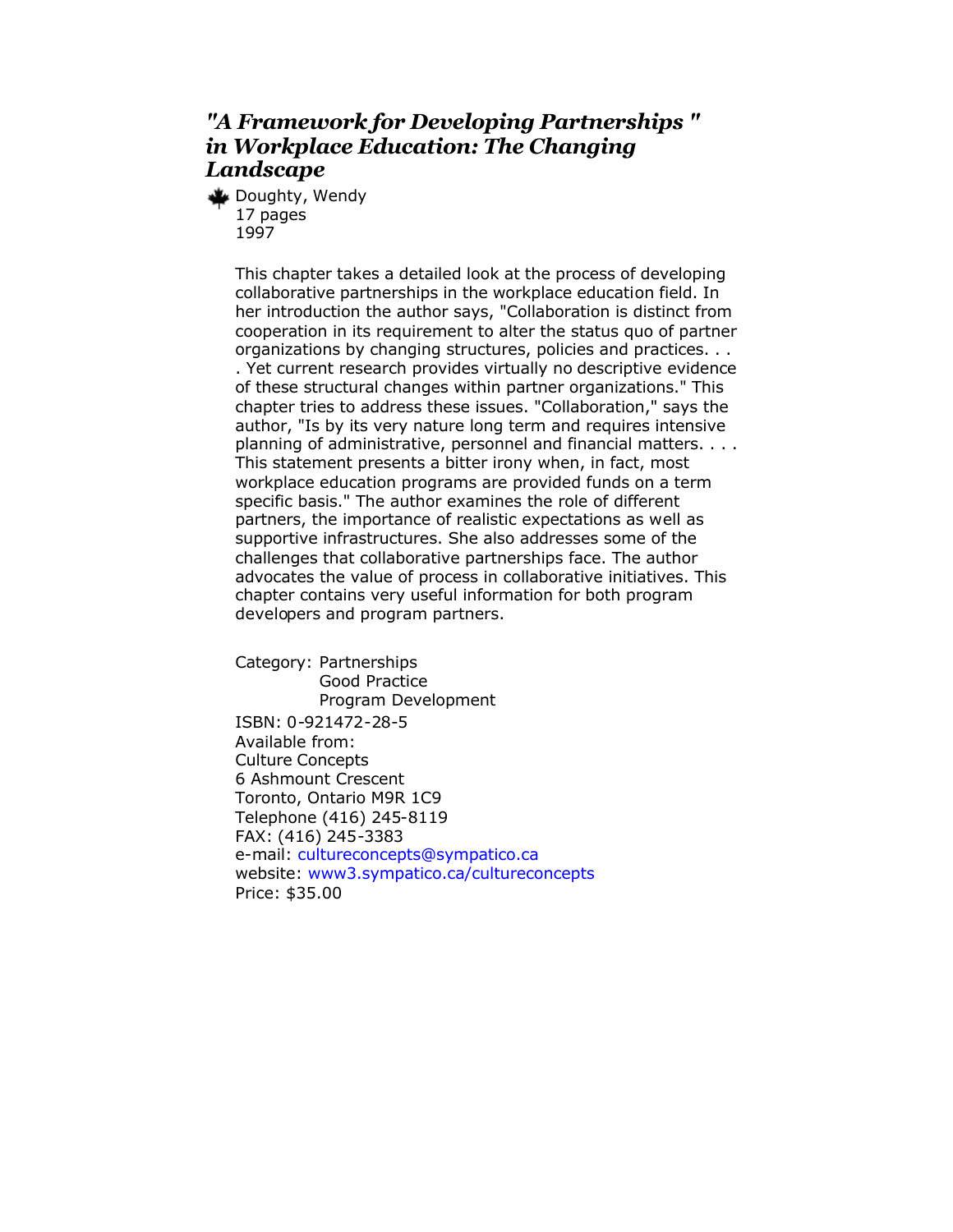# *"Training for Employability and Citizenship: Making an Essential Linkage" in Workplace Education: The Changing Landscape*

Dassinger, Janet 18 pages 1997

> The author argues that unions have a central role to play in both workplace training and labour adjustment. She raises a number of general questions about the kind of training the labour movement should be advocating and illustrates the issues through a description of the United Food and Commercial Workers Union's involvement in a joint sectoral initiative in the grocery products sector, as well as in a union-initiated Lay-off and Closure Program. The author discusses how trade unions have an opportunity to link training to the social and political world their members inhabit and to build skills for more democratic participation in every sphere of their lives.

Category: Partnerships Labour ISBN: 0-921472-28-5 Available from: Culture Concepts 6 Ashmount Crescent Toronto, Ontario M9R 1C9 Telephone (416) 245-8119 FAX: (416) 245-3383 e-mail: [cultureconcepts@sympatico.ca](mailto:cultureconcepts@sympatico.ca) website: [www3.sympatico.ca/cultureconcepts](http://www.cultureconcepts.ca/) Price: \$35.00

### *"The Massachusetts Workplace Education Program" in Basic Skills for the Workplace*

Hikes, Judy 17 pages 1991

In 1986 Massachusetts began a state- sponsored workplace education program. Four state agencies collaboratively fund and manage the program. The worksite projects are set up and run by partnerships of educational agencies, companies, unions and workers. This chapter examines the different aspects of the program and its impact on the people involved.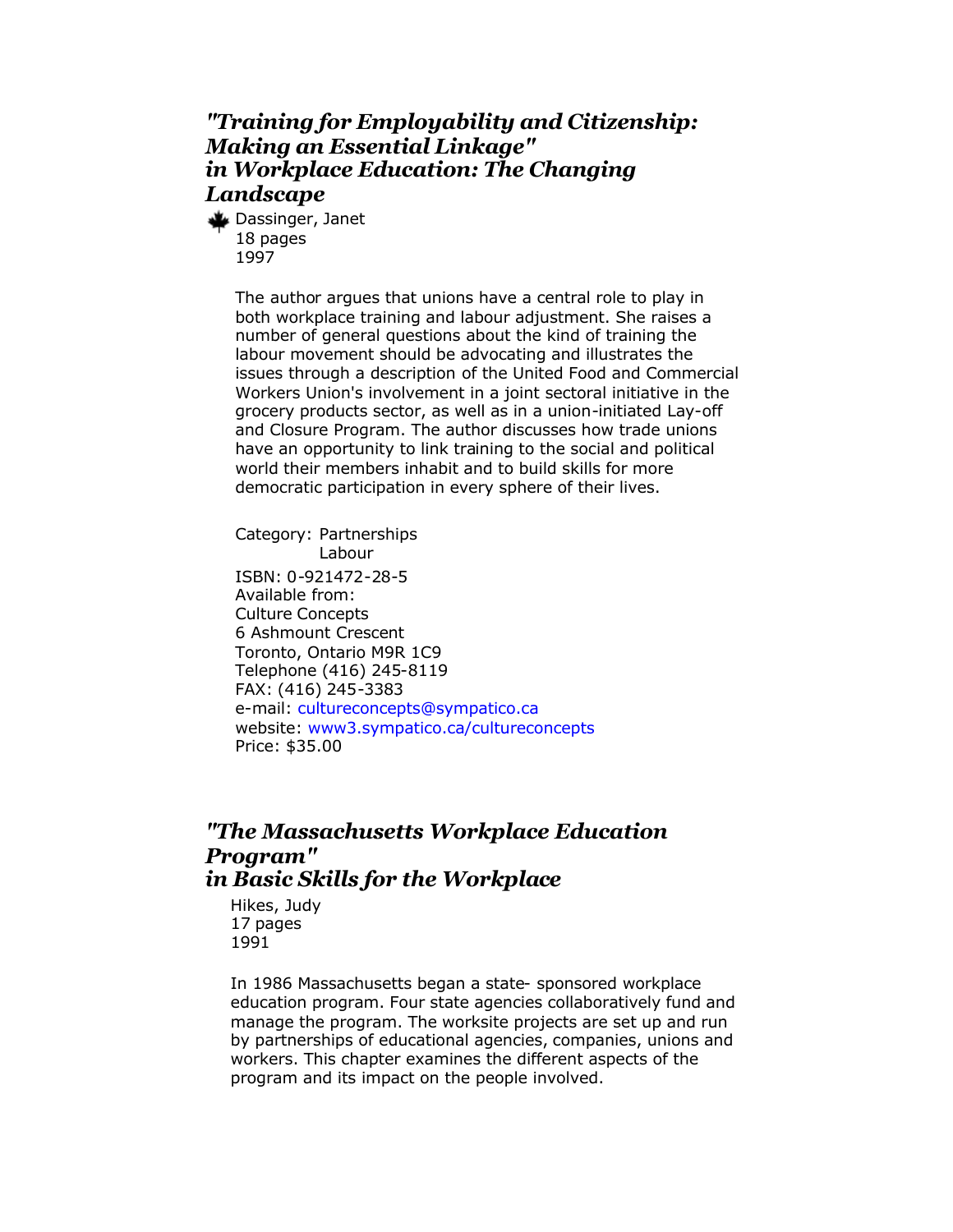Category: Partnerships ISBN: 0-921472-06-4 OUT OF PRINT Can be borrowed from Alpha Ontario. See "Other Bibliographies & Collections" for information about borrowing this item.

#### *SEE ALSO:* **Business Labour Program Development**

# FURTHER READING

# *Wisconsin Workplace Partnership Training Program*

Centre on Education and Work 1996 (Alpha Ontario)

# *Partners in Literacy: An Overview of Projects 1990*

National Literacy Secretariat (National Literacy Secretariat)

# *REACH Report: The Story of Project REACH*

A project of the New York State Governor's Office of Employee Relations and The Civil Service Employees Association, Inc. 1994 (Alpha Ontario)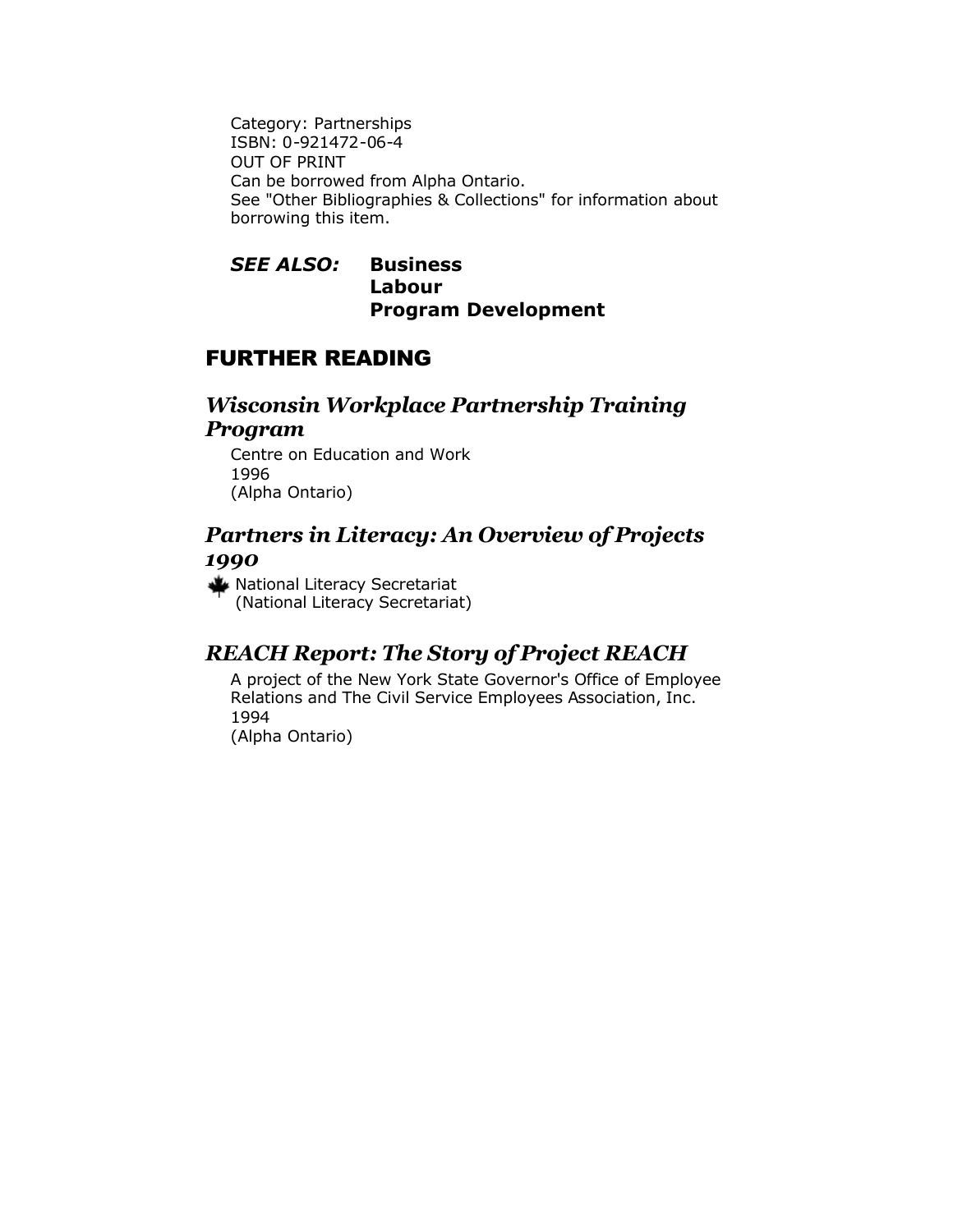# **PRACTICE**

# Good Practice:

**In the workplace education field in Canada, practice meets theory in discussions about "good practice." Based on concrete experiences, people in the field have developed a set of guidelines for successful programs that they call "principles of good practice." While these guidelines may vary from province to province and from sector to sector, there are some underlying commonalties.**

# *Principles of Good Practice in Workplace/Workforce Education: A Report on the Think-tank*

MacLeod, Carol 36 pages 1995

> This think-tank on the principles of good practice in workplace/workforce education was sponsored by ABC CANADA and the National Literacy Secretariat in November 1995. The report contains the results of the think tank, organized as follows:

- how we went about discussing the issues
- a list of good practice statements that might form the basis of your own good practice documents, and
- some ideas about how you might go about conducting a similar process in your organization.

The first part of the document is a very useful guide to the process of organizing such a think-tank, including a detailed description of how feedback was gathered from three different sources. Feedback on different topics is organized by the degree to which participants agreed with a given statement. This allows both majority and divergent opinions to be expressed. The topics covered include: partnership and participation; assessment; equity/diversity; principles of adult education;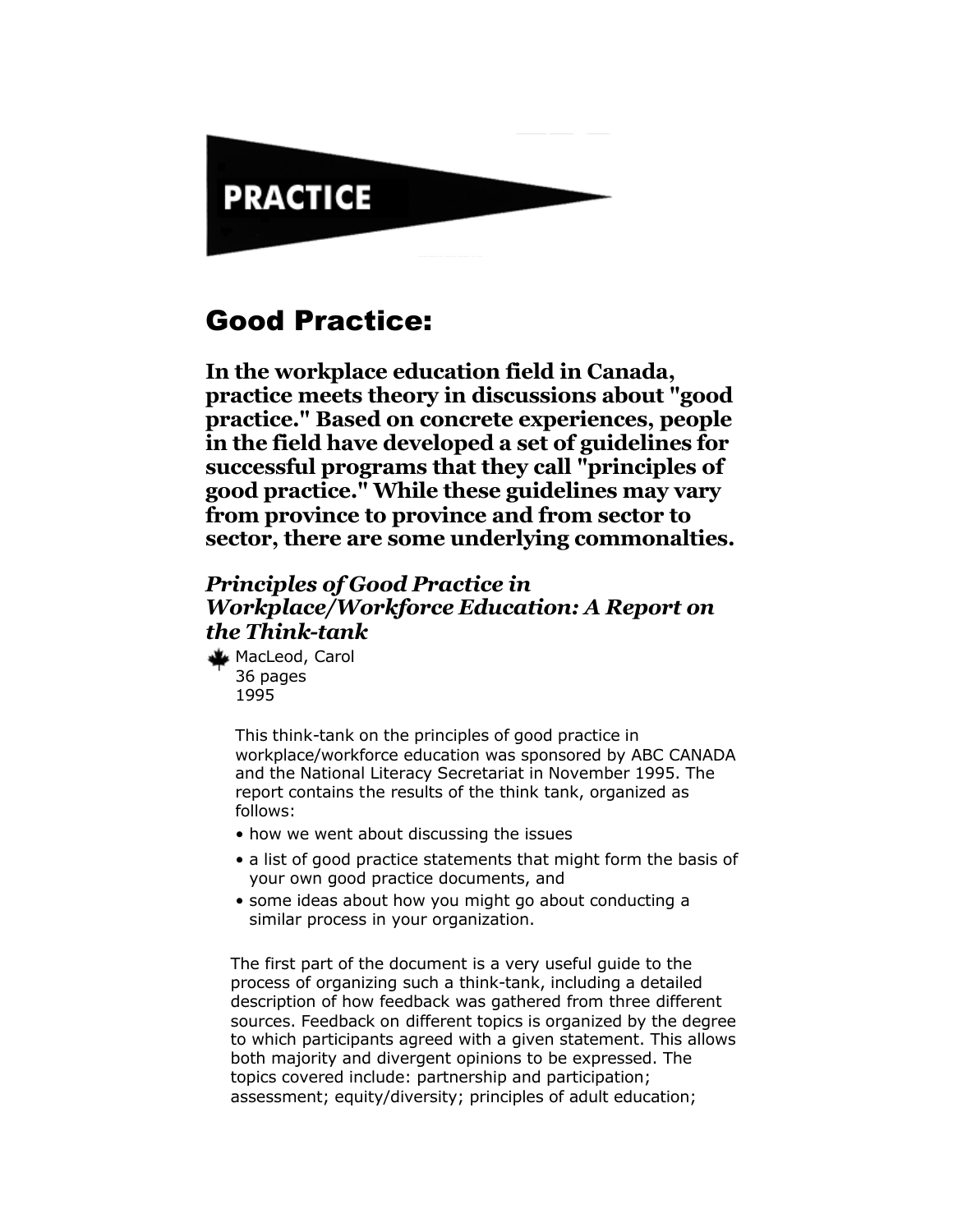program content and delivery; personnel management; program evaluation and program administration. A useful Appendix entitled "A Summary of Principles of Good Practice in Workplace Education Development" by Mary Ellen Belfiore is also included. This report gives a sense of the consensus that has developed in the Canadian workplace education field as well as the productive tensions that still exist.

Category: Good Practice Available from: National Literacy Secretariat Human Resources Development Canada Ottawa, Ontario K1A 1RS Telephone: (819) 953-5280 FAX: (819) 953-8076 e-mail: [nls@fox.nstn.ca](mailto:nls@fox.nstn.ca) website: <http://www.nald.ca/nls.htm> Price: free French version also available.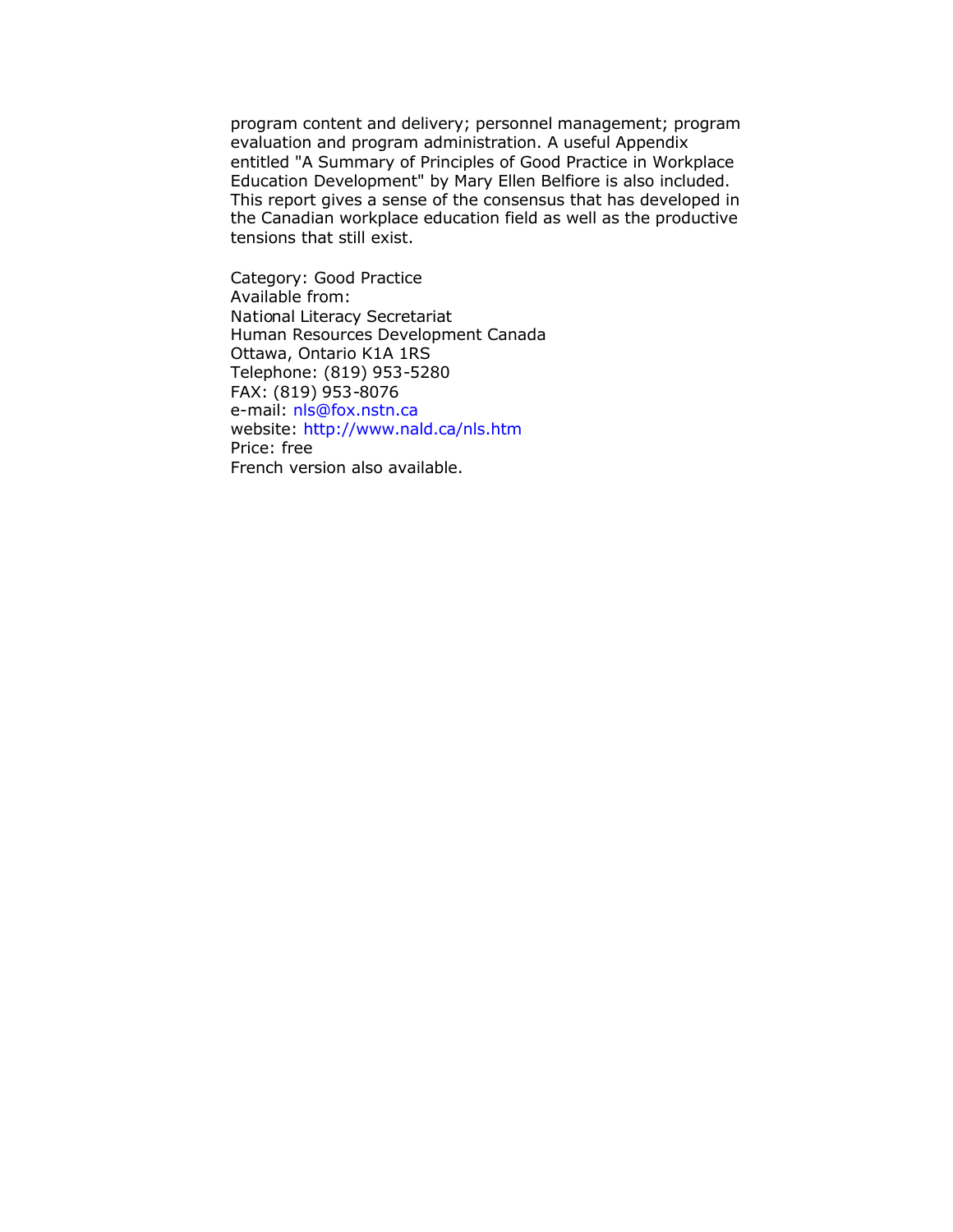# *"Towards a Framework of Good Practice" in Workplace Education: The Changing Landscape*

Steel, Nancy; Johnston, Wendy; Belfiore, Mary Ellen & Folinsbee, Sue Taylor, M., editor 13 pages 1997

This chapter, according to its abstract, "Focuses on principles that are commonly shared by stakeholders in the field. In particular, the emphasis is on principles and practice that are drawn from the authors' experiences (as consultants for ABC CANADA's Workplace Education Centre) and our guidelines for developing one's own principles." "Principles of good practice," they say, "Represent the accumulated memory of our experience in helping to set up programs in a wide variety of workplaces." Three essential principles are identified: an assetbased approach; a holistic approach; and, inclusion and collaboration. The authors not only interpret these principles, but also examine their application in practice. The article ends with some suggestion about how to develop your own set of principles of good practice.

Category: Good Practice Program Development ISBN: 0-921472-28-5 Available from: Culture Concepts 6 Ashmount Crescent Toronto, Ontario M9R 1C9 Telephone (416) 245-8119 FAX: (416) 245-3383 e-mail: [cultureconcepts@sympatico.ca](mailto:cultureconcepts@sympatico.ca) website: [www3.sympatico.ca/cultureconcepts](http://www.cultureconcepts.ca/) Price: \$35.00

# OTHER READINGS:

# *From the Classroom to the Workplace: Training Workplace Practitioner*

Alberta Vocational College Edmonton, 1995

# *Training Standards*

Ottawa, September 1995 Canadian Labour Force Development Board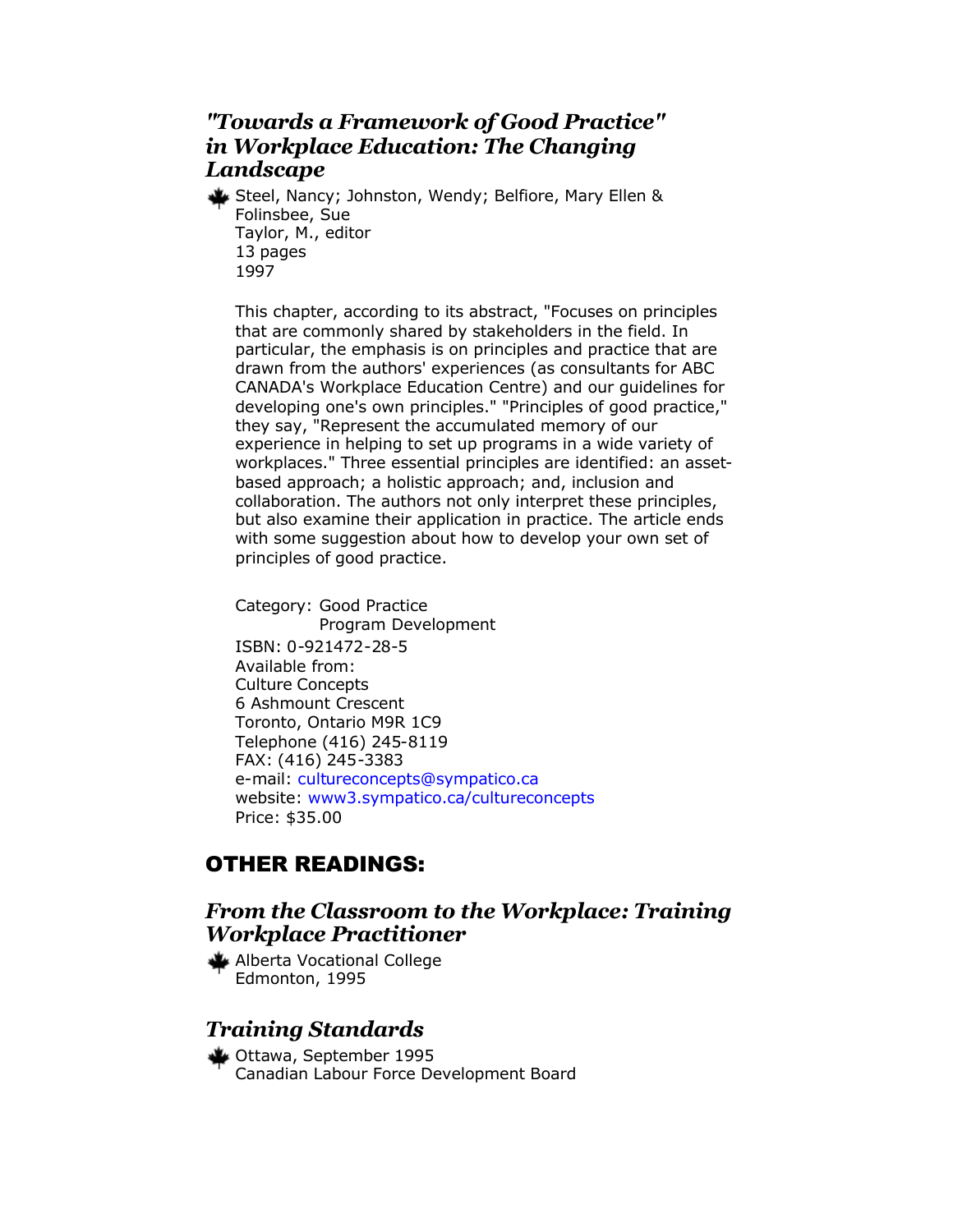# *Good Practice Statements and Principles of Good Practice for Workplace Education*

Literacy B.C. Vancouver 1992 (adapted) and 1994 (revised)

# *"Working with Industry Sectors: Guiding Principles and Lessons Learned" in Workplace Education Status Report*

Manitoba Workplace Steering Committee Workplace Education Manitoba Winnipeg

# *Labour-Management Innovation in Canada: Canadian Examples of Successful Efforts by Labour and Management to Jointly Address the Challenge of the New Workplace*

Human Resources Development Canada Labour-Management Partnership Program HRDC 1994

# *Workplace Program Criteria*

Metro Labour Education Centre Toronto, 1995

# *Workplace Literacy Best Practice Definition*

National Workforce Assistance Collaborative Washington, DC

# *Principles of Good Practice in Workplace Literacy" and Community Learning Initiative Monitoring Guidelines*

Nova Scotia Department of Education and Culture, Adult Education Section Halifax, Nova Scotia

# *Principles and Standards for Workplace/Workforce Equity and Basic Skills (W/WEBS)*

Ontario Training and Adjustment Board Toronto, 1995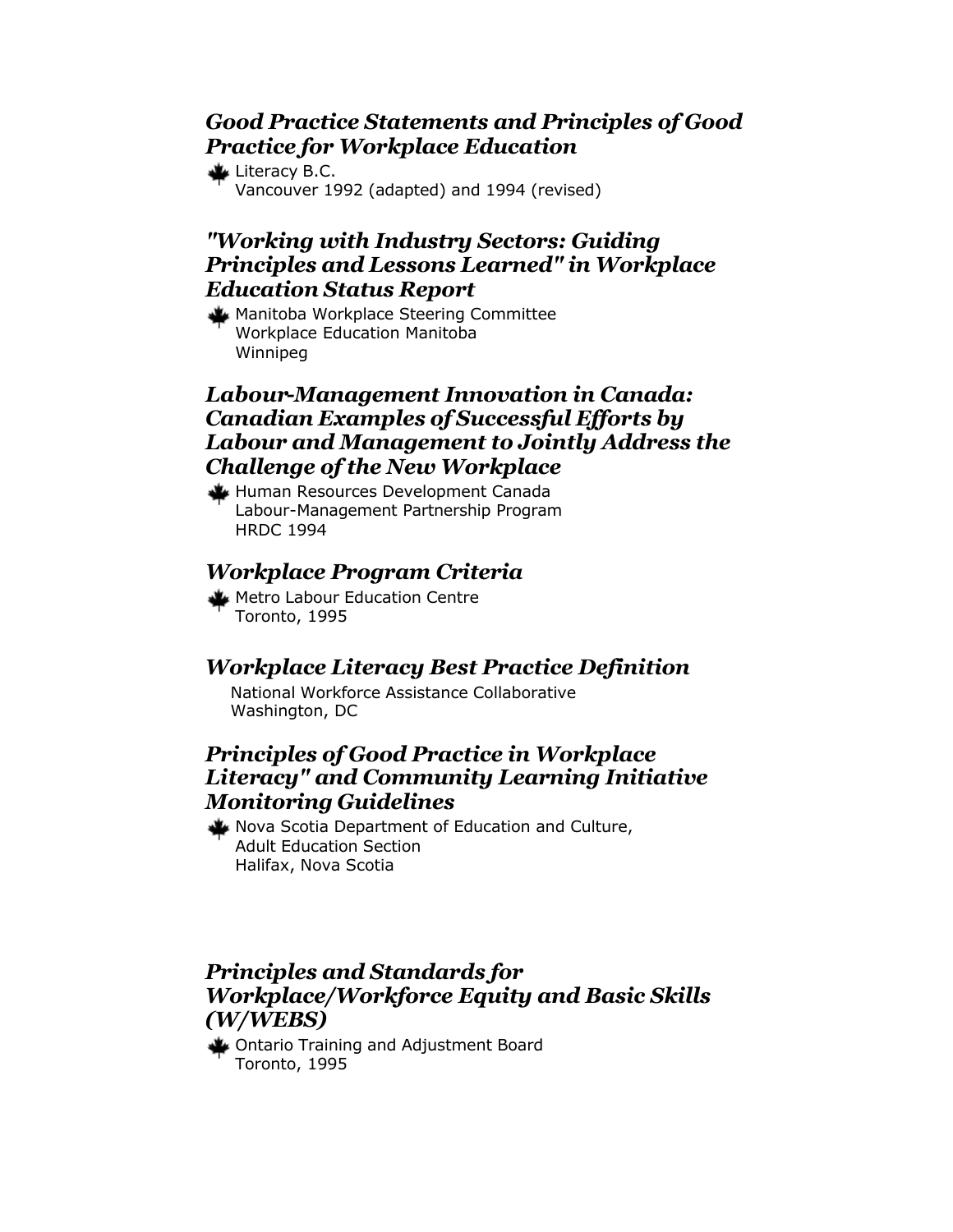# Program Development:

**There are many "how-to" materials in the workplace education field. They approach program development from different points of view. Some come from a business perspective, others emphasize collaboration. They address essential process issues that determine the sustainability of programs.**

# *The Benefits of Participating in Collaborative Committees*

Belfiore, Mary Ellen 14 pages 1997

> While much of the work in the workplace education field is focused on organizing workplace programs, the impact of the process itself is often ignored. The Workplace Education Centre works with workplace committees to plan and implement programs. This piece of research is a follow-up with committee participants at a number of different workplaces to solicit their input about the impacts of the collaborative planning process itself. This report examines the benefits to committee members as well as the benefits to organizations and communities. It takes a look at the resources needed to support committee work and some of the challenges committees face.

Available from: ABC CANADA 450 Don Mills Road Don Mills, Ontario M3B 2X7 Telephone: (416) 442-2292 FAX: (416) 442-2293 e-mail: [abccanada@southam.ca](mailto:abccanada@southam.ca) website: <http://www.abc-canada.org> Price: \$10.00

### *"How to Establish a Workplace Basic Skills Program: A Blueprint for Success" in Basic Skills for the Workplace*

Carnevale, A.; Gainer, L. & Meltzer, A. 13 pages 1991

This chapter summarizes the applied approach for establishing a training program in workplace basic skills. The authors examine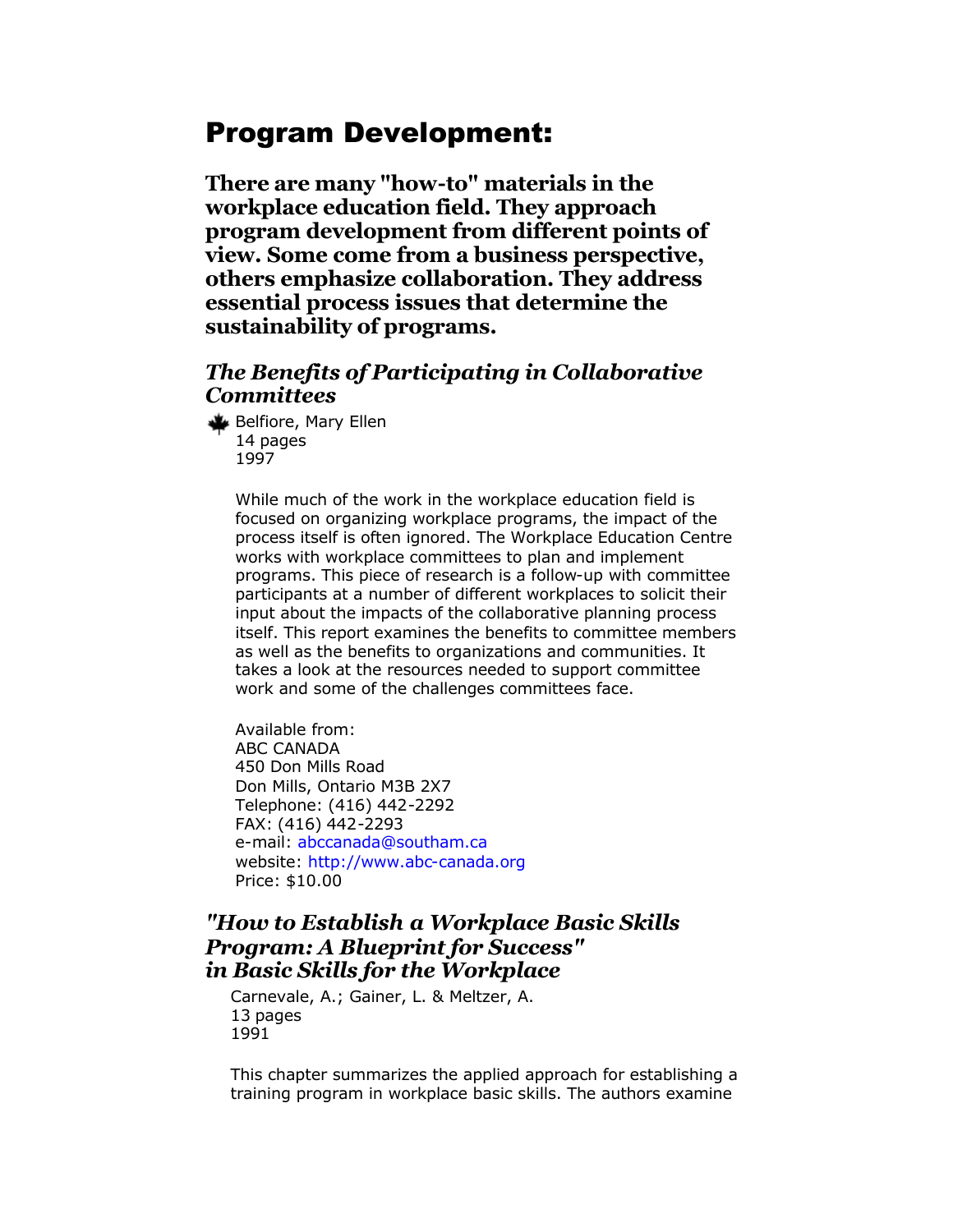eight steps: identifying the need for basic skills training; building support for training; gaining management's and the union's approval of the plan; performing task analyses on selected jobs; designing the training program; developing the curriculum; implementing the training program; and evaluating and monitoring the program. The focus of this approach is performance-based training for specific jobs in the workplace.

Category: Program Development ISBN: 0-921472-06-4 OUT OF PRINT Can be borrowed from Alpha Ontario. See "Other Bibliographies & Collections" for information about borrowing this item.

## *Collaborative Workplace Development*

Folinsbee, Sue & Jurmo, Paul 24 pages 1994

This booklet presents principles of good practice and provides steps for planning and putting into place a collaborative workplace development initiative. It is also an introduction to a series of handbooks that deal with specific components of workplace development such as needs assessment, evaluation and curriculum development. The booklet emphasizes the importance of planning in the context of winning the support of everyone involved in a workplace education initiative.

Category: Program Development Partnerships ISBN: 0-9699159-0-X Available from: ABC CANADA 1450 Don Mills Road Don Mills, Ontario M3B 2X7 Telephone: (416) 442-2292 FAX: (416) 442-2293 e-mail: [abccanada@southam.ca](mailto:abccanada@southam.ca) website: <http://www.abc-canada.org> Price: \$10.00

### *Literacy at Work: The Workbook for Program Developers*

Phillipi, Jori 323 pages 1991

The author started her work in the field with Thomas Sticht on the U.S. Army's Basic Skills for Enlisted Personnel (BSEP)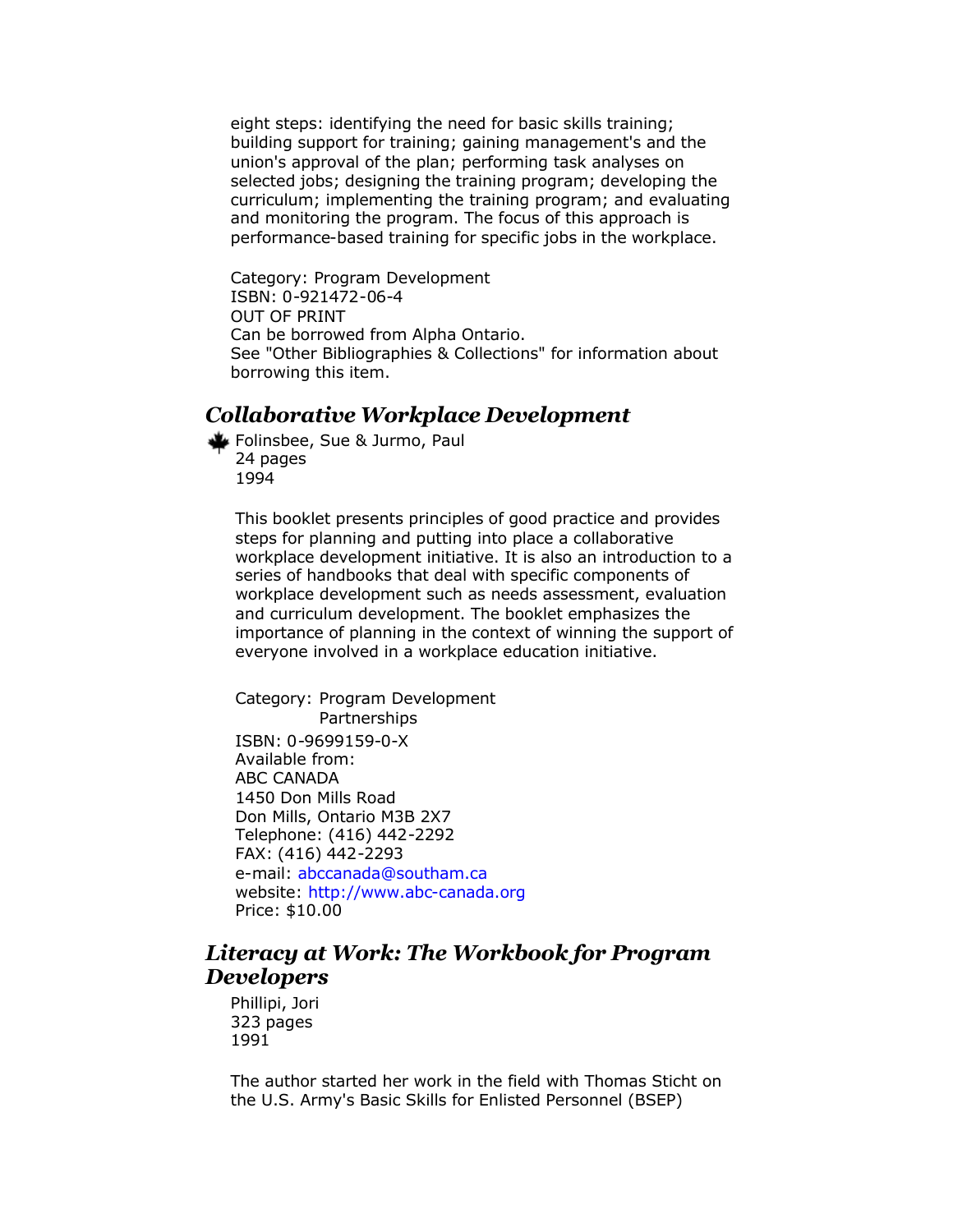Program and she remains faithful to the "functional context" approach first suggested by him. The book is divided into compact chapters which contain application exercises, checklists and cogent examples. She deals with the issue of recognizing literacy problems, building organizational commitment, performing task analyses, operating programs and carrying out an evaluation. The book's most useful section deals with designing curriculum. Phillippi, following the practice developed for military applications, divides instruction into 40 hour "chunks." These modular pieces of curriculum focus on topics revealed during the needs assessment and can be delivered and evaluated before proceeding to the next step. *(Annotation abridged from Julian Everts.)*

Category: Program Development Curriculum Development Available from: Alpha Ontario

# FURTHER READING:

### *"How to Establish a Workplace Basic Skills Program: A Blue Print for Success" in Basic Skills for the Workplace*

Carnevale, A.P.; Gainer, L. & Meltzer, A. 1990 (Alpha Ontario)

### *Literacy at Work: Delivering Literacy Training in the Workplace*

English in the Working Environment 1991 (Alpha Ontario)

#### *The MWP Process: A Developer's Guide*

Lam, Cindy 1990 City of Toronto Board of Education

### *Workplace Education: Making It Work*

Nova Scotia Department of Education & Culture 1996 (Alpha Ontario)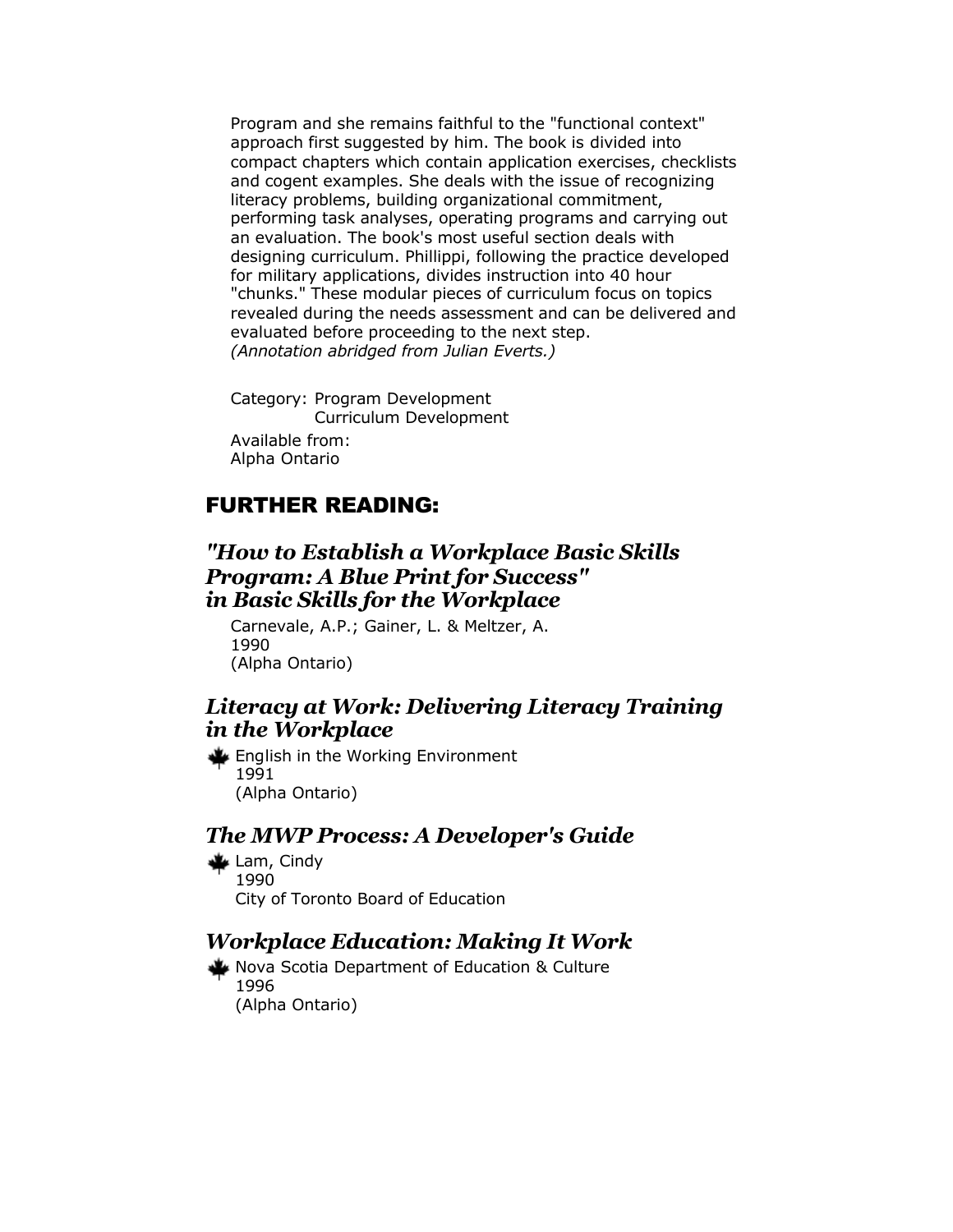# Needs Assessment:

**The term "needs assessment" can be used to describe very different processes. An organizational needs assessment takes a look at a composite of essential skills needs of an organization, like a business or a union, while an individual needs assessment can determine the education and training needs of an individual. "Literacy task analyses" look at the essential skills necessary to perform a given job. "Job profiling" is a more recent development in the field. These different approaches to assessing needs reflect different philosophies of workplace education.**

## *Collaborative Needs Assessment*

Folinsbee, Sue & Jurmo, Paul 63 pages 1994

> This is part of a series of booklets produced by ABC CANADA. In the framework of collaborative process, the authors walk the reader through the process of developing and implementing a Workplace Needs Assessment (WNA). The first section details the process necessary to lay the groundwork for the WNA, including its design. The second part details how to carry out a WNA by gathering information through interviews and focus groups, and organizing and analyzing the information. The third part of the booklet gets into how to interpret and report the information and part four addresses how to develop an action plan and evaluate the WNA.

Category: Needs Assessment Program Development ISBN: 0-9699159-1-8 Available from: ABC CANADA 1450 Don Mills Road Don Mills, Ontario M3B 2X7 Telephone: (416) 442-2292 FAX: (416) 442-2293 e-mail: [abccanada@southam.ca](mailto:abccanada@southam.ca) website: [http://www.abc-canada.org](http://www.abc-canada.org/) Price: \$20.00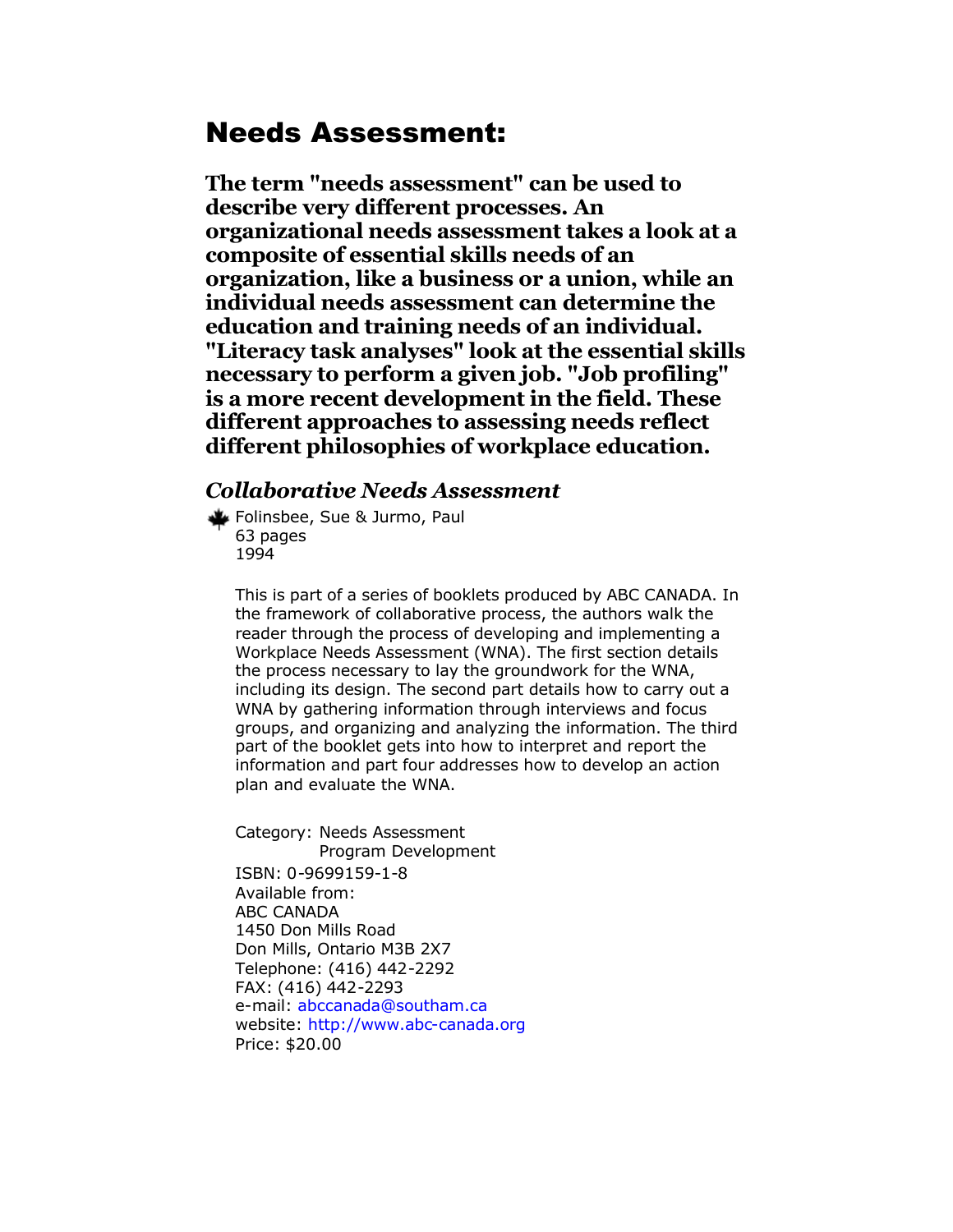# *"How to Assess Learners and Build Workplace Literacy Programs" in Workplace Education: The Changing Landscape*

Ioannou, Miria; Nore, Gordon; Poulton, Brent & Thompson, Sarah 15 pages 1997

This chapter in the anthology describes Frontier College's method for determining learning needs and developing programs within organizations to meet those needs. Informing senior managers, carrying out organizational needs assessments and implementing volunteer tutoring programs are elements of the method described. Potential learners and tutors are recruited from within the organization and interviewed to determine areas of need and interest. Tutors are trained. and matched with learners one-to-one or in small groups. Program evaluation is also discussed.

Category: Needs Assessment Program Development Evaluation ISBN: 0-921472-06-4 Available from: Culture Concepts 6 Ashmount Crescent Toronto, Ontario M9R 1C9 Telephone (416) 245-8119 FAX: (416) 245-3383 e-mail: [cultureconcepts@sympatico.ca](mailto:cultureconcepts@sympatico.ca) website: [www3.sympatico.ca/cultureconcepts](http://www.cultureconcepts.ca/) Price: \$35.00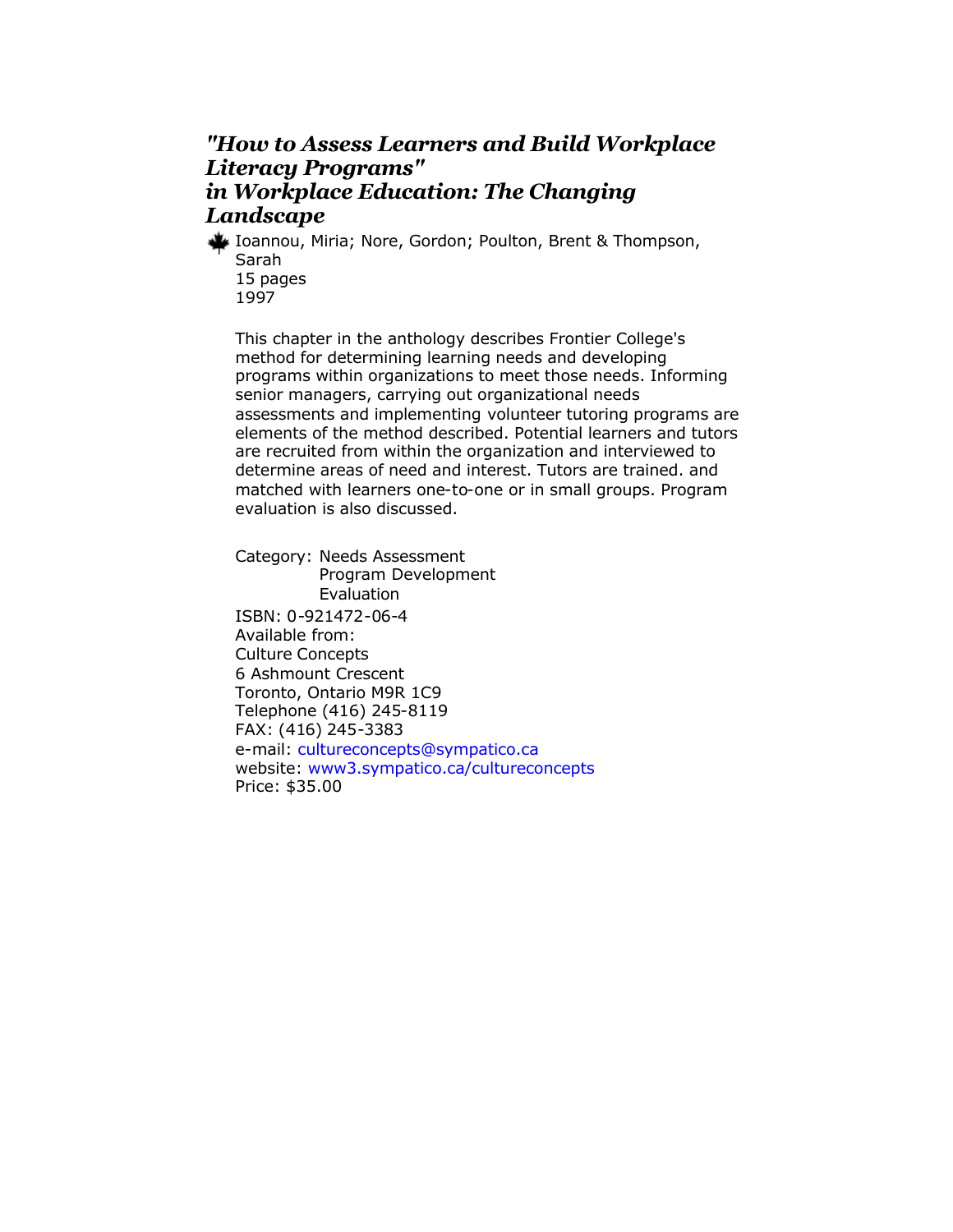# *Literacy Task Analysis: A How-to Manual for Workplace Trainers*

Taylor, Maurice & Lewe, Glenda 172 pages 1990

This manual is a useful compilation of techniques and instruments for anyone working to improve basic skills in the workplace. The authors reviewed a wide range of related literature, drawing relevant material from both literacy and job training sources. The book starts with a review of the current view of the changing workplace and the skills needed by workers to succeed in this context. It proceeds to the rationale and planning of a Literacy Task Analysis (LTA) and finally to practical methods for collecting and analyzing job information. While the focus of the LTA is on basic skills, the authors make it clear that the information gathered can be used for a variety of purposes – from assessing employees' transferability and promotability to designing training for new technology. *(Thanks to Julian Evetts for this annotation.)*

Category: Needs Assessment Available from: Alpha Ontario

# *Asking New Questions: Assessment for Workplace Literacy*

Young, C.D. 74 pages 1994

Project REACH (Reading, Education and Achievement) is a labour-management partnership whose goal is to serve over 94,000 New York State employees who are members of the Civil Service Employees Association, Inc. This booklet documents the evolution of their thinking about developing workplace education programs and especially assessment. The author describes how the project initially applied "school-based" approaches, then advanced to linking basic skills with real job needs, and finally developed an approach that deepened the "buy-in" necessary for a successful program. The booklet examines different definitions of literacy and examines their advantages and limitations. "Literacy," says the author, "Can be viewed as: 1) a set of skills; 2) the accomplishment of tasks; 3) social practice; and 4) political empowerment and critical reflection. For each definition, different units of analysis are used. The author connects the underlying definition of literacy to the tools used to assess needs. The project developed an interesting chart, using the above- mentioned definitions of literacy, to describe six different kinds of work. Based on a collaborative approach to program development, the REACH program learned many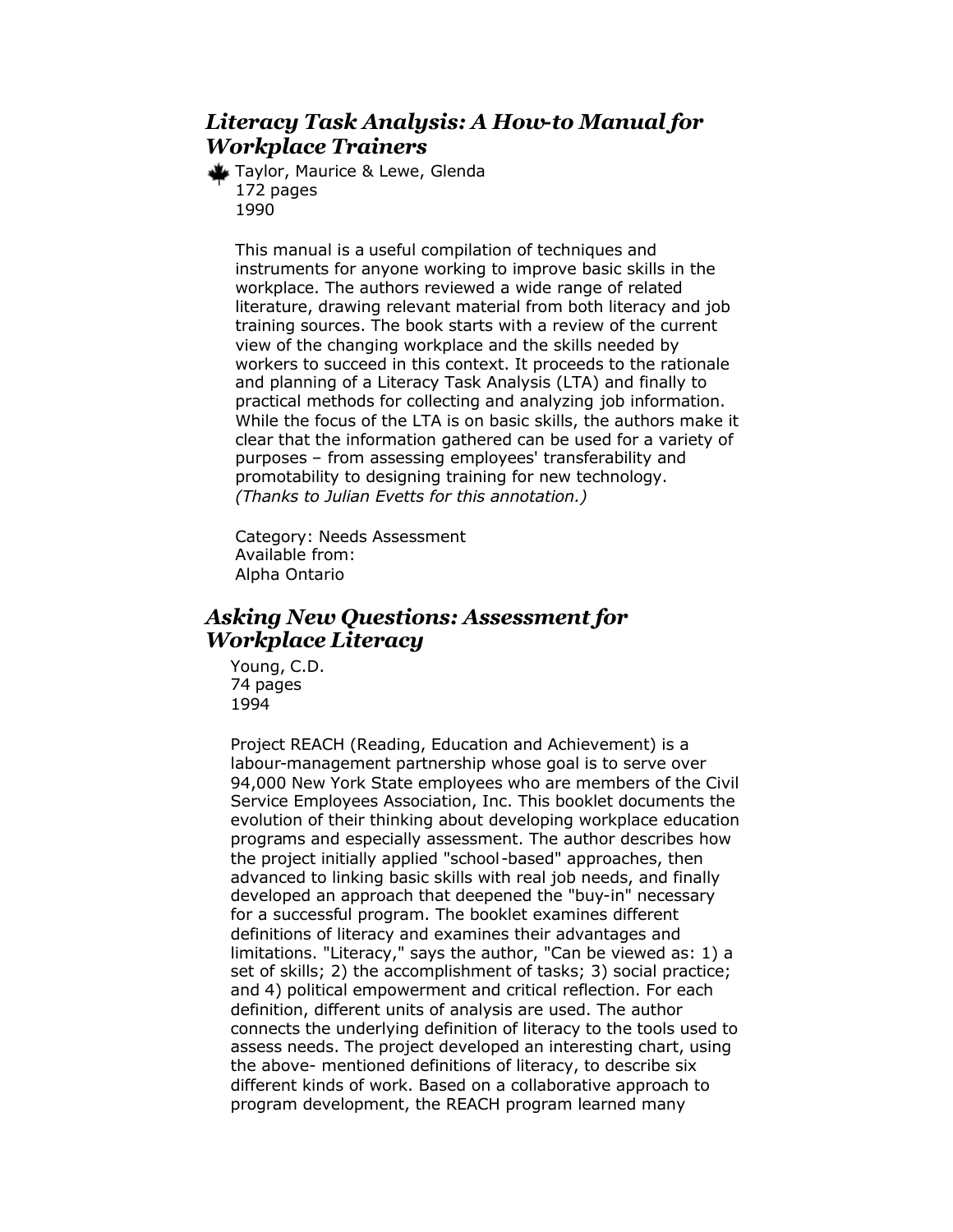lessons useful for other programs.

Category: Needs Assessment Program Development ISBN: Available from: Governor's Office of Employee Relations Corning Tower, 23rd Floor, Empire State Plaza Albany, New York 12223 Telephone: (518) 473-3939 OR The Civil Service Employees Association Inc. Labour Education Action Program One Lear Jet Lane, Suite 3 Latham, New York 12110 Telephone: (518) 785-4669

# FURTHER READING:

*"How to Identify Workplace Communications Skills in the British Columbia Sawmill Industry" in Basic Skills for the Workplace* 

 $44 1990$ 

(Alpha Ontario)

*"Analyzing Workplace Literacy Skills: Lessons from the Front" in Workplace Education: The Changing Landscape* 

McKeag, Janice 1997 (Alpha Ontario)

*"Developing a Pre-employment Test for the Workplace" in Workplace Education: The Changing Landscape* 

Millar, Robin 1997 (Alpha Ontario)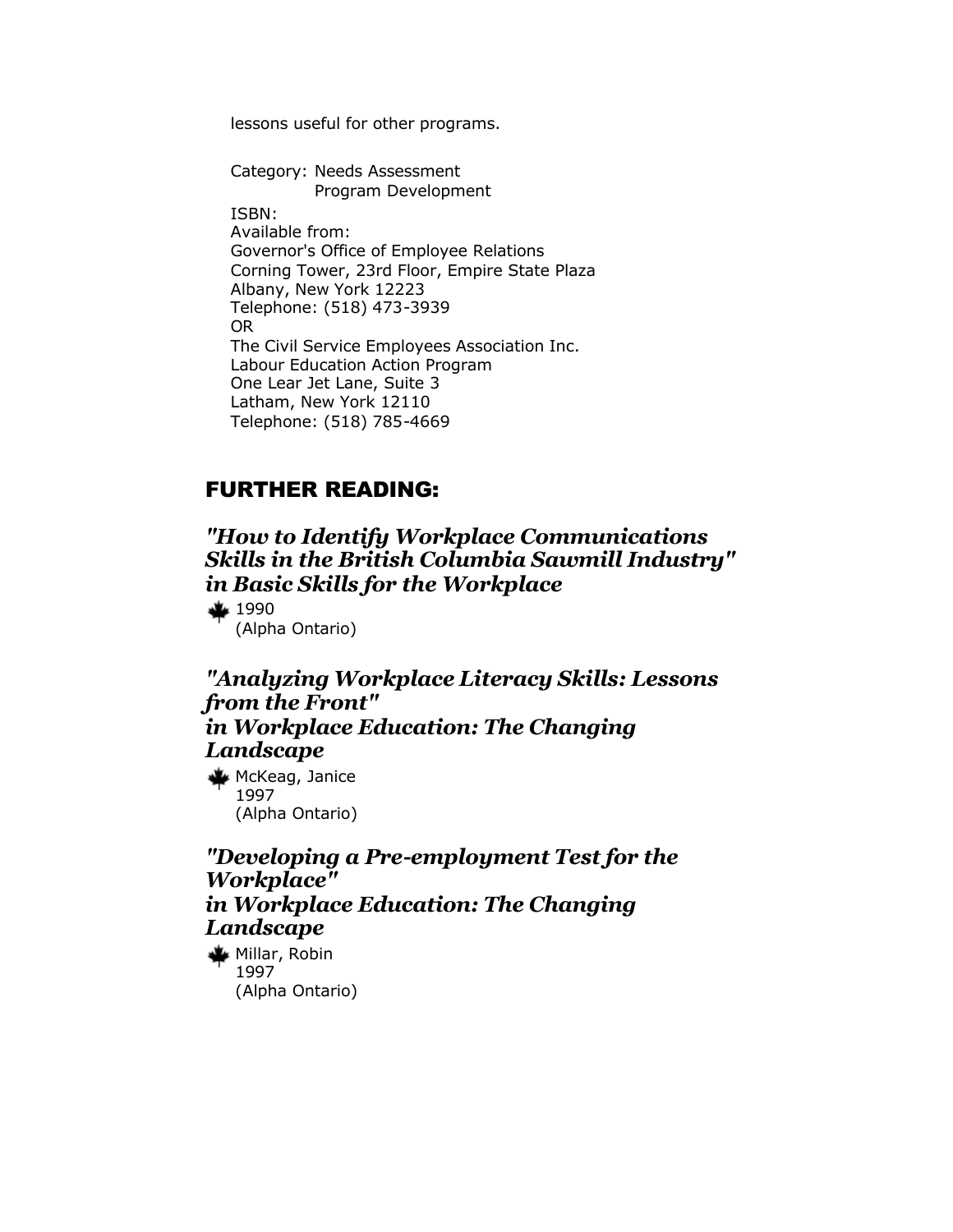### *"How to Design Instruction: From Literacy Task Analyses to Curriculum" in Basic Skills for the Workplace*

Philippi, Jori 1990 (Alpha Ontario)

# *"How to Approach Worker Testing and Assessment" in Basic Skills for the Workplace*

Taylor, Maurice 1990 (Alpha Ontario)

# *"How to Plan and Conduct a Literacy Task Analysis"*

# *in Basic Skills for the Workplace*

Taylor, Maurice & Lewe, Glenda 1990 (Alpha Ontario)

### *Test Review: Workplace Assessment Tools*

Taylor, Maurice 1997 (National Literacy Secretariat)

### *"How to Assess Organizational Needs and Requirements" in Basic Skills for the Workplace*

Waugh, Sue (Folinsbee) 1990 (Alpha Ontario)

# *An Organizational Approach to Workplace Basic Skills: A Guidebookfor Literacy Practitioners*

Waugh, Sue (Folinsbee) 1992 (Alpha Ontario)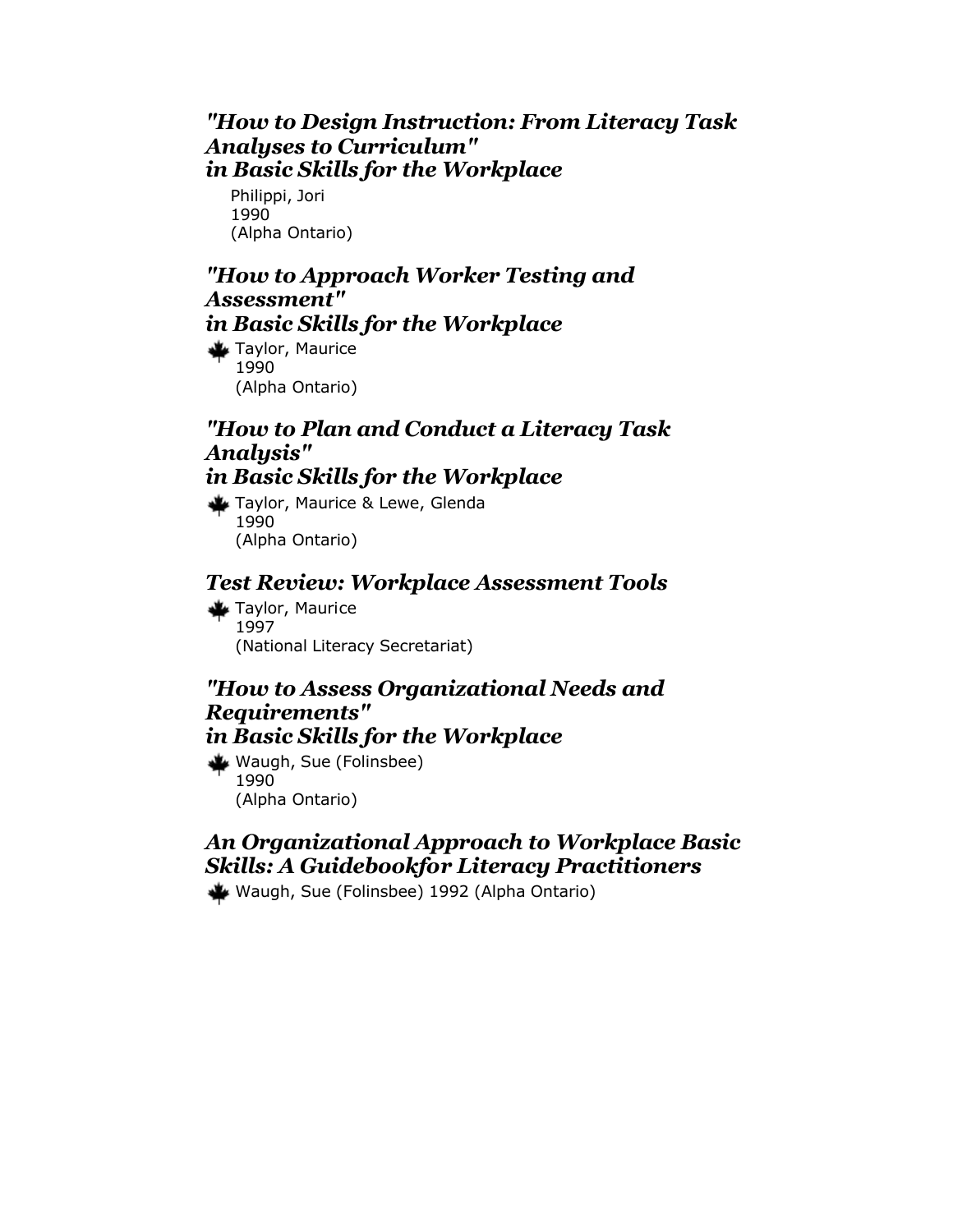# Evaluation

**Evaluation has become an important issue in the workplace education field. Educators are being challenged by business to quantify the impacts of programs. Workplace program developers are seeking ways to develop collaborative evaluation procedures that can deepen the buy-in from all partners and contribute to on-going training and education in the workplace.** 

## *"Evaluating Workplace Literacy Programs" in Basic Skills for the Workplace*

Chang, Kathryn 15 pages 1991

> This chapter addresses the need for evaluation in workplace education programs. "If workplace literacy programs are to survive, educators working in the employment environment must adapt to the management practices of business and industry in addition to evaluating for purely educational reasons." The chapter reviews the literature on evaluation and gives some examples of evaluations. She reviews some of the problems associated with evaluation: a lack of control groups; a dual set of objectives (employer-centred and student-centred); and various barriers to data collection such as insufficient time, resources, expertise and standardized measurement tools. The chapter then discusses the "Who, Why, When, How and What" of evaluation and reviews the steps, which she identifies as: description, comparison, and judgment.

Category: Evaluation ISBN: 0-921472-06-4 OUT OF PRINT Can be borrowed from Alpha Ontario. See "Other Bibliographies & Collections" for information about borrowing this item.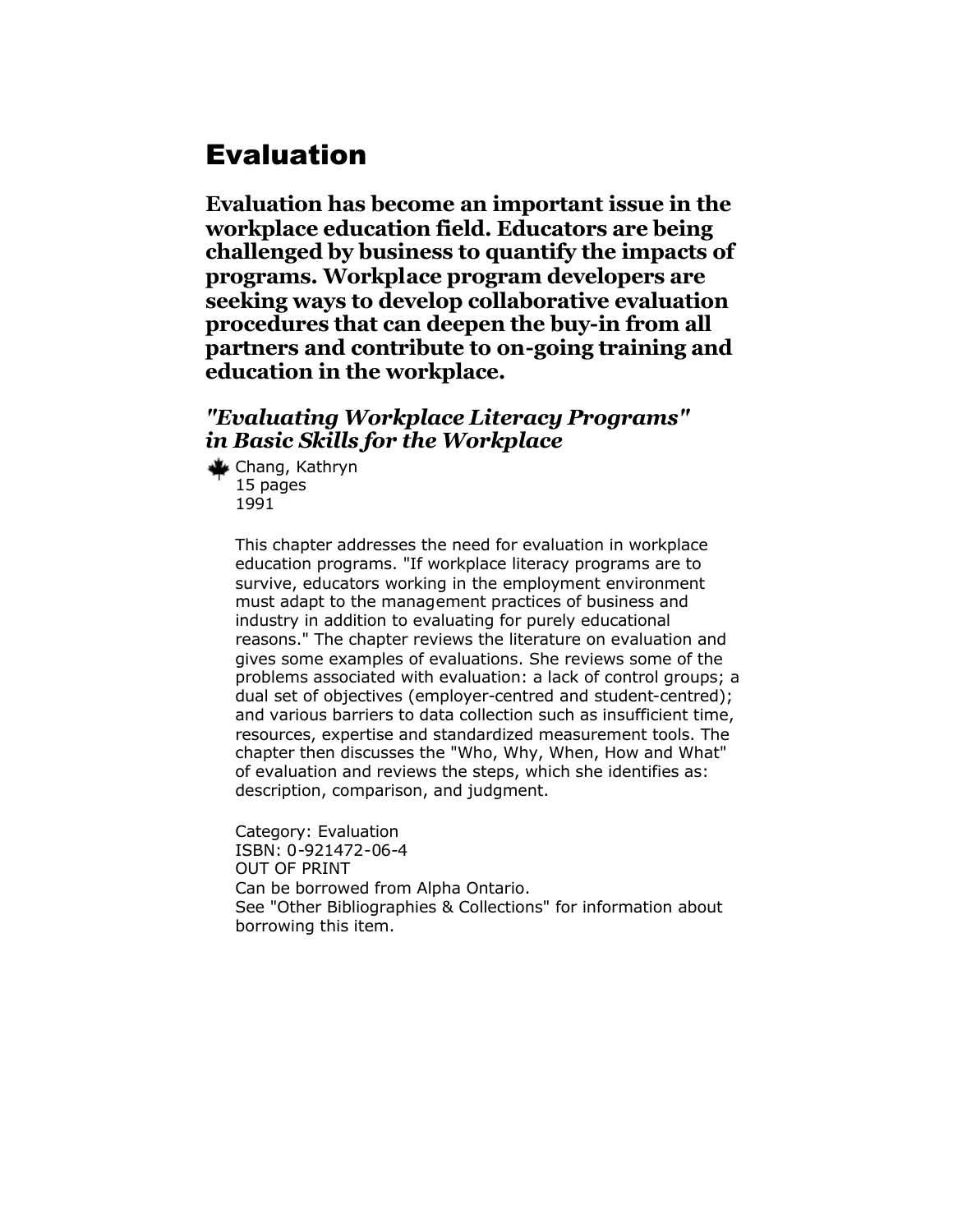# *Collaborative Evaluation*

Folinsbee, Sue & Jurmo, Paul 77 pages 1994

This booklet is part of a series produced by ABC CANADA. The authors approach evaluation from a collaborative framework. The booklet details various steps in a collaborative evaluation process, emphasizing the importance of the process itself, as well as the eventual product. The authors' process involves fifteen steps, taken by an evaluation committee, involving all the interest groups.

Category: Evaluation Program ISBN: 0-699159-2-6 Available from: ABC CANADA 1450 Don Mills Road Don Mills, Ontario M3B 2X7 Telephone: (416) 442-2292 FAX: (416) 442-2293 e-mail: [abccanada@southam.ca](mailto:abccanada@southam.ca) website: [http://www.abc-canada.org](http://www.abc-canada.org/) Price: \$20.00

# *Workplace Education: Stakeholders' Expectations, Practitioners' Responses and the Role Evaluation Might Play*

Jurmo, Paul 104 pages 1994

This study was written as part of a larger project funded in 1993-94 by the U.S. National Institute for Literacy. Its goal was to provide educators with ways to improve the evaluation of workplace basic skills programs. It argues for a "collaborative" or "team" approach to planning and evaluation. Chapter 1 examines the history of evaluation, with emphasis on different perspectives and goals for workplace basic skills programs. Chapter 2 examines what evaluation currently looks like. Chapter 3 discusses the strengths and needed improvement of current evaluation practice, identifying what a good evaluation should look like and what should be avoided. Chapter 4 describes promising developments and the emergent literature in support of collaborative learning. Chapter 5 takes a look at how to develop appropriate evaluation practices.

Category: Evaluation ISBN: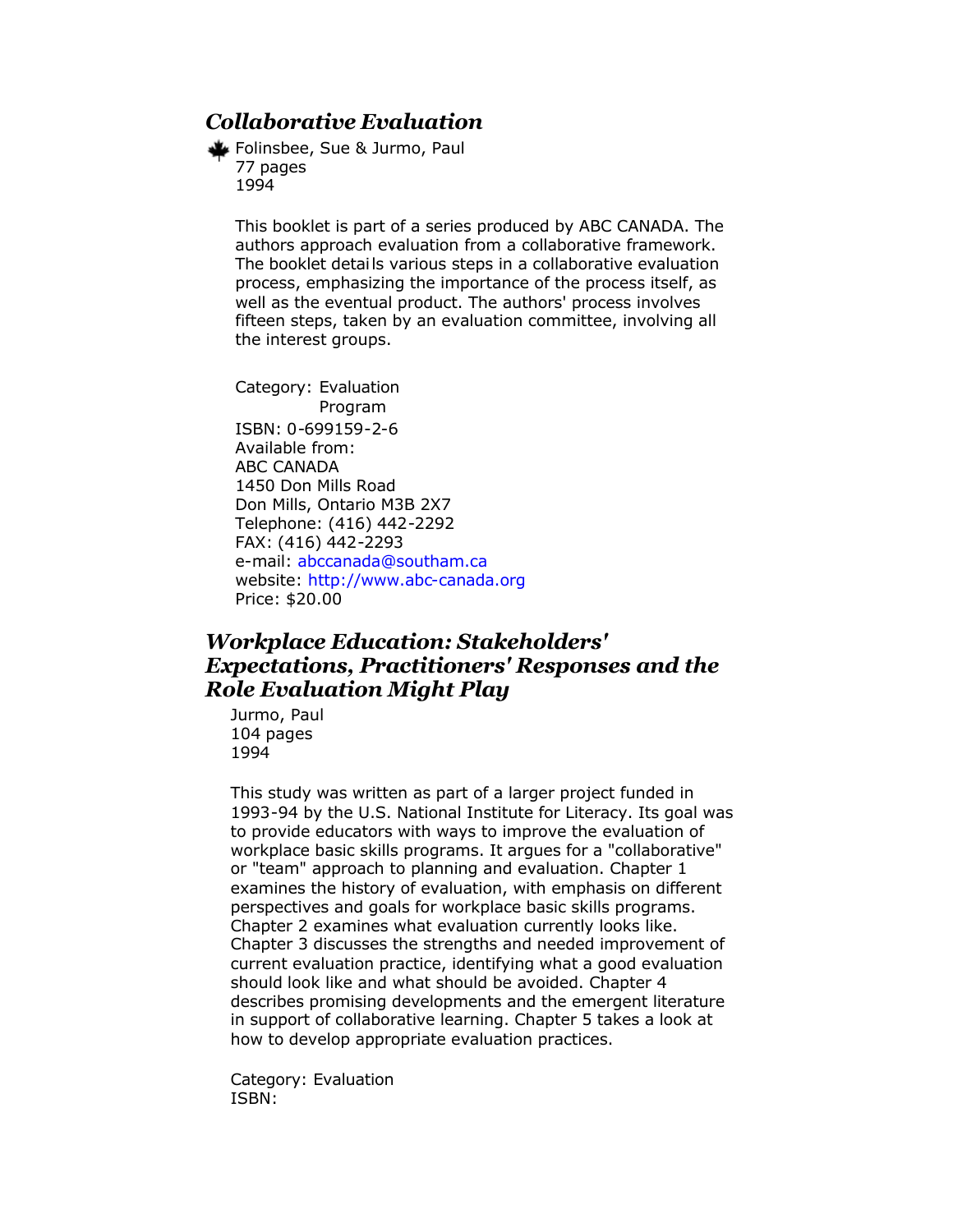Available from: Literacy Partnerships 14 Griffin Street East Brunswick, NJ USA 08816-4806 Telephone: (732) 254-2237 FAX: (732) 254-2070

#### *"Deciding on the Effectiveness of Workplace Literacy Programs" in Basic Skills for the Workplace*

Mikulecky, Larry & D'Adamo-Weinstein, Lisa 18 pages 1991

In this chapter the authors review evaluation documents and program descriptions for a number of workplace basic skills programs. They found that most report no vigorous evaluation efforts, with the majority of the literature being descriptive in nature. The few examples of worthwhile evaluations are mostly by the military. These evaluations focus on reading gains within specific contexts and clearly show the need for targeting instruction on workplace tasks. As the result of their experience working on such program evaluations, the authors suggest that Shufflebeam's "context, input, process, product" model can be useful in helping to clarify goals and point out weaknesses that can cripple basic skills programs.

Category: Evaluation OUT OF PRINT Can be borrowed from Alpha Ontario. See "Other Bibliographies & Collections" for information about borrowing this item.

#### FURTHER READING:

#### *A Program Evaluation Handbook for Workplace Literacy*

Barker, Kathryn C. 1991 (Alpha Ontario)

#### *Who Want What Information - And How Do We Get It? Issues in Workplace Education Evaluation*

Jurmo, Paul 1991 (Alpha Ontario)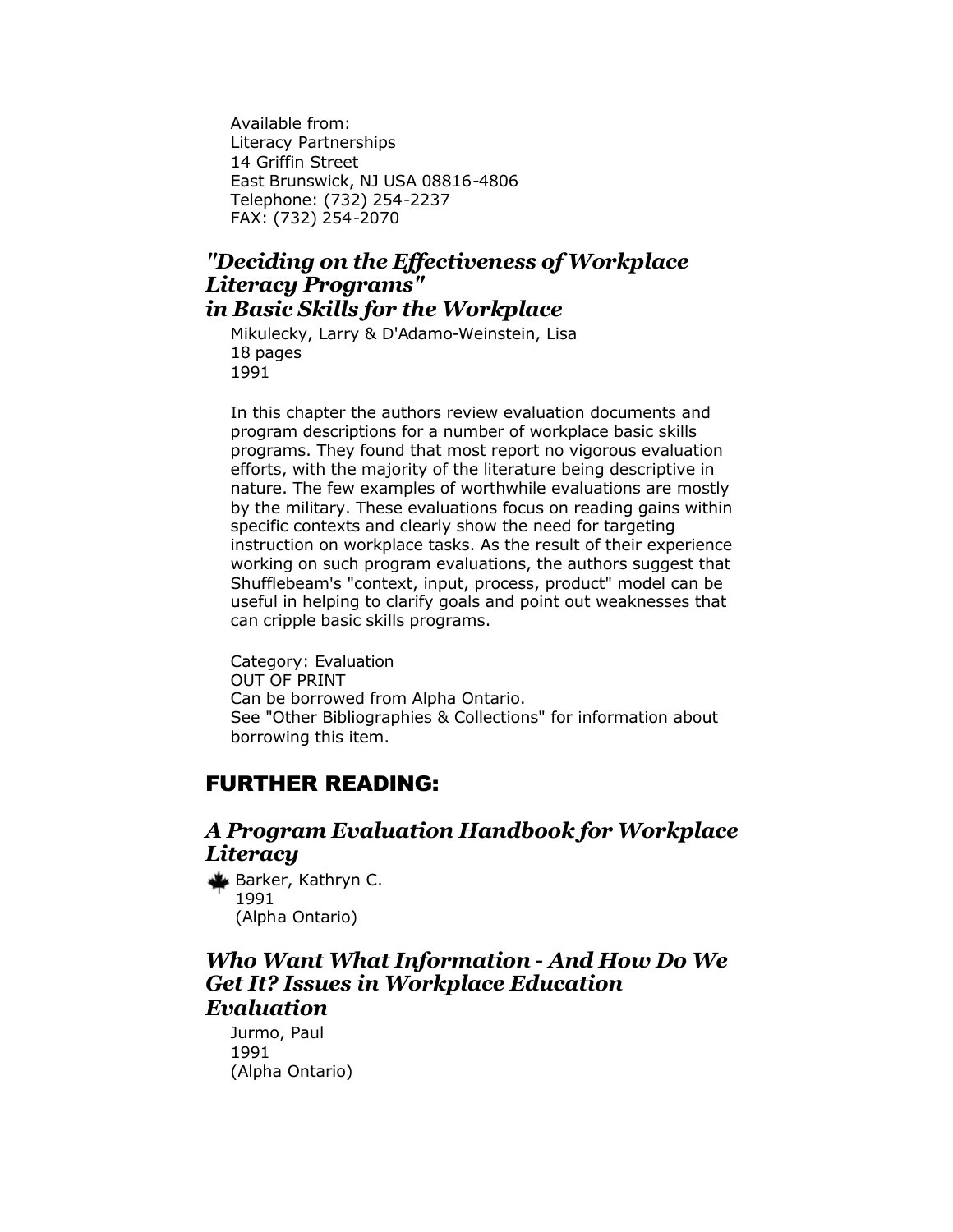### *Adult Literacy Education: Program Evaluation and Learner Assessment*

Lytle, S.L. & Wolfe, M. 1989 ERIC Clearinghouse on adult, Career and Vocational Education

#### *How Do You Know if It's Working? Evaluating the Effectiveness of Workplace Literacy Programs*

Phillipi, Jori W. 1992 Springfield, VA Performance Plus Learning Consultants

# *Alternative Designs for Evaluating Workplace Literacy Programs*

Sarmiento, Anthony R. (Alpha Ontario)

# *Team Evaluation: A Guide for Workplace Education Programs*

Sperazi, Laura & Jurmo, Paul 1994 (Alpha Ontario)

# *Team Evaluation: Case Studies from Seven Workplace Education Programs*

Sperazi, Laura & Jurmo, Paul 1994 (Alpha Ontario)

# Curriculum Development

**Developing curriculum that is relevant to the workplace and to workers has been a challenge to the field, which, in the beginning relied on Adult Basic Education materials used in the public education system that were not adapted to the workplace. Now, however, there is a growing body of experience with creating curriculum from the needs of the workplace and workers, as well as integrating essential skills into other training and education programs.**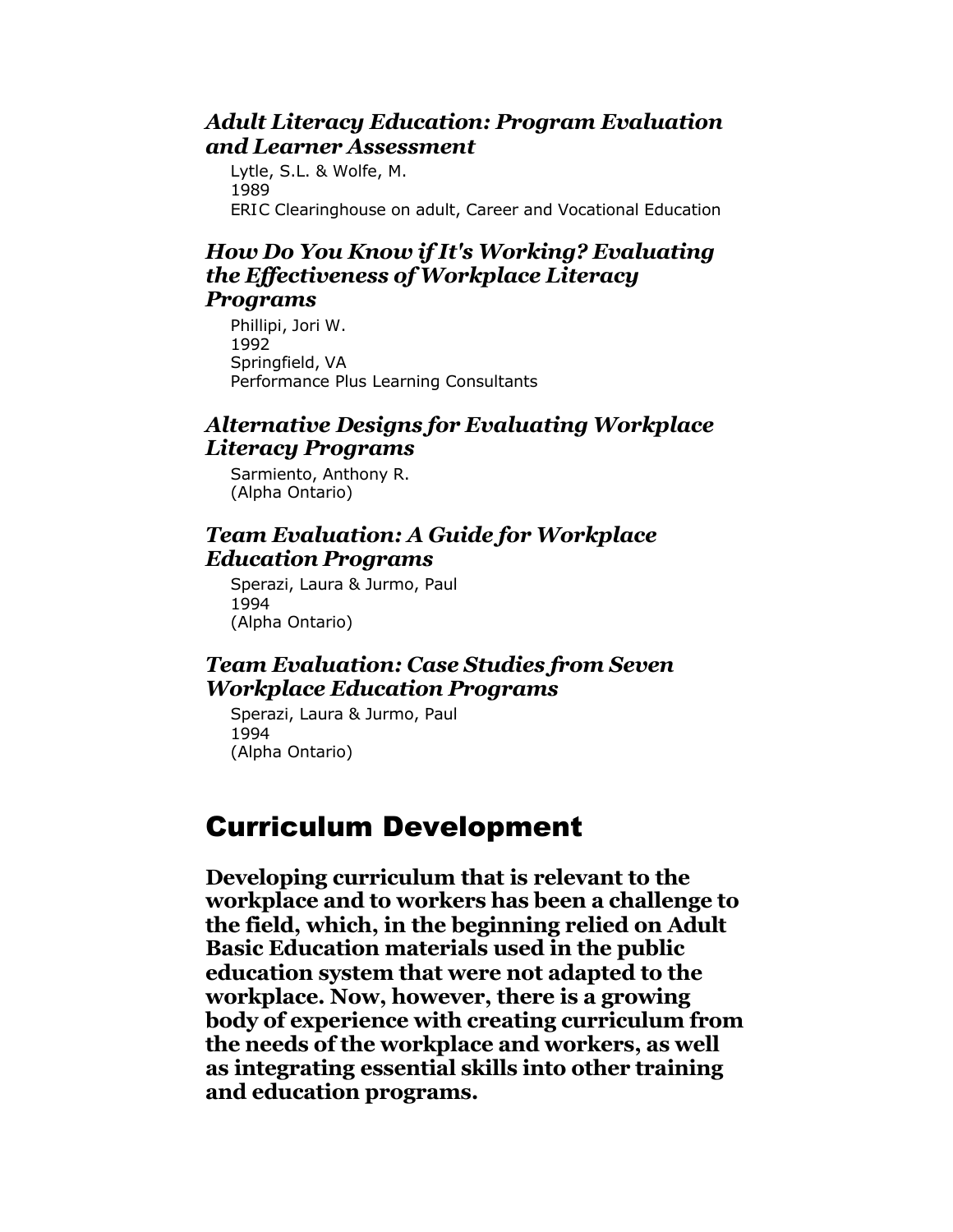# *Understanding Curriculum Development in the Workplace: A Resource for Educators*

Belfiore, Mary Ellen 66 pages 1996

> This manual will assist workplace curriculum developers in designing workplace curriculum that suits their needs. The manual walks the reader through the process in five chapters, including:

- Introduction
- Framing Workplace Development
- Interpreting Needs
- Designing a Program
- Developing and Using Materials for the Workplace.

This manual incorporates many case studies to illustrate the process.

ISBN: 0-9699159-3-4 Available from: ABC CANADA 1450 Don Mills Road Don Mills, Ontario M3B 2X7 Telephone: (416) 442-2292 FAX: (416) 442-2293 e-mail: [abccanada@southam.ca](mailto:abccanada@southam.ca) website: [http://www.abc-canada.org](http://www.abc-canada.org/) Price: \$20.00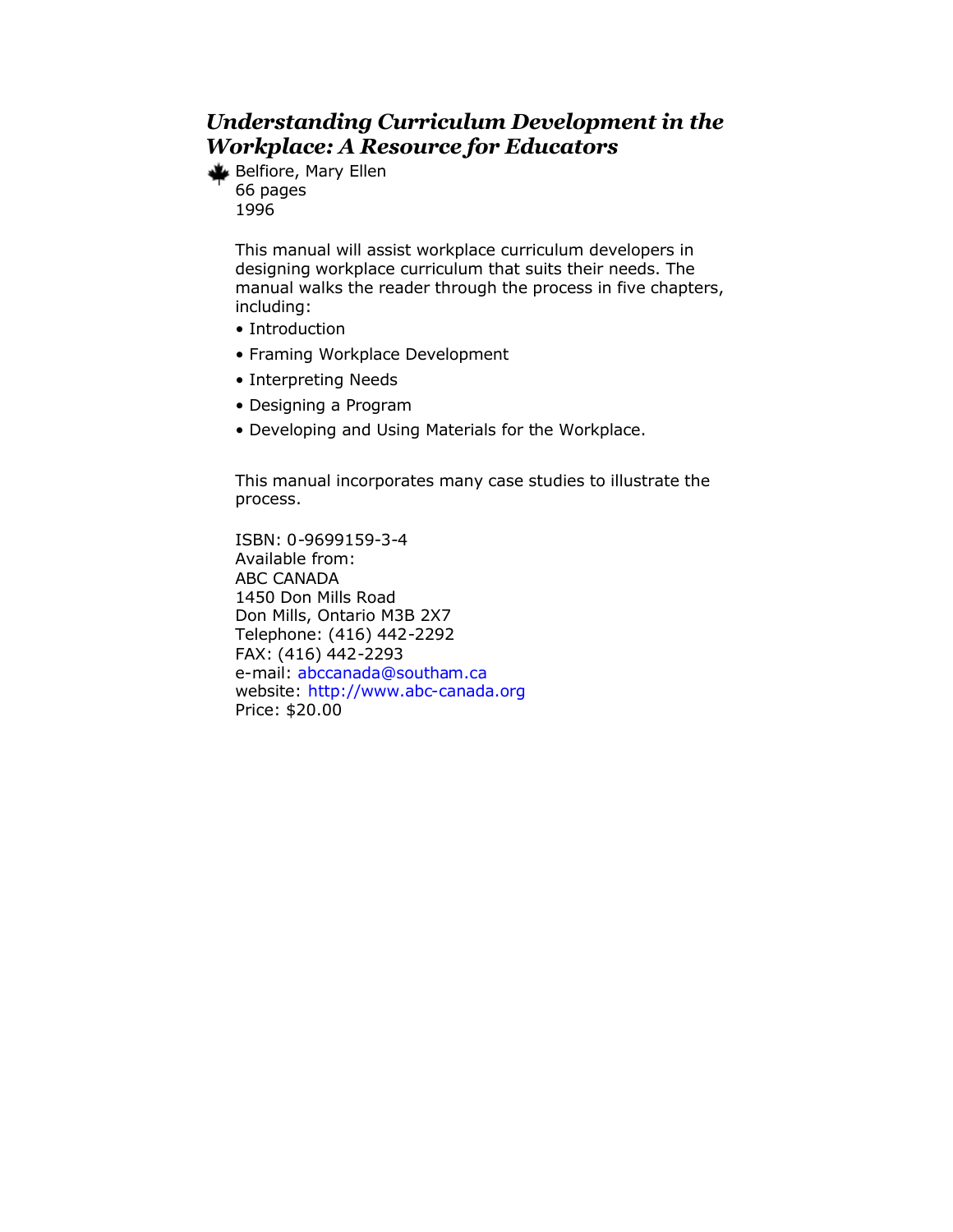# *"Adapting Workplace Materials for Teaching ESL Students" in Basic Skills for the Workplace*

ESL Students & Meenan, Avis 12 pages 1991

> This chapter examines some of the issues facing students of English as a Second Language (ESL) and how curriculum can be adapted to address their needs. One issue identified is immigrants' need for immediate survival and workplace language skills. According to the author, "One of the primary differences between audio-lingual ESL and job-related ESL is that some audio-lingual programs focus primarily on grammatical objectives, whereas job-related programs focus on job competency objectives, including language skills necessary to perform job tasks." The final part of the chapter examines how to adapt workplace materials for ESL students. The author suggests a method that involves first determining the jobrelated tasks; then. determining what language skills are embedded in these tasks; identifying whether listening, speaking, reading and/or writing skills are involved; as well as the specific cultural information and protocols that are involved. As the author concludes: " . . . Adapting workplace materials for ESL students is a creative enterprise for both teachers and students."

Category: Curriculum Development ISBN: 0-921472-06-4 OUT OF PRINT See "Other Collections for information about borrowing this item.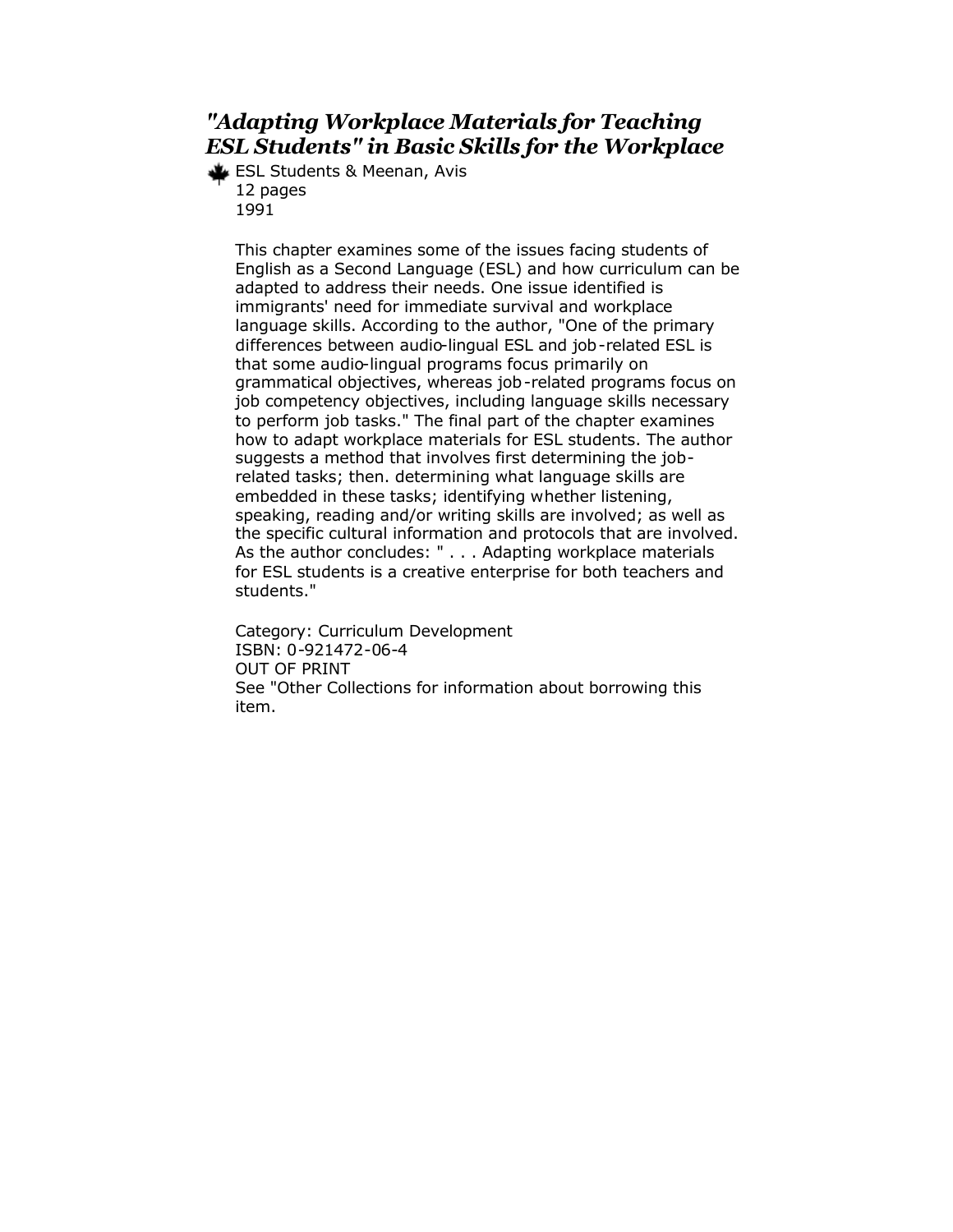# *"Thinking Critically in the Workplace" in Basic Skills for the Workplace*

Pierce, Gloria 14 pages 1991

> The author begins by saying that, "The meaning of literacy in the workplace of the 1990s and the 21 st century extends far beyond narrow definitions concerned mainly with reading, writing, computing and other skills required for basic functioning and adapting to the organizational environment." She argues for a holistic model of critical thinking, where, "Judgments include relational as well as rational elements, affective as well as analytical intelligence, subjective as well as objective knowledge." In the workplace, critical thinking "requires that employees (1) become aware of the unintended effects and consequences of their action; (2) identify and challenge the validity of the assumptions and beliefs upon which decision-making criteria and operating practices are based; and (3) expand their awareness to include alternative perspectives, modes of thinking and possible courses of action." The next part of the chapter talks about a workplace case study in a Fortune 500 company that, "Demonstrates. . . a link between critical thinking. . . and bottom-line results." Finally, the author outlines guidelines for program development, including "creating a climate for critical reflection," the "role of facilitator," "promoting dialogue and multiple perspectives."

Category: Curriculum Development ISBN: 0-921472-06-4 OUT OF PRINT Can be borrowed from Alpha Ontario. See "Other Bibliographies & Collections" for information about borrowing this item.

#### *"How to Design Instruction: From Literacy Task Analyses to Curriculum" in Basic Skills for the Workplace*

Phillipi, Jori W. 24 pages 1991

This chapter shows how to "translate literacy task analyses into instructional blueprints." Working from a functional context perspective, the author starts from the point of view that, "Because job tasks analyzed are those identified as critical to job performance by employers, these should be the focal points of curriculum content." Giving concrete examples, she breaks down job tasks into literacy skill applications and develops curriculum based on these needs. She also considers how to develop time blocks for instruction and how to address different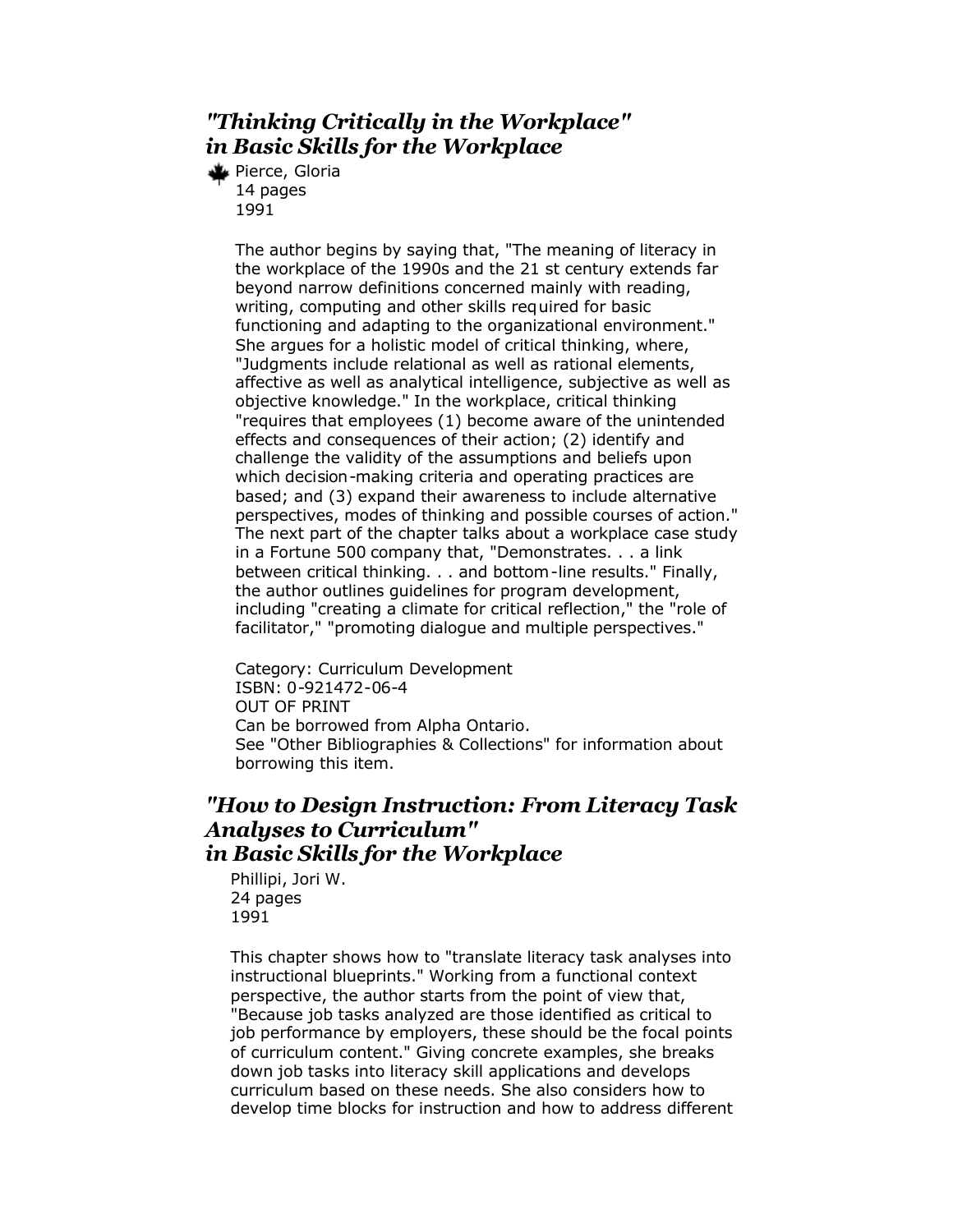ability levels of the participants. In a section on instructional delivery, she counsels that curriculum should be developed, "That most nearly resembles the context in which the skills implications are used to function on the job." Finally, she outlines the components of a functional context curriculum, including an employee needs assessment, a job simulation pretest and post-test, as well as lessons modeling and customized skills application exercises.

Category: Curriculum Development ISBN: 0-921472-06-4 OUT OF PRINT Can be borrowed from Alpha Ontario. See "Other Bibliographies & Collections" for information about borrowing this item.

#### FURTHER READING:

*"Using Television for Work Force Basic Skills Training" in Basic Skills for the Workplace*  Shafer, Oehra W. (Alpha Ontario)

#### *Transfer of Learning: Planning Effective Workplace Education Programs*

Taylor, Maurice National Literacy Secretariat 1997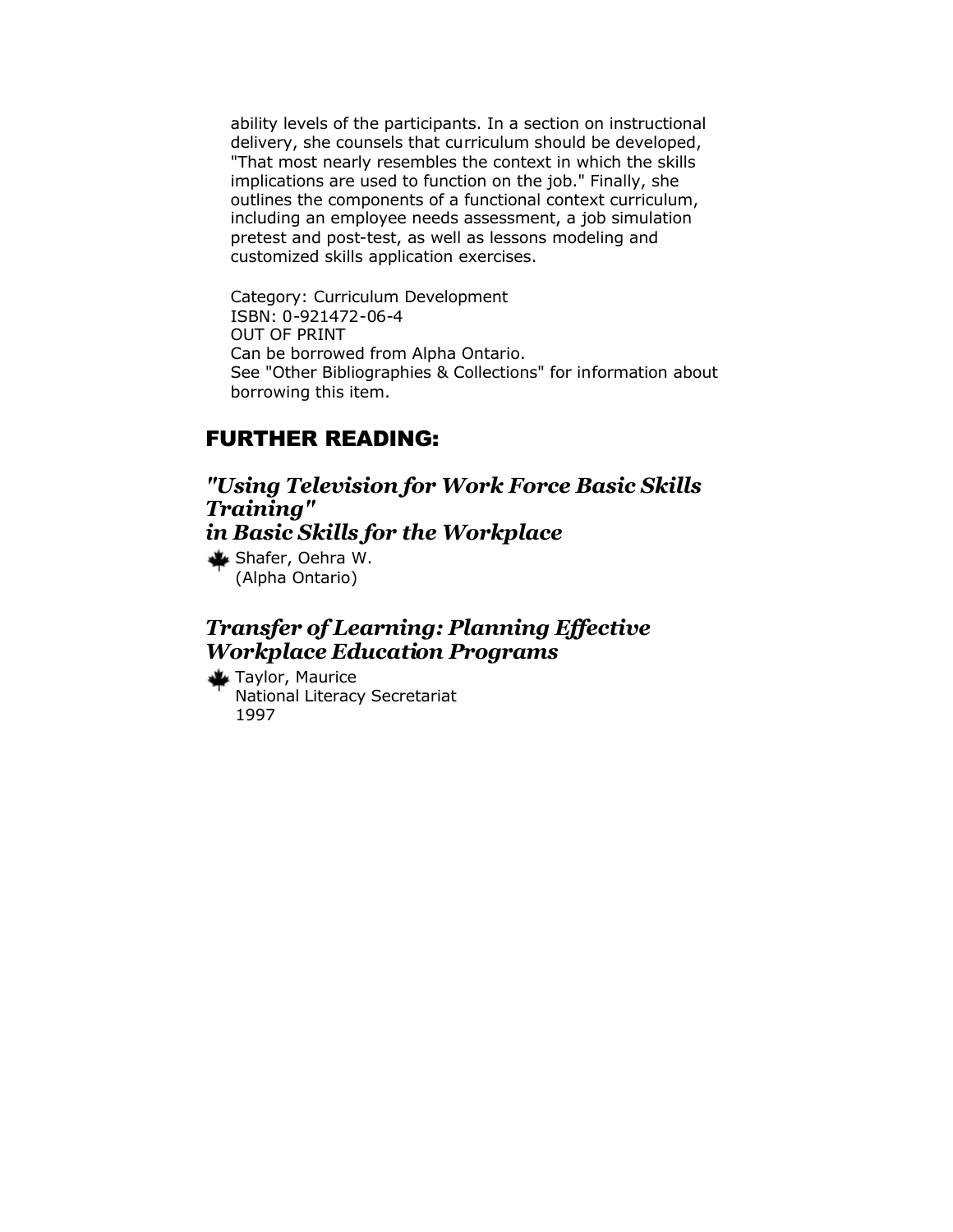# **RESOURCES**

# CLEAR LANGUAGE RESOURCES

#### *Alpha Ontario*

Alpha Ontario has the most extensive collection of resources in Canada related to Clear Language and Clear Design. Some of their titles include:

# *Writing Clearly: A Contemporary Approach*

Bailey, Edward P Jr. 1984

# *Clear Writing and Literacy: How to Recognize Clear Writing, How to Use It, How to Convince Others to Use It*

Baldwin, Ruth 1990

#### *Forms for the General Public - Do they Really Work?*

Barnett, Robert

### *How to Prepare Materials for New Literates*

Basista, Evie 1986

# *Clear Writing*

Bonet, Diana

#### *Report of the Canadian Bar Association Task Force on Legal Literacy*

Canadian Bar Association 1992

#### *Effective Writing at Work*

Careers and Occupational Information Centre 1988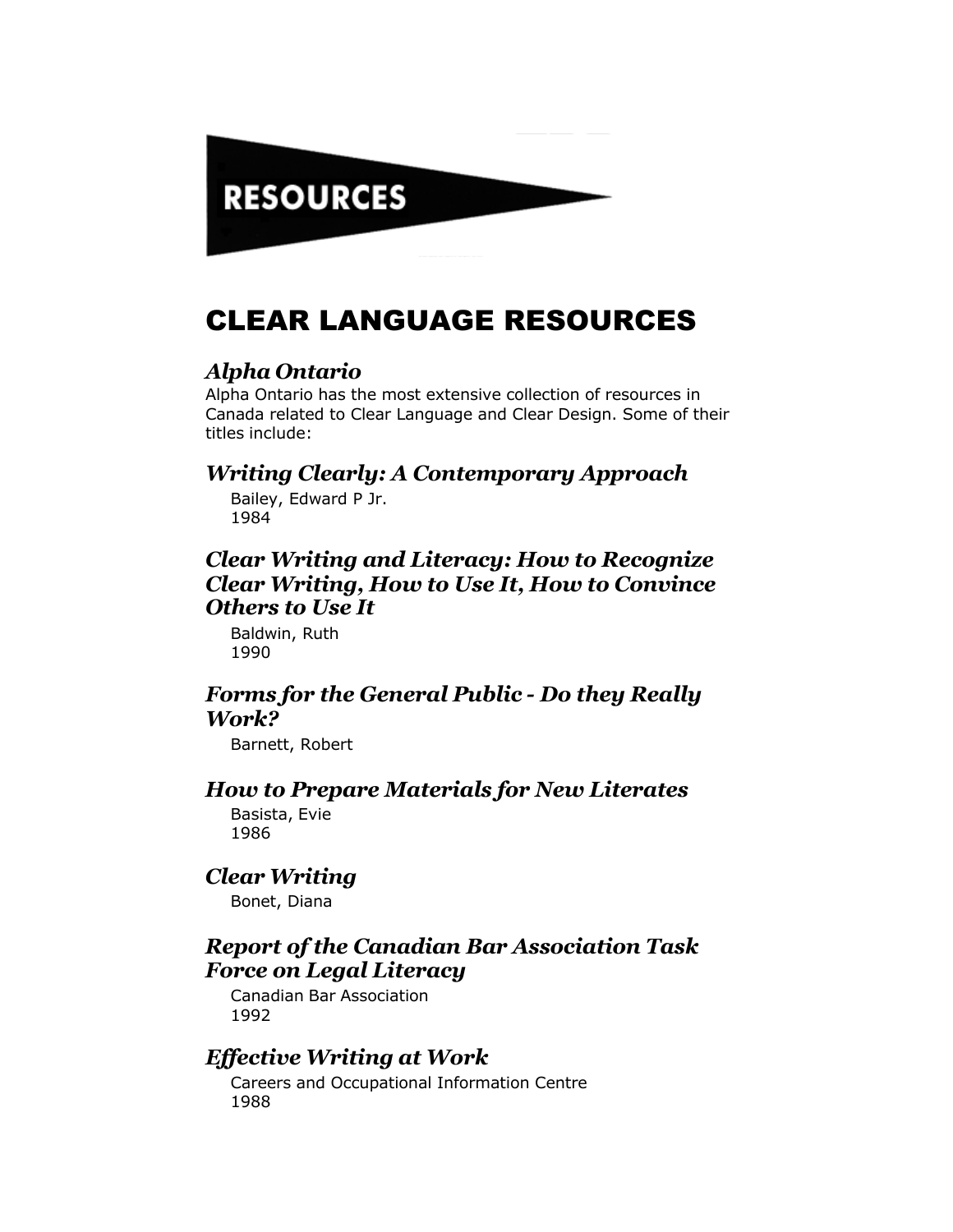#### *Writing Plain English: Why It Should be Done, How It's been Done, How You Can Do It*

Cutts, Martin 1980

# *The Case for Plain Language*

Eagleson, Robert 1989

# *Guidelines for Document Designers*

Felker, Daniel B. 1981

#### *W.R.I.T.E.: Write Readable Information to Educate*

Hilts, Linda 1989

#### *Clear Language Guidelines for Developing Written Materials*

Huron County Health Unit 1989

# *Clear Language and Design*

Jenkinson, Joy 1990

#### *Using Readability: Formulas for Easy Adult Materials*

Laubach, Robert S. 1977 A Demonstration of Adult Language Empowerment/BEST CAW Local 1893, Northern Telecom Marks, Christina J. 1991

# *Plain Words for Consumers: The Language and Layout of Consumer Contracts: The Case for Plain Language Law*

National Consumer Council 1984

#### *Clear Lines: How to Compose and Design Clear Language Documents for the Workplace*

Nore, Gordon 1991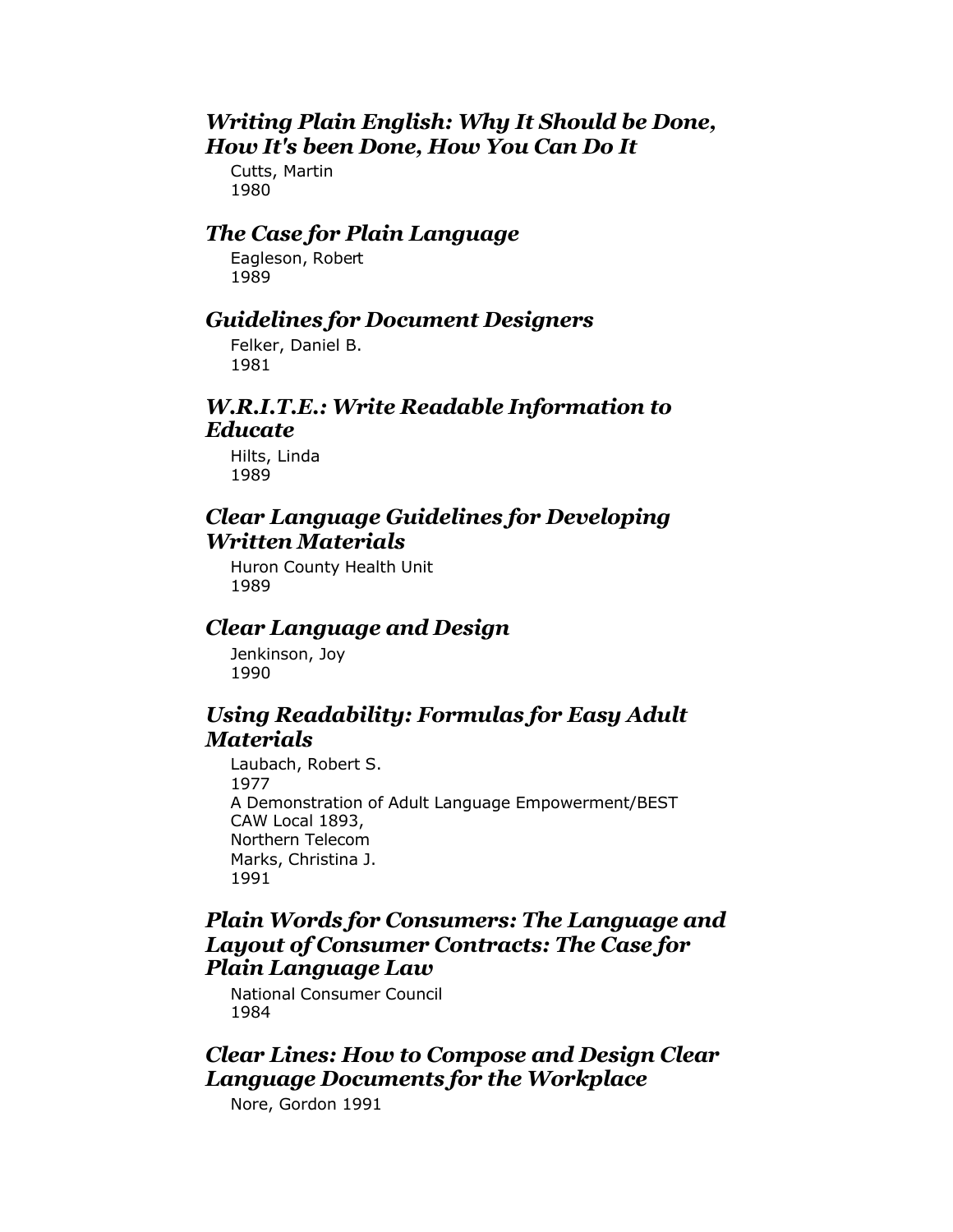# *Writing on Our Side*

Progressive Literacy Group 1986

#### *The Productivity of Plain English*

U.S. Department of Commerce 1983

#### *Frontier College*

Frontier College offers workshops and materials on clear language and document design, including the following:

#### *The Clear Writer's Hit Squad*

1990

**Contact Miria Iannou for further information at (416) 923-3591.**

# Other Bibliographies & Collections

**There are three main sources in Canada for unannotated bibliographies and collections on workplace education. They are:**

- Alpha Ontario
- Centre for Literacy
- National Adult Literacy Database

# *Alpha Ontario (effective June 1, 1998 Alpha Ontario's name changed to AlphaPlus Centre):*

**₹21 Park Road** 

Toronto, Ontario M4W 2N1 website: http://www.mtrl.toronto.on.ca/centres/alpha (*Not valid November 2003*) e-mail: [alphaont@gwmail.mtrl.toronto.on.ca](mailto:alphaont@gwmail.mtrl.toronto.on.ca) Toll free: 1-800-363-0007 (Ontario only) Telephone: (416) 397-5900 FAX:(416) 397-5915 Alpha Ontario produces "Quick Lists" on various topics, including Workplace Literacy. Their staff is very helpful with any search you might want to undertake. Materials are also available to people outside Ontario for a nominal fee.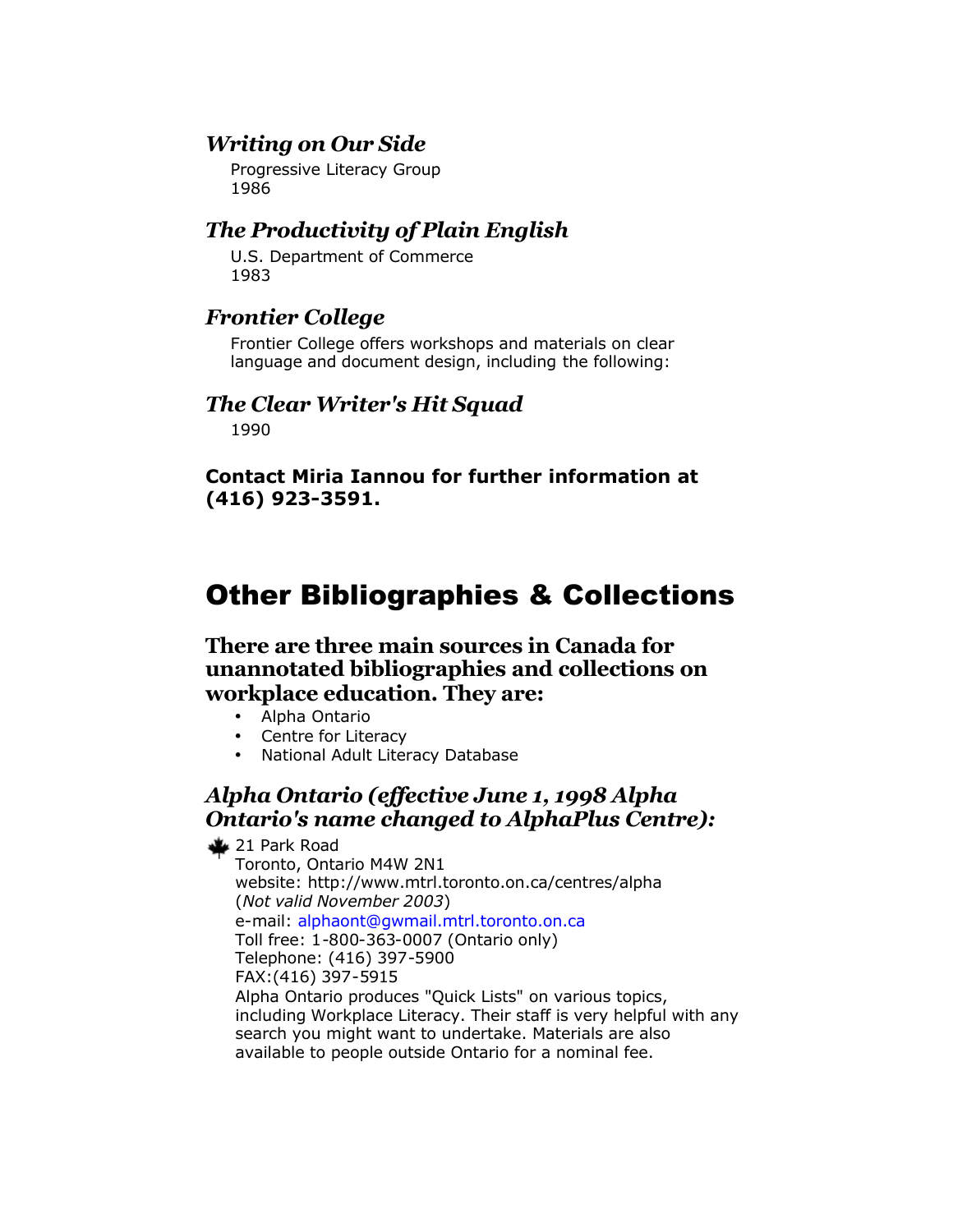# *Centre for Literacy:*

3040 Sherbrooke Street West Montreal, Quebec H3Z 1A4 Telephone: (514) 931-8731 ext. 1415 FAX: (514) 931-5181 e-mail: [literacycntr@dawsoncollege.qc.ca](mailto:literacycntr@dawsoncollege.qc.ca) website: <http://www.nald.ca/litcent.htm> The Centre lends materials across Canada.

# *National Adult Literacy Database (NALD):*

Scovil House 703 Brunswick Street Fredericton, NB E3B 1H8 Toll free: 1-800-720-NALD Telephone: (506) 457-6900 FAX: (506) 457-6910 e-mail: [info@nald.ca](mailto:info@nald.ca) website: <http://www.nald.ca> With NALD, you can do an on-line search based on subject. NALD also has a number of Full-text Documents that include workplace-related materials. NALD is also one of the best sites for links to other Internet resources. NALD does not lend materials.

# *Annotated Bibliographies:*

The following are annotated bibliographies produced in Canada:

# *Workplace Literacy: An Annotated Bibliography*

 $48$  pages 1990 National Literacy Secretariat

> This bibliography presents articles on the subject from the point of view of large corporations, small businesses, organized labour, umbrella organizations and general articles. The articles span about five years until 1990.

Available from: Can be borrowed from Alpha Ontario.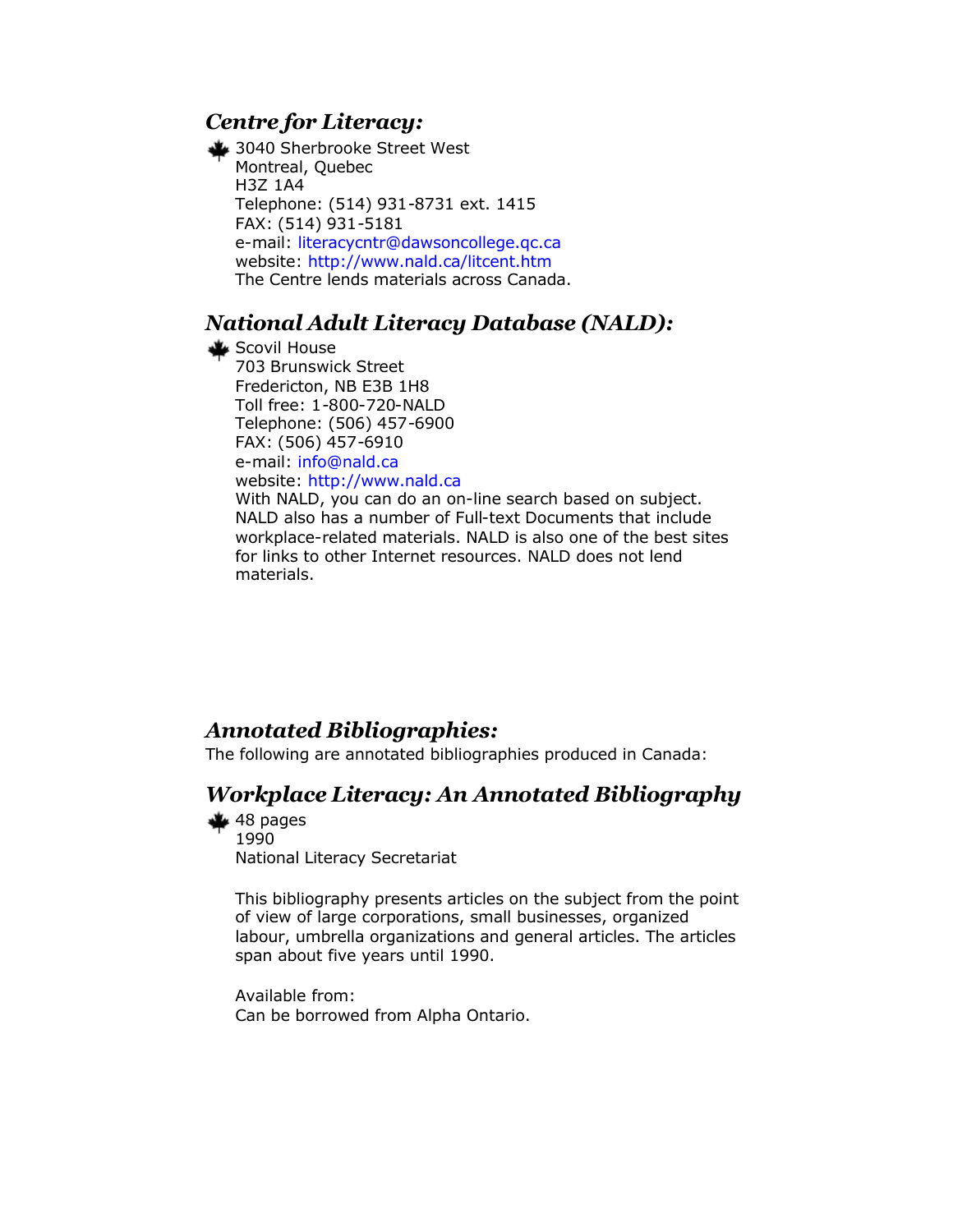# *Annotated Bibliography*

Manitoba Literacy and Continuing Education Resource Centre Library 26 pages

This bibliography includes items related to the following topics:

- writing skills
- reading skills
- grammar skills
- mathematics skills
- workplace
- cognitive skills.

The materials are available through the Manitoba Literacy and Continuing Education Resource Centre Library. Available from:

Can be borrowed from Alpha Ontario.